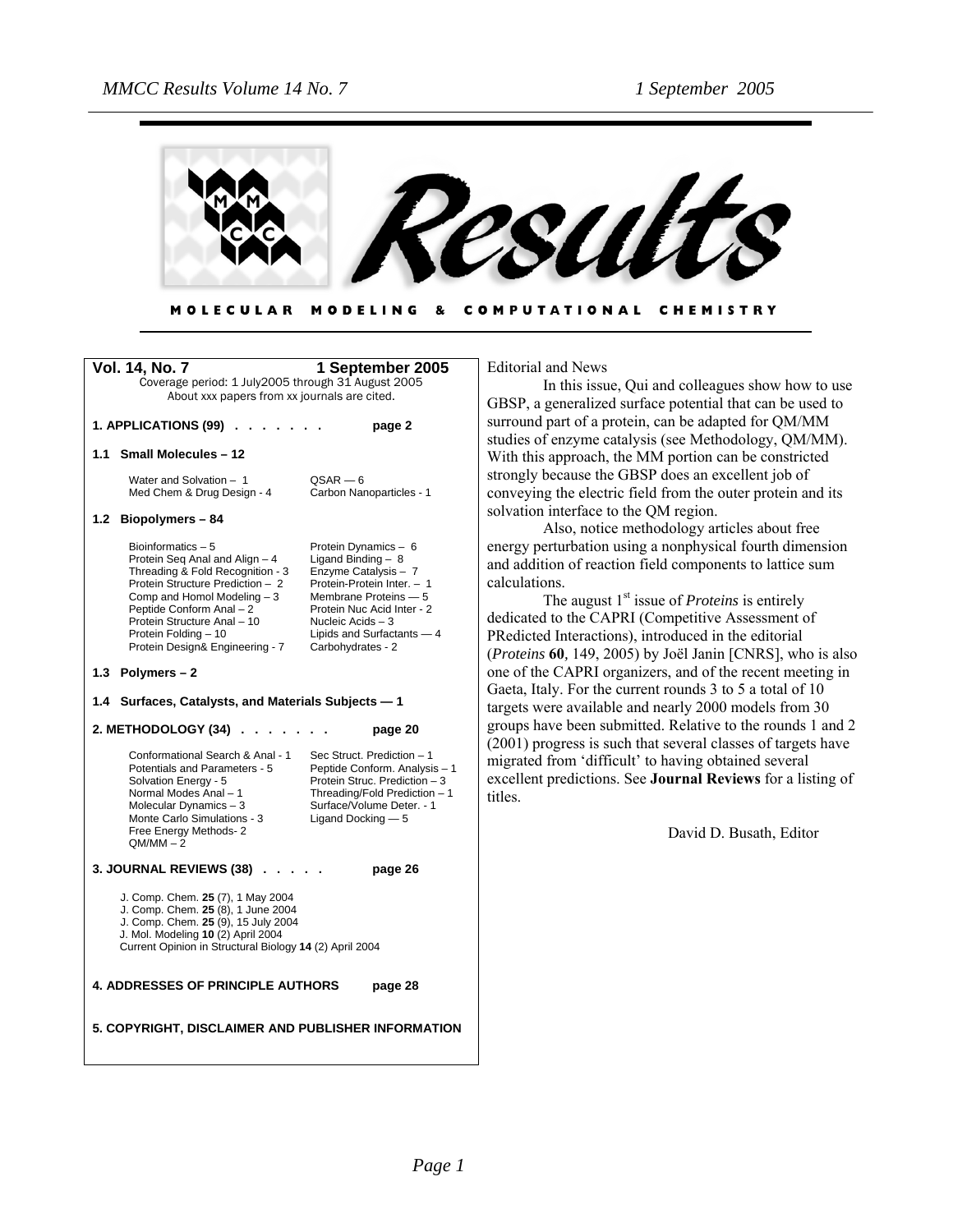# **1. APPLICATIONS**

1.1. *Small Molecules*

### **General and Model Systems**

#### **A Kirkwood-Buff derived force field for methanol and aqueous methanol solutions.**

A new mole-fraction consistent force field for methanol and aqueous methanol is developed and described.

S. Weerasinghe and P. E. Smith\* [Kansas State U]

*J. Phys. Chem. B*. **109,** 15080-15086 (2005)

### **Water and Solvation**

#### **Simulation of water cluster assembly on a graphite surface.**  C. S. Lin, R. Q. Zhang\* [City U Hong Kong], S. T. Lee, M. Elstner, T. Frauenheim, and L. J. Wan *J. Phys. Chem. B*. **109,** 14183-14188 (2005) DFT tight binding calculations supplemented by a van der Waals correction, confirmed by MP2 calculations, look at water on a graphite surface. The binding energy appears dependent on the number of waters that form hydrogen bonds rather than the water cluster size. **Diffusion at the liquid-vapor interface of an aqueous ionic solution utilizing a dual simulation technique.**  C. D. Wick\* [PNL] and L. X. Dang Diffusion coefficients over various regions of a 2.2 M NaCl solution at the vapor-liquid interface are calculated in MD simulation. The results, requiring a polarizable model, display the unexpected behavior of ions at

*J. Phys. Chem. B*. **109,** 15574-15579 (2005)

interfaces.

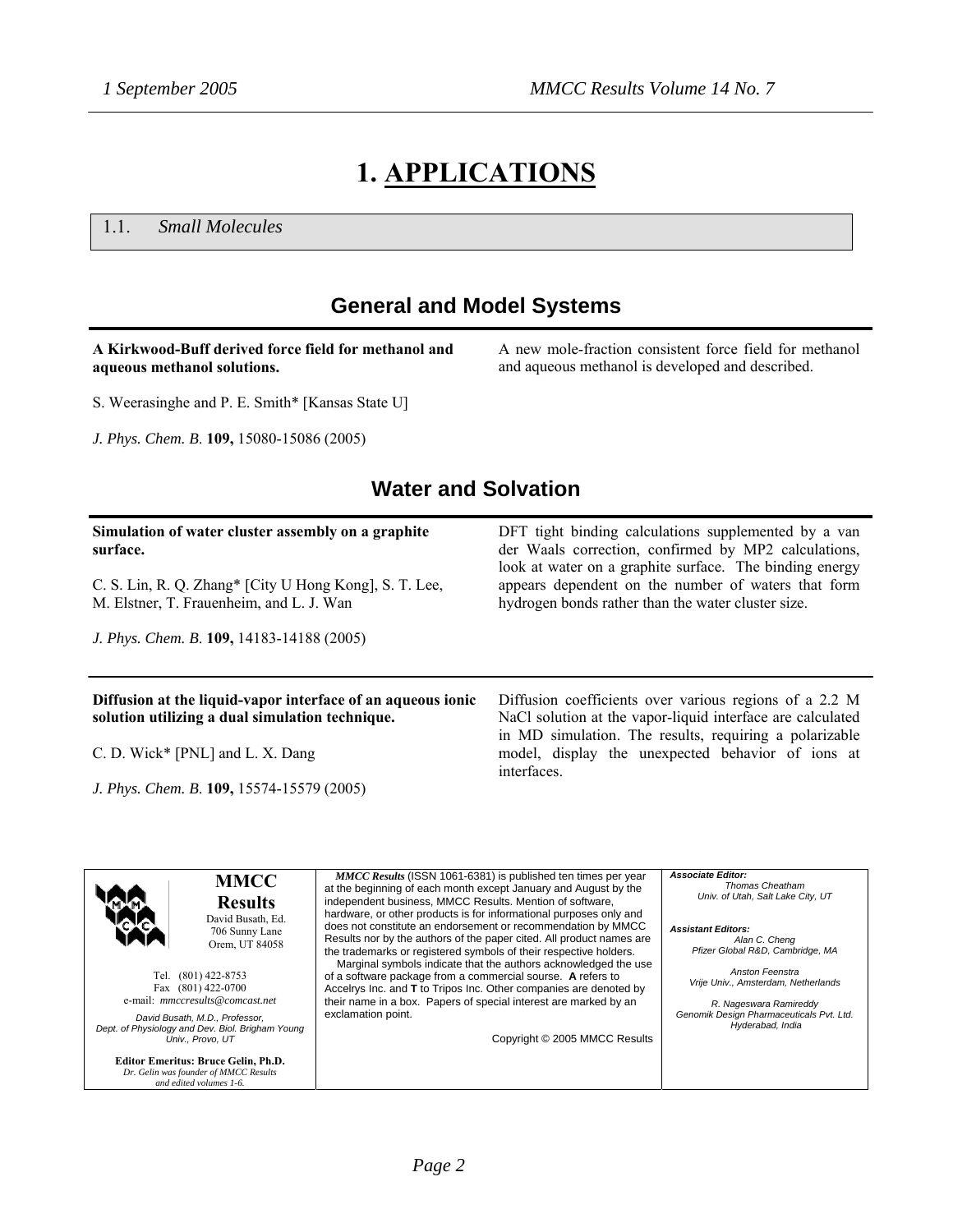Water and Solvation (cont'd)

| Local density profiles are coupled to solute size and<br>attractive potential for nanoscopic hydrophobic solutes.<br>N. Choudhury* [U Houston] and B.M. Pettitt<br>Mol. Sim. 31, 457-463 (2005)                                                               | The density of water in the first solvation shell of a<br>Lennard-Jones solute is much higher than that of bulk<br>water. Solute hydration behavior showed marked solute<br>size dependence for a purely repulsive analogue of the<br>above model.                                                                                                                                           |
|---------------------------------------------------------------------------------------------------------------------------------------------------------------------------------------------------------------------------------------------------------------|----------------------------------------------------------------------------------------------------------------------------------------------------------------------------------------------------------------------------------------------------------------------------------------------------------------------------------------------------------------------------------------------|
| Structure and dynamics of hydrated $NH_4^+$ : An ab initio<br>QM/MM molecular dynamics simulation.<br>P. Intharathep, A. Tongraar* [Suranaree U Tech], and<br>K. Sagarik<br>J. Comp. Chem. 26, 1329-1338 (2005)<br><b>Medicinal Chemistry and Drug Design</b> | With ammonium and its inner hydration shell treated with<br>QM and using a switching scheme to compensate for<br>inner shell exchanges, it is found that ammonium rotates<br>and translates rapidly in water due high flexibility in the<br>inner shell composition and structure-breaking character<br>of the ion. I was unable to find any mention of H<br>exchange between ion and water. |
| Cytochrome P450 in silico: An integrative modeling<br>approach.                                                                                                                                                                                               | A review of Cytochrome P450 modeling.                                                                                                                                                                                                                                                                                                                                                        |
| C. de Graaf, N.P.E. Vermeulen* [Vrije U], and K.A. Feenstra                                                                                                                                                                                                   |                                                                                                                                                                                                                                                                                                                                                                                              |
| J. Med. Chem. 48, 2725-2755 (2005)                                                                                                                                                                                                                            |                                                                                                                                                                                                                                                                                                                                                                                              |
| Identification of novel extracellular signal-regulated<br>kinase docking domain inhibitors.<br>C.N. Hancock, A. Macias, E.K. Lee, S.Y. Yu,<br>A.D. MacKerell, Jr.* [U Maryland], and P. Shapiro*<br>[U Maryland]                                              | Docking followed by experimental testing of compounds<br>finds non-ATP competitive $5-10 \mu M$ inhibitors of ERK2<br>that appear to bind to the CD and ED docking domain<br>region.                                                                                                                                                                                                         |
| J. Med. Chem. 48, 4586-4595 (2005)                                                                                                                                                                                                                            |                                                                                                                                                                                                                                                                                                                                                                                              |
| A rapid computational filter for cytochrome P450 1A2<br>inhibition potential of compound libraries.<br>K.K. Chohan* [AstraZeneca], S.W. Paine* [AstraZeneca],<br>J. Mistry, P. Barton, and A.M. Davis<br>J. Med. Chem. 48, 5154-5161 (2005)                   | QSAR models are built using a diverse set of CYP1A2<br>inhibitors and four different statistical approaches. The<br>models consistently suggest that the important features<br>for CYP1A2 inhbition are: lipophilicity, aromaticity,<br>charge, and the HOMO/LUMO energies.                                                                                                                  |
|                                                                                                                                                                                                                                                               |                                                                                                                                                                                                                                                                                                                                                                                              |
| Enhanced virtual screening by combined use of two<br>docking methods: Getting the most on a limited budget.<br>V. Maiorov* [Merck] and R.P. Sheridan<br>J. Chem. Inf. Model. 45, 1017-1023 (2005)                                                             | When docking over 100k compounds, the user may be<br>limited by the number of licenses for a commercial<br>docking software. To overcome this, the authors suggest<br>an obvious scheme of using free docking programs as a<br>rough filter to generate a small set of $\neg$ 1k compounds for<br>screening using expensive, potentially more accurate,<br>programs.                         |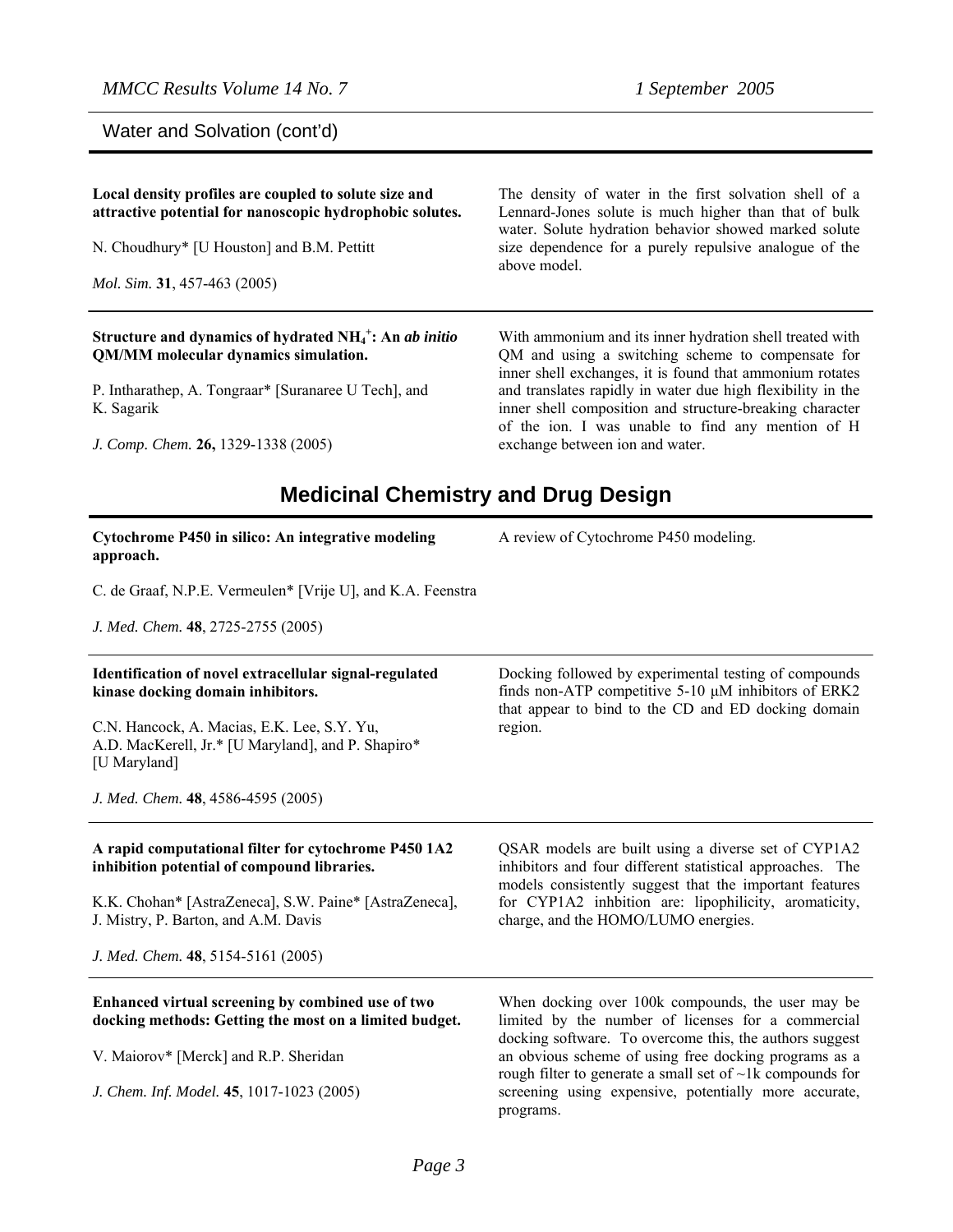**A**

| Medicinal Chemistry and Drug Design (cont'd)                                                                                                                  |                                                                                                                                                                                                                                       |  |  |  |
|---------------------------------------------------------------------------------------------------------------------------------------------------------------|---------------------------------------------------------------------------------------------------------------------------------------------------------------------------------------------------------------------------------------|--|--|--|
| Design of cyclic and other templates for potent and<br>selective peptide a-MSH analogues.                                                                     | Ligand-based drug design is useful for cyclization of<br>linear peptides to rigidify peptide structure, to limit its<br>conformational possibilities, and to find key pharmaco-                                                       |  |  |  |
| S. Fung and V.J. Hruby* [U Arizona]                                                                                                                           | phore elements in 3-D space SAR and MM studies of<br>MT-II and SHU-9119, potent cyclic analogues for $\alpha$ -                                                                                                                       |  |  |  |
| Curr. Opi. Chem. Biol. 9,352-358 (2005)                                                                                                                       | MSH, are useful for generating pharmacophore<br>templates.                                                                                                                                                                            |  |  |  |
| Predictive, non-GLP models of secondary pharmaco-<br>dynamics: Putting the best compounds forward.<br>G.A. Reinhart* [Abbott Labs], R.M. Fryer, M.A. Osinski, | Secondary pharmacodynamic studies of new chemical<br>entities play an important role in support of efficient drug<br>discovery. "Non-good laboratory practices" secondary<br>pharmacodynamic studies can eliminate compounds or       |  |  |  |
| J.S. Polakowski, B.F. Cox, and G.A. Gintant                                                                                                                   | structural series with undesirable profiles early, and<br>useful in defining structure-activity relationships with                                                                                                                    |  |  |  |
| Curr. Opi. Chem. Biol. 9,392-399 (2005)                                                                                                                       | regards to off-target effects.                                                                                                                                                                                                        |  |  |  |
| Systems modeling: A pathway to drug discovery.                                                                                                                | Systems' modeling is an emerging tool in therapeutics<br>and is helpful to understand the effects of                                                                                                                                  |  |  |  |
| R. Priyamvada, S.J. Vayttaden, and U.S. Bhalla*<br>[Tata Inst Fund Res]                                                                                       | pharmacological intervention at receptor, intracellular<br>and intercellular communication stages of cell signaling.                                                                                                                  |  |  |  |
| Curr. Opi. Chem. Biol. 9,400-406 (2005)                                                                                                                       |                                                                                                                                                                                                                                       |  |  |  |
| Chiral recognition of aromatic compounds by $\beta$ -<br>cyclodextrin based on bimodal complexation.                                                          | A flexible docking algorithm FDOCK is used to study the<br>chiral recognition of the selected aromatic chiral<br>compounds by native $\beta$ -cyclodextrin ( $\beta$ -CD) based on                                                    |  |  |  |
| W. Cai* [U Sci & Tech China], Y. Yu, and X. Shao                                                                                                              | bimodal complexation. The complex stability constants<br>and the preferred binding modes were well predicted with                                                                                                                     |  |  |  |
| J. Mol. Mod. 11, 186-193 (2005)                                                                                                                               | a quantitative empirical free energy relationship model.                                                                                                                                                                              |  |  |  |
| A study on the influence of molecular properties in the<br>psychoactivity of cannabinoid compounds.                                                           | Several molecular properties are calculated with AM1 for<br>a set of 26 cannabinoid compounds with the goal of                                                                                                                        |  |  |  |
| K.M. Honório and A.B.F. da Silva* [U Sao Paulo]                                                                                                               | correlating the psychoactivity of the compounds with an<br>appropriate set of calculated properties.                                                                                                                                  |  |  |  |
| J. Mol. Mod. 11, 200-209 (2005)                                                                                                                               |                                                                                                                                                                                                                                       |  |  |  |
| Recent advances in small molecule drug delivery.                                                                                                              | More specialized and rationalized products are developed<br>to overcome the physicochemical, physiological and                                                                                                                        |  |  |  |
| A. Kidane and P.P. Bhatt* [Shire Labs Inc]                                                                                                                    | pharmacological challenges inherent with drugs, and to                                                                                                                                                                                |  |  |  |
| Curr. Opi. Chem. Biol. 9, 347-351 (2005)                                                                                                                      | improve the treatment regimens for the patients.                                                                                                                                                                                      |  |  |  |
| Virtual screening to enrich a compound collection with<br>CDK2 inhibitors using docking, scoring, and composite<br>scoring models                             | QXP predicts poses more accurately, but GOLD and<br>QXP are roughly equal in predicting affinity, and GOLD<br>is the faster (with the 'library screening' settings used).<br>Re-scoring with single or combined scoring functions can |  |  |  |
| S. Cotesta, F. Giordanetto, J.Y. Trosset, P. Crivori, R.T.<br>Kroemer, P.F. Stouten, and A. Vulpetti* [Nerviano]                                              | improve predictions, but which is best depends on the<br>range of activities considered, the docking program, and<br>the availability of a-priori data.                                                                               |  |  |  |
| Proteins 60, 629-643 (2005)                                                                                                                                   |                                                                                                                                                                                                                                       |  |  |  |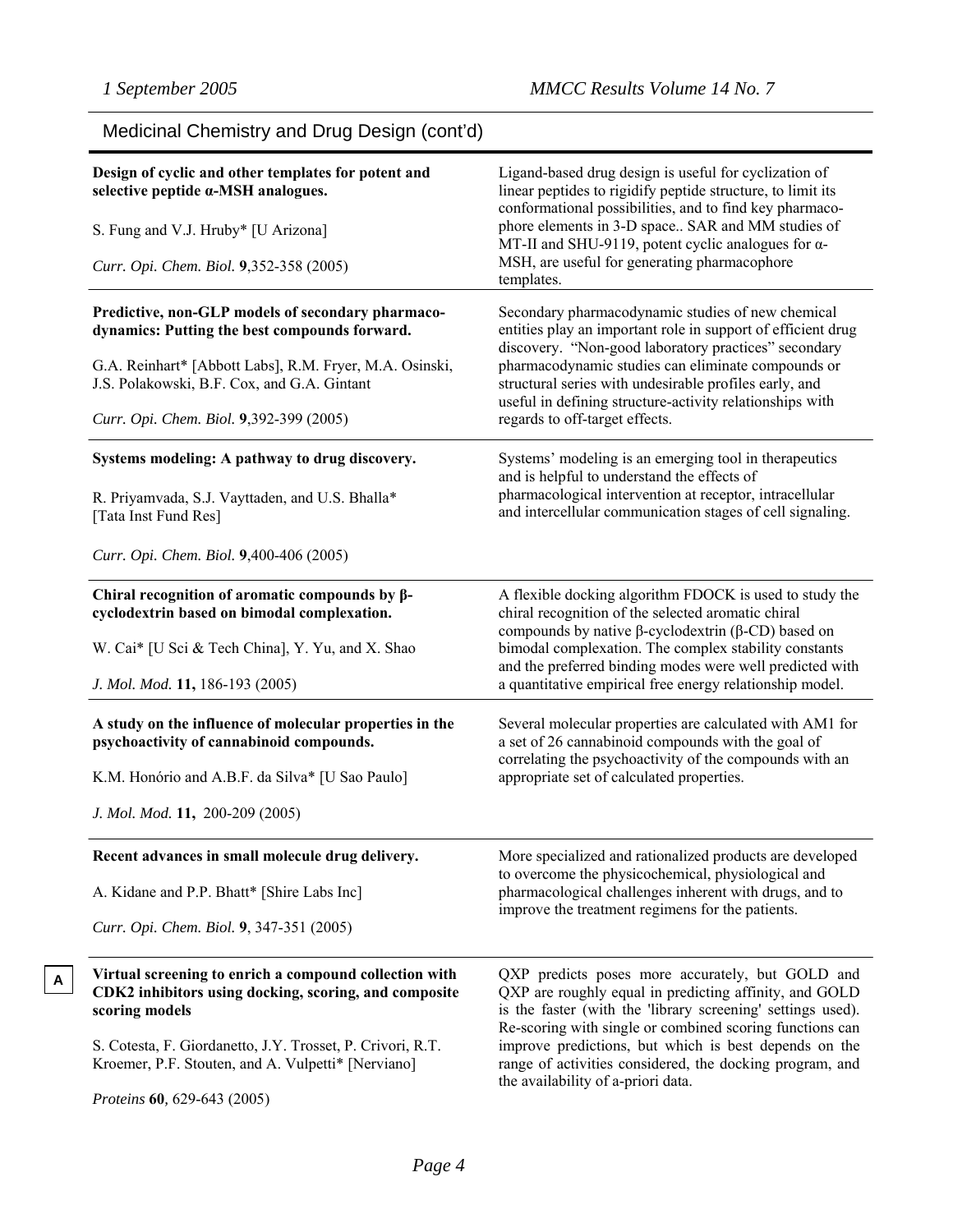# **Quantitative Structure-Activity Relations**

| Structure-based validation of the 3D-QSAR technique                                                                                                                                    | A rotationally invariant 3D-QSAR model called MaP is                                                                                                                                                                              |  |  |  |  |
|----------------------------------------------------------------------------------------------------------------------------------------------------------------------------------------|-----------------------------------------------------------------------------------------------------------------------------------------------------------------------------------------------------------------------------------|--|--|--|--|
| MaP.                                                                                                                                                                                   | performed on test compound sets, and the predicted fields<br>are found to be good predictions of the known crystal<br>structures of the binding sites. The study uses 49 AchE,<br>44 NNRT, and 46 PARP-1 inhibitors.              |  |  |  |  |
| N. Stiefl and K. Baumann* [U Wuerzburg]                                                                                                                                                |                                                                                                                                                                                                                                   |  |  |  |  |
| J. Chem. Inf. Model. 45, 739-749 (2005)                                                                                                                                                |                                                                                                                                                                                                                                   |  |  |  |  |
| Interpreting computational neural network quantitative<br>structure-activity relationship models: A detailed<br>interpretation of the weights and biases.                              | Neural networks have a reputation of being black boxes.<br>Here, the authors develop an approach for interpreting<br>neural networks in a physically relevant way.                                                                |  |  |  |  |
| R. Guha, D.T. Stanton, and P.C. Jurs* [Penn State]                                                                                                                                     |                                                                                                                                                                                                                                   |  |  |  |  |
| J. Chem. Inf. Model. 45, 1109-1121 (2005)                                                                                                                                              |                                                                                                                                                                                                                                   |  |  |  |  |
| An approach toward the problem of outliers in QSAR.                                                                                                                                    | Separating outliers from a main data set and formulating                                                                                                                                                                          |  |  |  |  |
| R.P. Verma* [Pomona Coll] and C. Hansch                                                                                                                                                | another QSAR showed that they can act by a different<br>mechanism or binding mode.                                                                                                                                                |  |  |  |  |
| Bioorg. Med. Chem. 13, 4579-4621 (2005)                                                                                                                                                |                                                                                                                                                                                                                                   |  |  |  |  |
| 3D-QSAR studies on c-Src kinase inhibitors and docking<br>analyses of a potent dual kinase inhibitor of c-Src and<br>c-Abl kinases.                                                    | CoMFA and CoMSIA models were developed for<br>quinazoline, quinoline, and cyanoquinoline derivatives<br>inhibiting c-Src kinase and the $r^2$ values are 0.93 and 0.89<br>respectively. A homology model of c-Src kinase with the |  |  |  |  |
| R. Thaimattam* [Dr Reddy's Labs], P.R. Daga, R. Banerjee,<br>and J. Iqbal                                                                                                              | activation loop resembling the active conformation was<br>constructed using the crystal structure of the kinase<br>domain of Lck. The results of 3D-QSAR analyses and                                                             |  |  |  |  |
| Bioorg. Med. Chem. 13, 4704-4712 (2005)                                                                                                                                                | structure based studies are useful for the design of novel<br>c-Src and c-Abl dual kinase inhibitors.                                                                                                                             |  |  |  |  |
| Relationships between structure and high-throughput<br>screening permeability of diverse drugs with artificial<br>membranes: Application to prediction of Caco-2 cell<br>permeability. | The permeability coefficients obtained by parallel<br>artificial membrane permeation assay were analyzed<br>using a classical QSAR approach with simple<br>physicochemical parameters and 3D-QSAR. Based on                       |  |  |  |  |
| M. Fujikawa, R. Ano, K. Nakao, R. Shimizu, and<br>M. Akamatsu* [Kyoto U]                                                                                                               | these results, an in silico good prediction model for the<br>passive transcellular permeability of diverse structural<br>compounds was obtained.                                                                                  |  |  |  |  |
| Bioorg. Med. Chem. 13, 4721-4732 (2005)                                                                                                                                                |                                                                                                                                                                                                                                   |  |  |  |  |
| Design, modelling, synthesis and biological evaluation of<br>peptidomimetic phosphinates as inhibitors of matrix<br>metalloproteinases MMP-2 and MMP-8.                                | Three novel peptidomimetic phosphinate inhibitors are<br>evaluated as inhibitors of matrix metalloproteinases<br>MMP-2 and MMP-8. The differences in binding affinities                                                           |  |  |  |  |
| G. Bianchini, M. Aschi, G. Cavicchio, M. Crucianelli,<br>S. Preziuso, C. Gallina, A. Nastari, E. Gavuzzo, and<br>F. Mazza* [U dell'Aquila]                                             | for MMP-2 and MMP-8 of the three phosphinates are<br>rationalized by means of modelling studies and MD<br>simulations.                                                                                                            |  |  |  |  |
| Bioorg. Med. Chem. 13, 4740-4749 (2005)                                                                                                                                                |                                                                                                                                                                                                                                   |  |  |  |  |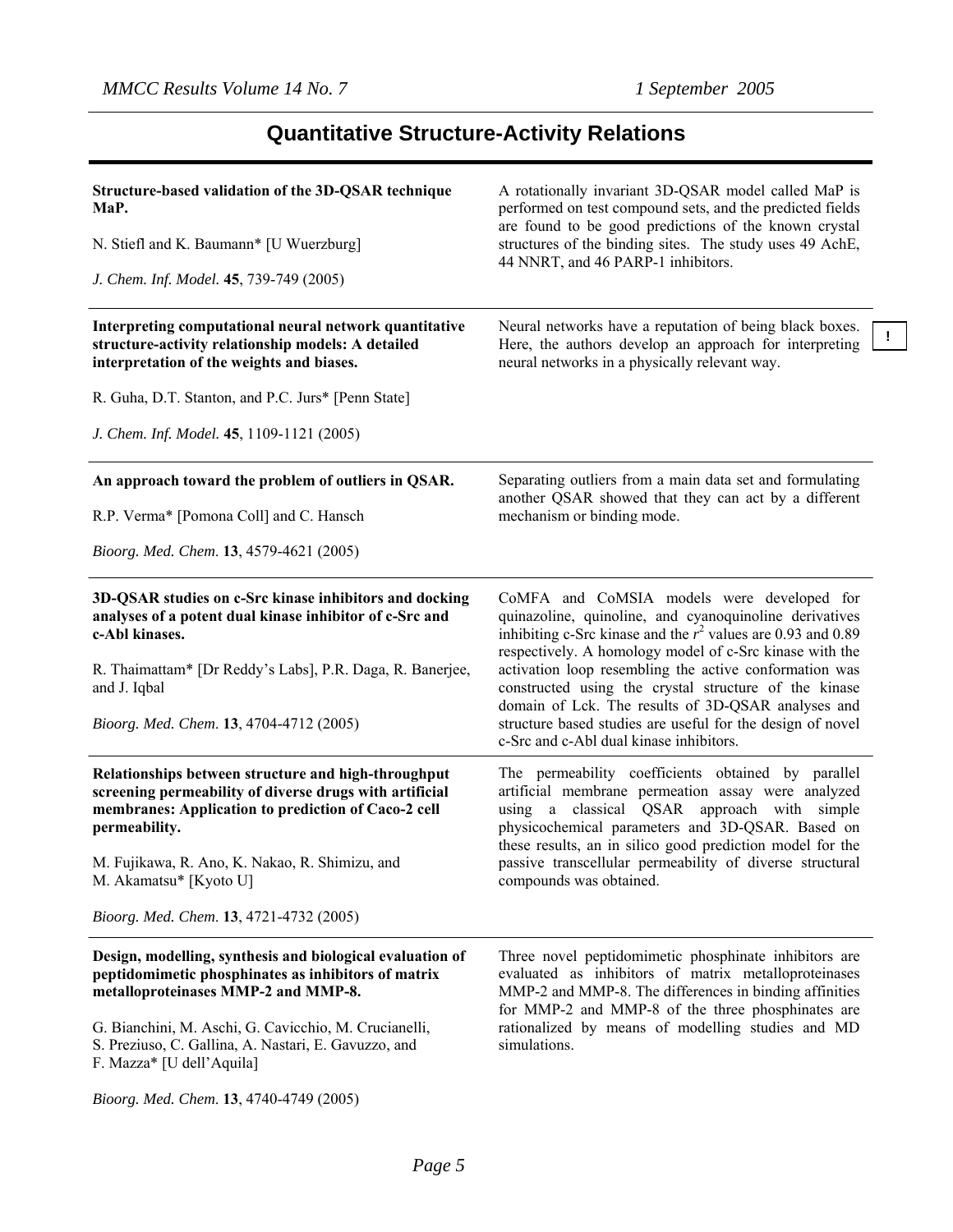### Quantititative Structure-Activity Relations (cont'd)

**Insight into 2-phenylpyrazolo [1,5-***a***]pyrimidin-3-yl acetamides as peripheral benzodiazepine receptor ligands: Synthesis, biological evaluation and 3D-QSAR investigation.** 

S. Selleri, P. Gratteri\* [U Firenze], C. Costagli, C. Bonaccini, A. Costanzo, F. Melani, G. Guerrini, G. Ciciani, B. Costa, F. Spinetti, C. Martini, and F. Bruni

*Bioorg. Med. Chem*. **13**, 4821-4834 (2005)

Binding studies of new 2-phenylpyrazolo<sup>[1,5-]</sup> *a*]pyrimidin-3-yl acetamides as selective peripheral benzodiazepine receptor ligands are presented. The variability of substituents at the 3-position was investigated. 3D-QSAR model was proposed to evaluate the effect of different substitutions on the acetamide moiety.

### **Carbon Nanoparticles**

| Engineering nanocrystals of silicon.<br>J.C.L. Cornish* [Murdoch U], E. Mohamed, and<br>R. Abdelaal<br><i>Mol. Sim.31, 405-410 (2005)</i> | The production of nanocrystals of silicon embedded in an<br>amorphous silicon matrix is described. The contribution<br>of the nanocrystals to the properties of the amorphous<br>silicon matrix depends on their size, shape, orientation,<br>distribution and volume fraction are investigated and<br>modified. The effect of deposition conditions like<br>filament temperature, substrate temperature, silane flow<br>rate, pressure, and time are investigated. |  |  |  |
|-------------------------------------------------------------------------------------------------------------------------------------------|---------------------------------------------------------------------------------------------------------------------------------------------------------------------------------------------------------------------------------------------------------------------------------------------------------------------------------------------------------------------------------------------------------------------------------------------------------------------|--|--|--|
| Simulating nano-carbon materials.<br>I. Snook* [RMIT U], A. Barnard, S. Russo, R. Springal, and<br>J. Srbinovsky                          | Ab initio DFT based simulations are applied to study the<br>structure and properties of graphene layers and graphene<br>tubes to compare and contrast some of their properties<br>such as energy, interconversion and X-ray spectra.                                                                                                                                                                                                                                |  |  |  |
| <i>Mol. Sim.31, 495-504 (2005)</i>                                                                                                        |                                                                                                                                                                                                                                                                                                                                                                                                                                                                     |  |  |  |
| Size-dependent mobility of platinum cluster on a graphite<br>surface.<br>J. Chen* [U Hong Kong] and K.-Y. Chan                            | MD simulations are used to study platinum clusters on a<br>graphite surface diffusion and aggregation. The Sutton-<br>Chen many-body potential was used for the Pt-Pt<br>interaction and Steele potential was used to calculate the                                                                                                                                                                                                                                 |  |  |  |
| <i>Mol. Sim.</i> <b>31</b> , 527-533 (2005)                                                                                               | interaction between Pt atoms and carbon atoms of<br>graphite. The results showed that the Pt clusters with less<br>than 40 atoms are very mobile with a two-dimensional<br>diffusion coefficient that is higher than $10^{-11}$ m <sup>2</sup> s <sup>-1</sup> at room<br>temperature but that decreases rapidly with size.                                                                                                                                         |  |  |  |

### **Explosives**

#### **Atomistic-scale simulations of the initial chemical events in the thermal initiation of triacetonetriperoxide.**  A. C. van Duin\* [Cal Tech], Y. Zeiri, F. Dubnikova, R. Kosloff, and W. A. Goddard, III *J. Am. Chem. Soc.* **127,** 11053-11062 (2005) After parameterization of the ReaxFF reactive force field to match relative QM energies of the reactants, products, intermediates, and transition states, 100 independent unimolecular MD "cookoff" (i.e. rapid heating) simulations were performed. These compared favorably to similar simulations in the condensed-phase.

*Page 6*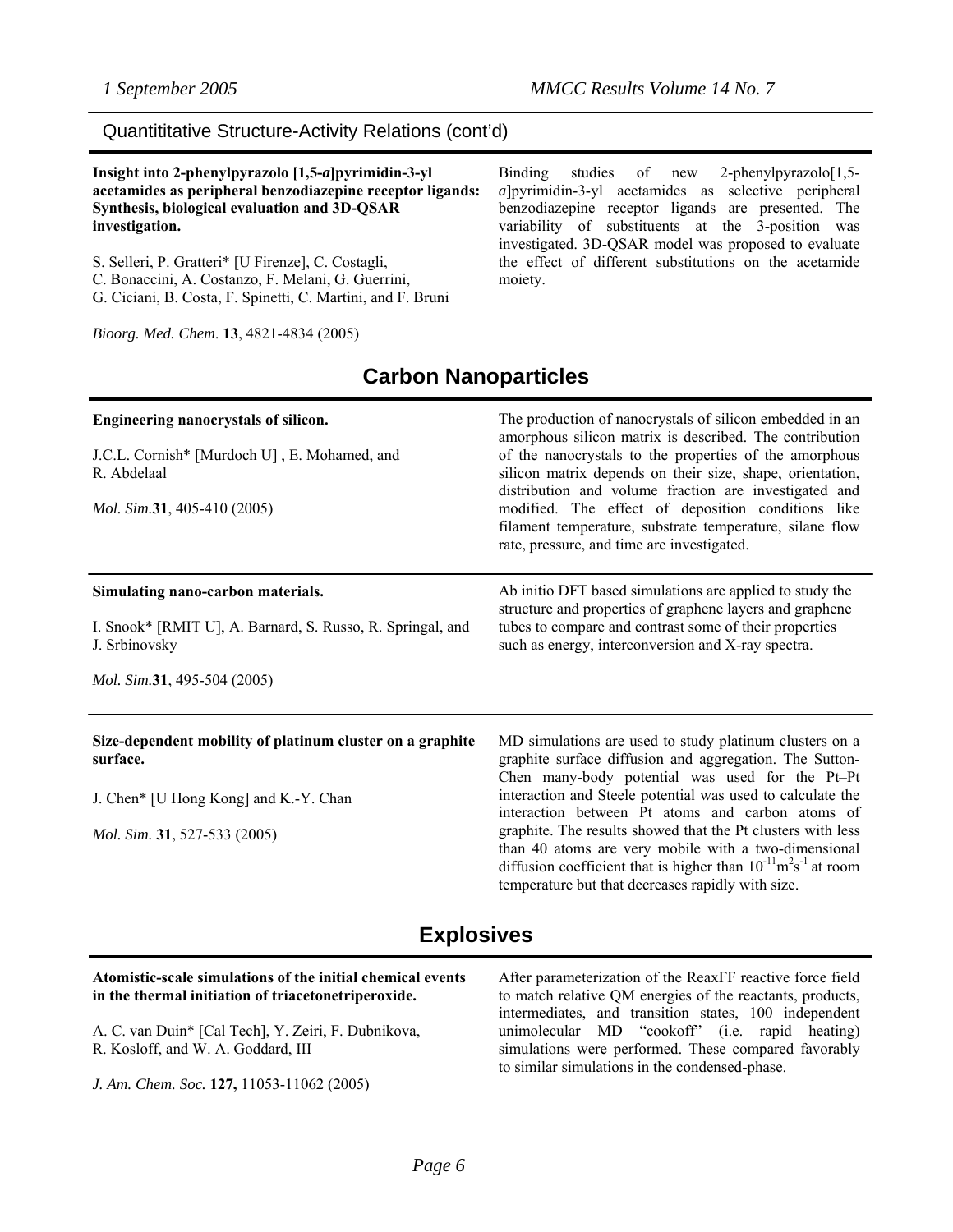### **Crystal Growth**

**Energy ranking of molecular crystals using density functional theory calculations and an empirical van der Waals correction.** 

M. A. Neumann\* [SARL] and M.-A. Perrin

*J. Phys. Chem. B*. **109,** 15531-15541 (2005)

**Empirical molecular modelling of crystal growth modifiers.** 

F. Jones\* [Curtin U Tech] and A.L. Rohl

*Mol. Sim.* **31**, 393-398 (2005)

1.2. *Biopolymers* 

### **Bioinformatics**

| How well are protein structures annotated in secondary<br>databases?<br>K. Rother* [Humboldt U], E. Michalsky, and U. Leser<br><i>Proteins</i> 60, 571-576 (2005)                                    | Cross-links from several sequence, classification, and<br>functional databases to PDB entries are analyzed in<br>detail. Manually curated databases suffer from an<br>increasing lag due to the recent rapid growth of the PDB.<br>In general, a bias can be introduced by selecting PDB<br>entries from data available in such other databases.                                                |
|------------------------------------------------------------------------------------------------------------------------------------------------------------------------------------------------------|-------------------------------------------------------------------------------------------------------------------------------------------------------------------------------------------------------------------------------------------------------------------------------------------------------------------------------------------------------------------------------------------------|
| Comparison of sequence and structure-based datasets for<br>nonredundant structural data mining<br>C.K. Chu, L.L. Feng, and M.A. Wouters* [Victor Chang CRI]<br><i>Proteins</i> 60, 577-583 (2005)    | A comparison of relative over- and under representation<br>of protein families in the sequence-based curated<br>PDB SELECT versus the structure-based SCOP and<br>HSSP is presented. Structure-based selection of family<br>representatives is preferable, but should be much more<br>automated to be able to keep up with increasing database<br>growth and ensure consistent classifications. |
| Comparative analysis of amino acid distributions in<br>integral membrane proteins from 107 genomes<br>J. Nilsson, B. Persson, and G. von Heijne* [Stockholm U]<br>$D_{\text{max}}$ (0 (06 (16 (2005) | The notion of Arg and Lys being strongly represented in<br>the terminal parts of trans-membrane helices is confirmed<br>by first identifying putative TMH's from hydrophobicity<br>analysis on several genomes, and then determining the<br>terminal residue bias.                                                                                                                              |

*Proteins* **60***,* 606-616 (2005)

### **Protein Sequence Analysis and Alignment**

| Armadillo: Domain boundary prediction by amino acid                          | A sequence-based domain predictor available at                                                                               |
|------------------------------------------------------------------------------|------------------------------------------------------------------------------------------------------------------------------|
| composition.                                                                 | http://armadillo.blueprint.org achieves 37% sensitivity for                                                                  |
| M. Dumontier, R. Yao, H.J. Feldman, and<br>C.W.V. Hogue* [Mt Sinai Hospital] | multi-domain proteins and 56% sensitivity for two<br>domain proteins, which is better than most other<br>prediction methods. |

*J. Mol. Biol.* **350**, 1061-1073 (2005)

DFT calculations with VASP, adding in an empirical van der Waals correction, are shown to well optimize and energy rank a variety of molecular crystals ranging from ethane, ethylene, and acetylene to methanol, acetic acid and urea.

Molecular modelling is used to interpret the effect of two molecules on the crystal growth of barium sulfate and is able to predict the preferred barium sulfate face for adsorption of ethylenediamine-tetramethylenephosphonic

acid and ethylene-diaminetetraacetic acid.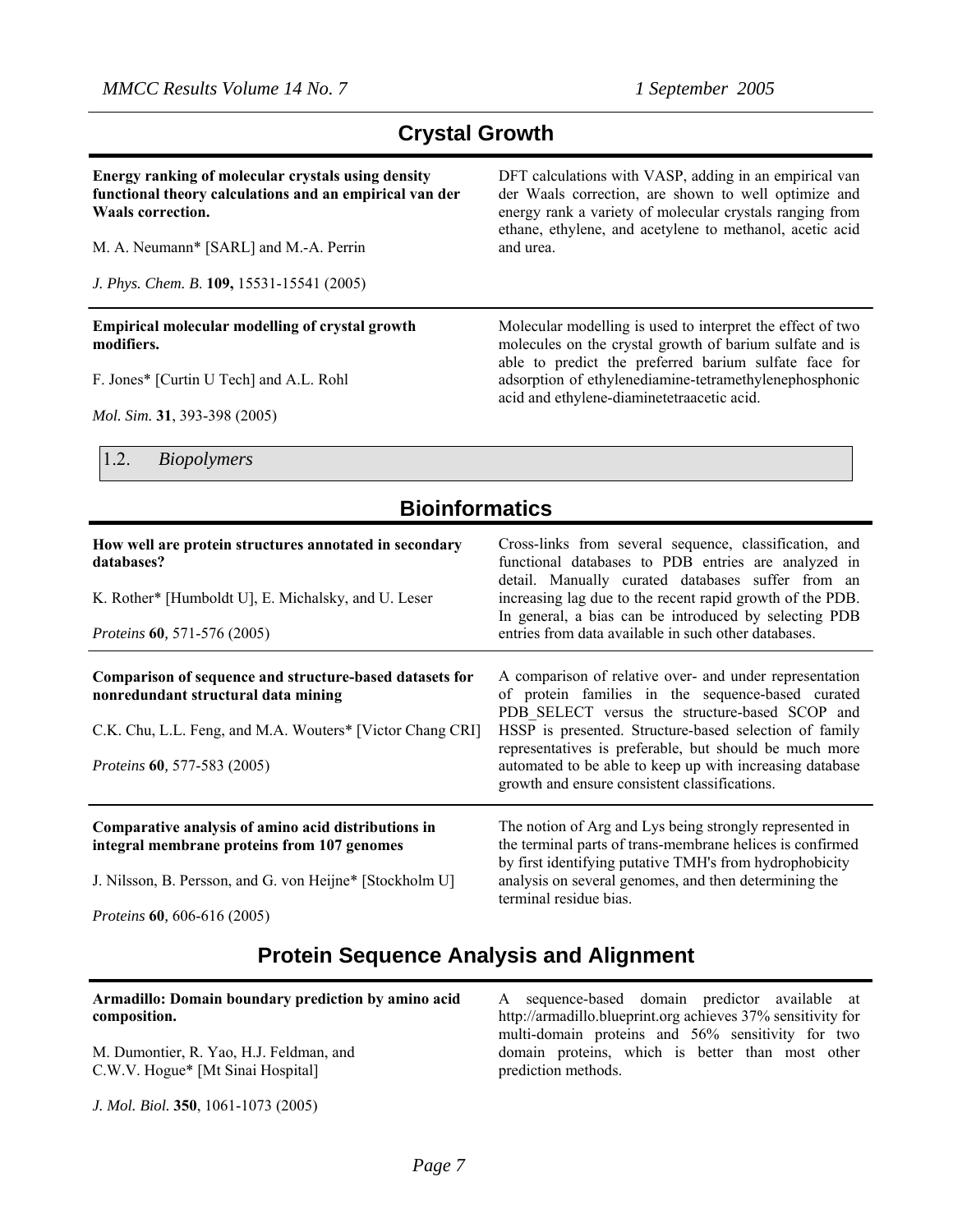### **Protein Secondary Structure**

#### **Structural determinants of transmembrane β-barrels.**

T. Lazaridis\* [City Coll New York]

*J. Chem. Theory and Comput.* **1**, 716-722 (2005)

The IMM1 implicit membrane model is extended, which allows the modeling of membrane proteins with an internal aqueous pore. The new model IMM1-pore gives stable MD trajectories for three β-barrel membrane proteins of different sizes and negative water-tomembrane transfer energies of reasonable magnitude and discriminates the correct fold for pairs of 10-stranded and 12-stranded transmembrane β-barrels.

### **Protein Structure Prediction**

#### **Structural and functional characterization of AtPTR3, a stress-induced peptide transporter of** *Arabidopsis.*

Molecular modeling of the protein with fold recognition identified 12 transmembrane spanning regions and a large loop between the sixth and seventh helices.

S. Karim, D. Lundh, K.-Ove Holmström, A. Mandal, and M. Pirhonen\* [U Helsinki]

*J. Mol. Mod.* **11,** 226-236 (2005)

### **Comparative or Homology Modeling**

| Structure of glutathione S-transferase of the filarial<br>parasite Wuchereria bancrofti: A target for drug<br>development against adult worm.<br>S.T. Nathan, N. Mathew* [ICMR], M. Kalyanasundaram, and<br>K. Balaraman<br>J. Mol. Mod. 11, 194-199 (2005) | Homology modeling is used to construct a 3D- structure<br>of Glutathione-S-transferase (GST) of the lymphatic<br>filarial parasite Wuchereria bancrofti. The model of<br>wbGST built by MODELLER6v2 was analyzed by the<br>PROCHECK programs. 1SFM is used for docking with<br>GST inhibitors by Hex4.2 macromolecular docking using<br>spherical polar fourier correlations. |
|-------------------------------------------------------------------------------------------------------------------------------------------------------------------------------------------------------------------------------------------------------------|-------------------------------------------------------------------------------------------------------------------------------------------------------------------------------------------------------------------------------------------------------------------------------------------------------------------------------------------------------------------------------|
| Domain-based homology modeling and mapping of the<br>conformational epitopes of envelope glycoprotein of west<br>nile virus.<br>S. Vijayasri and S. Agarwal* [Indian Inst Info Tech]                                                                        | Epitopes are mapped from the 3D structure of envelope<br>glycoprotein of west nile virus and modeled using the<br>concept of an antigenic domain. Also, dimerization,<br>central and immunological domains, proposed as the<br>binding sites for HLA proteins/B-cell receptors, were                                                                                          |
|                                                                                                                                                                                                                                                             | identified.                                                                                                                                                                                                                                                                                                                                                                   |

*J. Mol. Mod.* **11,** 248-255 (2005)

### **Protein Structure Analysis**

#### **A fourier fingerprint-based method for protein surface representation.**

M.J. Bayley, E.J. Gardiner, P. Willett, and P.J. Artymiuk\* [U Sheffield]

*J. Chem. Inf. Model.* **45**, 696-707 (2005)

Of three methods for comparing protein surface patches by shape, one is shown to work reasonably on a 366 protein test set. The shape comparison algorithm uses fingerprints that are based on fourier analysis of the distribution of surface curvatures around surface points.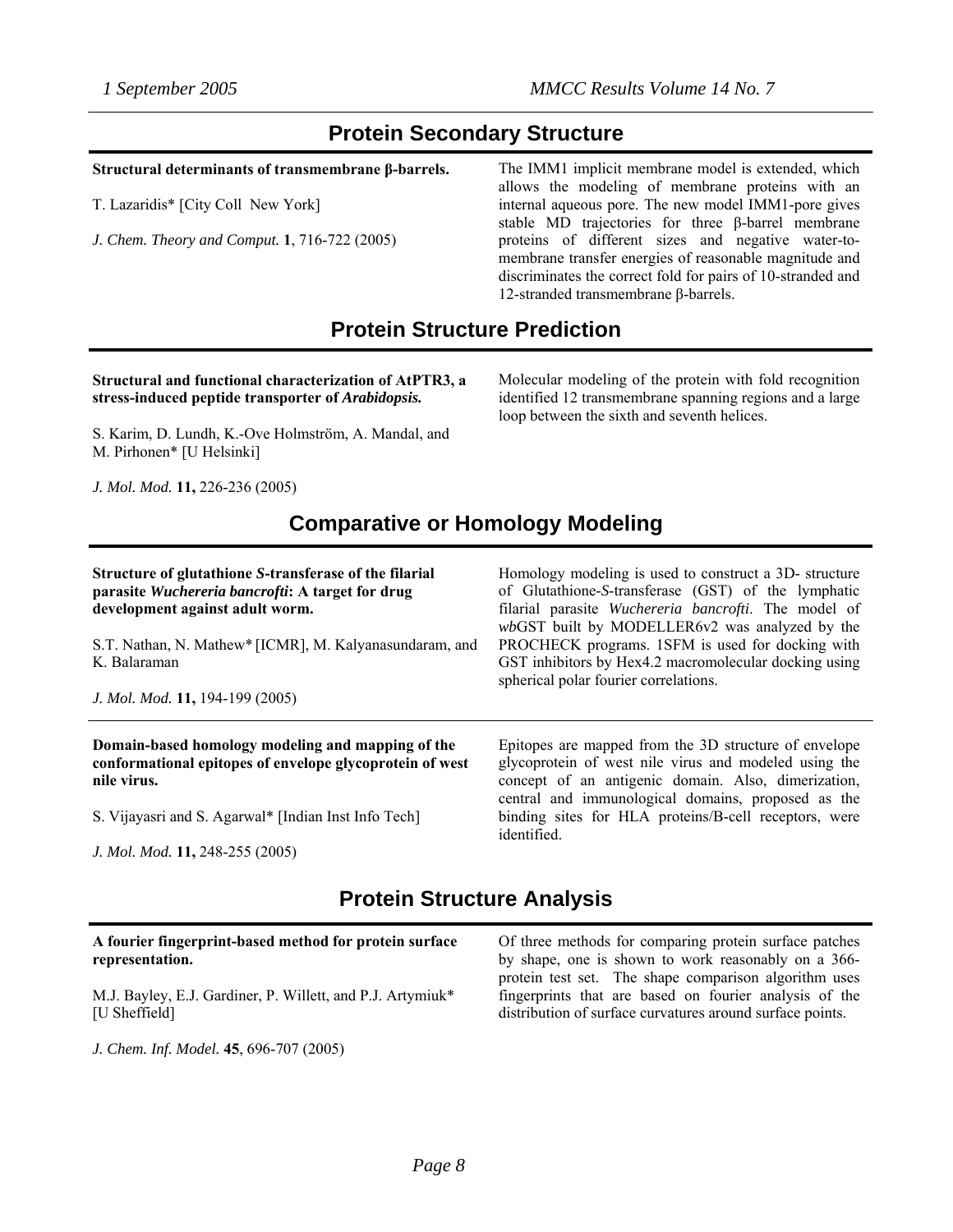**!**

# Quantititative Structure-Activity Relations (cont'd)

| Protein function prediction using local 3D templates.<br>R.A. Laskowski, J.D. Watson, and J.M. Thornton* [EBI]<br>J. Mol. Biol. 351, 614-626 (2005)                                                                            | Four types of 3D templates (enzyme active sites, ligand-<br>binding residues, DNA-binding residues, and reverse<br>templates) are applied towards predicting function for<br>proteins with known structure, such as those from<br>The reverse template approach<br>structural genomics.<br>involves using a template generated from the target<br>structure itself and scanned against a diverse set of<br>protein with known structure and function. |
|--------------------------------------------------------------------------------------------------------------------------------------------------------------------------------------------------------------------------------|-------------------------------------------------------------------------------------------------------------------------------------------------------------------------------------------------------------------------------------------------------------------------------------------------------------------------------------------------------------------------------------------------------------------------------------------------------|
| The limit of accuracy of protein modeling: Influence of<br>crystal packing on protein structure.<br>E. Eyal* [Weizmann], S. Gerzon, V. Potapov, M. Edelman,<br>and V. Sobolev* [Weizmann]<br>J. Mol. Biol. 351, 431-442 (2005) | An analysis of the PDB for structural effects of crystal<br>packing found that crystal packing contributes to limiting<br>of the practical accuracy of a protein model by a RMSD<br>to 0.5-0.6Å in secondary elements, and 1.0 Å for loops or<br>protein surface residues. A web-based tool is available at<br>http://ligin.weizmann.ac.il/cryco.                                                                                                     |
| Main-chain conformational tendencies of amino acids<br>R.J. Anderson, Z. Weng, R.K. Campbell, and<br>X. Jiang* [Serono]<br>Proteins 60, 679-689 (2005)                                                                         | Clustering residue conformational tendencies from<br>pairwise distances of main-chain conformations of<br>residues, is used to help settle the decades-old<br>discrepancies between different 'standard' Ramachandran<br>distributions, as used by e.g. What_Check and ProCheck.<br>Surprising similarities and differences in tendency are<br>found between residue pairs.                                                                           |
| Statistical characterization of salt bridges in proteins<br>J.N. Sarakatsannis and Y. Duan* [UC Davis]<br>Proteins 60, 732-739 (2005)                                                                                          | Revisited analysis of 10370 salt-bridges in 2017 proteins<br>reveals, in addition to earlier noted trends, preferences for<br>$\alpha$ -helices, and for areas with between 0 and 50% solvent<br>accessibility, with the maximum around 30%.                                                                                                                                                                                                          |
| New method for protein secondary structure assignment<br>based on a simple topological descriptor<br>T. Taylor, M. Rivera, G. Wilson, and I.I. Vaisman*<br>[George Mason U]<br>Proteins 60, 513-524 (2005)                     | Analysis of simplex structures in Delauney-tesselation of<br>$Ca$ coordinates only, provides the basis of a fast<br>secondary structure classification algorithm. Substantial<br>correlation with existing 'explicit' methods (like DSSP) is<br>shown, and comparisons with other 'fast' methods are<br>made.                                                                                                                                         |
| Hybrid native partitioning of interactions among<br>nonconserved residues in chimeric proteins<br>G. Hernandez and D.M. Lemaster* [SUNY]<br>Proteins 60, 723-731 (2005)                                                        | Simultaneous exchange of clusters of mutually non-<br>interacting residues between homologous proteins, is<br>used as a bases for predicting structural integrity, and<br>shown to correlate well with known gene-shuffling<br>patterns for several examples.                                                                                                                                                                                         |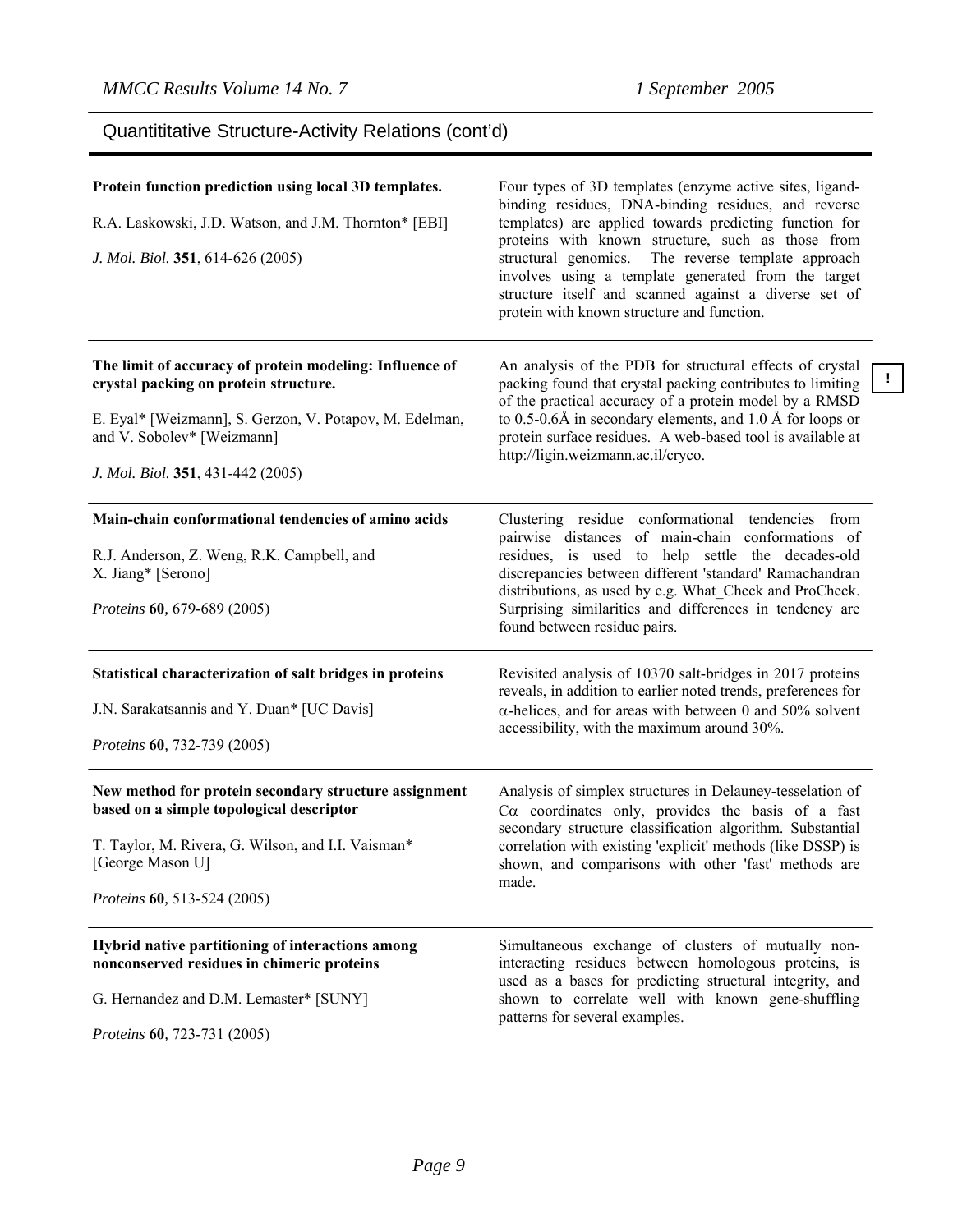**T** 

## Quantititative Structure-Activity Relations (cont'd)

| Dynamic mechanism for the autophosphorylation of CheA<br>histidine kinase: molecular dynamics simulations.          | Homology modeling with Sybyl, ligand-protein docking,<br>and MD simulation with GROMACS are applied to the<br>chemotaxis protein CheA providing insight into the two-                                                                                                                            |  |  |  |
|---------------------------------------------------------------------------------------------------------------------|--------------------------------------------------------------------------------------------------------------------------------------------------------------------------------------------------------------------------------------------------------------------------------------------------|--|--|--|
| J. Zhang, Y. Xu, J. Shen, X. Luo, J. Chen, K. Chen, W. Zhu*<br>[Chinese Acad Sci], and H. Jiang* [Chinese Acad Sci] | component signaling (autophosphorylation) pathway.                                                                                                                                                                                                                                               |  |  |  |
| J. Am. Chem. Soc. 127, 11709-11719 (2005)                                                                           |                                                                                                                                                                                                                                                                                                  |  |  |  |
| <b>Protein Folding</b>                                                                                              |                                                                                                                                                                                                                                                                                                  |  |  |  |
| Self-organization in protein folding and the hydrophobic<br>interaction.                                            | Favorable interactions between hydrophobic side chains<br>in the molten globular state stabilize a folding protein, as                                                                                                                                                                           |  |  |  |
| B.S. Gerstman* [Florida Int U] and P.P. Chapagain                                                                   | demonstrated with four-helix bundle simulations.                                                                                                                                                                                                                                                 |  |  |  |
| J. Chem. Phys. 123, 05490101-05490106 (2005)                                                                        |                                                                                                                                                                                                                                                                                                  |  |  |  |
| A toy model for predicting the rate of amyloid formation<br>from unfolded protein.                                  | A proposed model uses a "conceptually transparent"<br>collision-encounter formalism to empirically predict the<br>rate of amyloid formation for a given protein as a                                                                                                                             |  |  |  |
| D. Hall* [U Cambridge], N. Hirota, and C.M. Dobson                                                                  | function of the types of interacting residues.                                                                                                                                                                                                                                                   |  |  |  |
| J. Mol. Biol. 350, 195-205 (2005)                                                                                   |                                                                                                                                                                                                                                                                                                  |  |  |  |
| The Go model revisited: Native structure and the<br>geometric coupling between local and long-range contacts        | Folding times of 48-mer 3D-lattice polymers depend<br>strongly on the long-range interactions for two target<br>geometries, but for one other geometry the formation of                                                                                                                          |  |  |  |
| P.F. Faisca* [U Lisboa], M.M. Telo da Gama, and A. Nunes                                                            | local contacts drives the formation of long-range<br>interactions.                                                                                                                                                                                                                               |  |  |  |
| Proteins 60, 712-722 (2005)                                                                                         |                                                                                                                                                                                                                                                                                                  |  |  |  |
| Loop-closure events during protein folding: Rationalizing<br>the shape of Phi-value distributions                   | Analysis of $\phi$ value distributions of fifteen proteins in<br>terms of 'effective contact order' (from path lengths                                                                                                                                                                           |  |  |  |
| T.R. Weikl* [MPI-KG]                                                                                                | including previously formed contacts), reveals plausible<br>folding pathways governed by the entropic cost of loop                                                                                                                                                                               |  |  |  |
| Proteins 60, 701-711 (2005)                                                                                         | closure. Differences related to 'polar' versus 'diffuse' $\phi$<br>value distributions are discussed.                                                                                                                                                                                            |  |  |  |
| Ø values in protein-folding kinetics have energetic and<br>structural components.                                   | A simple analytical model is described for the folding<br>kinetics in terms of the formation of protein substructures.<br>The model shows that $\boldsymbol{\Theta}$ values have both structural and                                                                                             |  |  |  |
| C. Merlo, K.A. Dill, and T.R. Weikl* [U Calif]                                                                      | energetic components. It also provides a natural and                                                                                                                                                                                                                                             |  |  |  |
| PNAS 101, 10171-10175 (2005)                                                                                        | general interpretation of "nonclassical" $\boldsymbol{\Theta}$ values. The<br>model reproduces the $\boldsymbol{\Theta}$ values for 20 single-residue<br>mutations in the $\alpha$ -helix of the protein CI2, including<br>several nonclassical Ø values, in good agreement with<br>experiments. |  |  |  |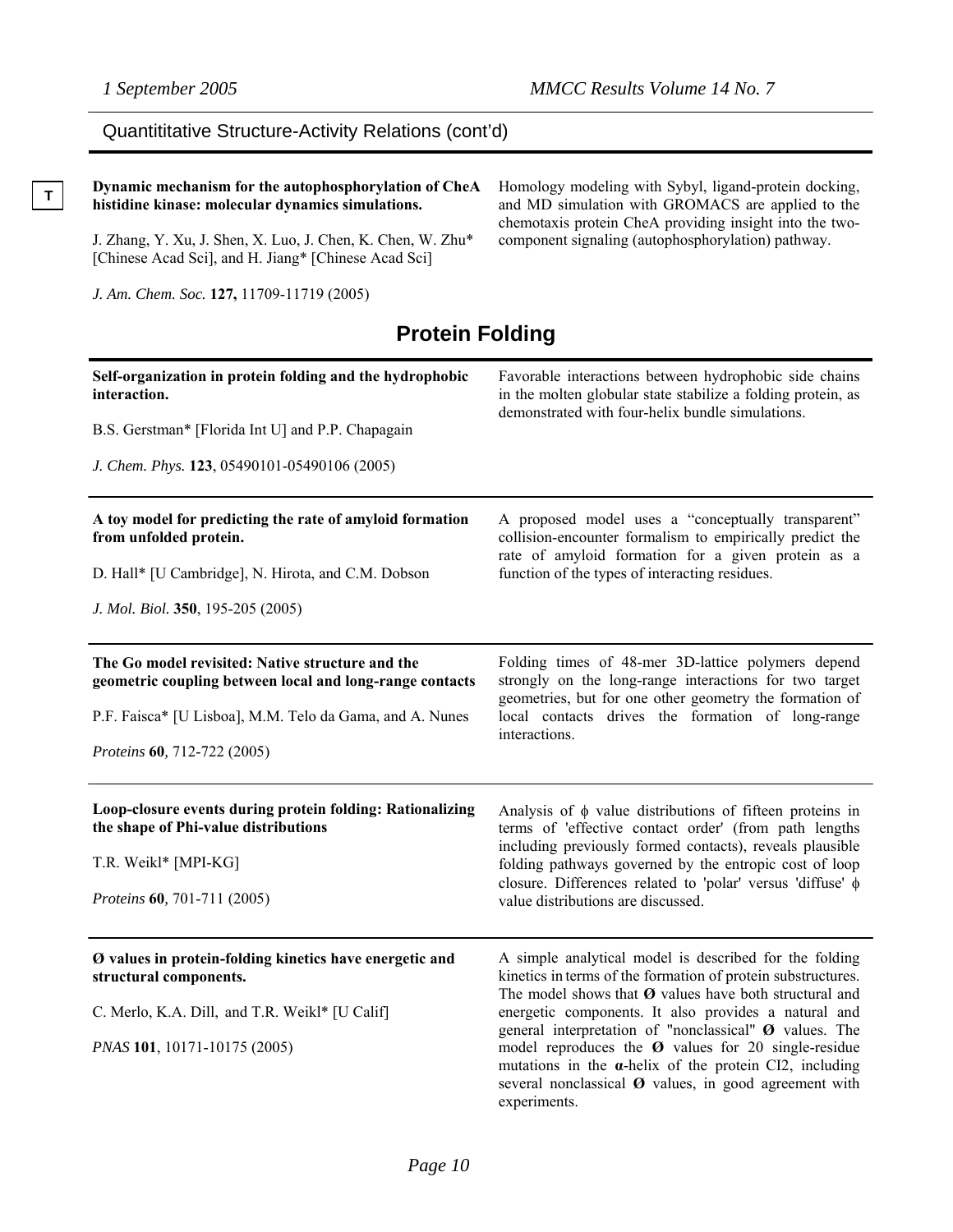**!**

### **Protein Design and Engineering**

|           |  | Design of amino acid sequences to fold into $C_{\alpha}$ -model |  |  |
|-----------|--|-----------------------------------------------------------------|--|--|
| proteins. |  |                                                                 |  |  |

A. Amatori, G. Tiana\* [U Milano, INFN], L. Sutto, J. Ferkinghoff-Borg, A. Trovato, and R. A. Broglia

*J. Chem. Phys.* **123**, 05490401-05490407 (2005)

Using featureless residues with contact potential controlled by a 20×20 quenched random matrix, several sequences were defined that would fold to within 2.6-4.0 Å of the SH3 conformation, a 60-residue recognition domain common to many regulatory proteins.

### **Protein Hydration**

| Molecular dynamics of a protein surface: Ion-residues                                                                             | $Na+$ and Cl are detained electrostatically near charged                                                                                                                                |  |  |  |
|-----------------------------------------------------------------------------------------------------------------------------------|-----------------------------------------------------------------------------------------------------------------------------------------------------------------------------------------|--|--|--|
| interactions.                                                                                                                     | surfaces of the bacterial ribosome S6 globular protein in                                                                                                                               |  |  |  |
| R. Friedman, E.Nachliel, and M. Gutman* [Tel Aviv U]                                                                              | simulations, which is taken as a model of how protons<br>would behave. During detainment, they can shuttle                                                                              |  |  |  |
| Biophys. J. 89, 768-781 (2005)                                                                                                    | rapidly from one area to another.                                                                                                                                                       |  |  |  |
| Effect of urea on peptide conformation in water:<br>Molecular dynamics and experimental characterization.                         | Urea denaturation is due both to increased hydrogen<br>bonding with water and significant hydrogen bonding<br>with urea, according to simulations with the ribonuclease                 |  |  |  |
| A. Caballero-Herrera, K. Nordstrand, K.D. Berndt, and<br>L. Nilsson* [Karolinska Inst]                                            | A C-peptide analog and a sequence variant.                                                                                                                                              |  |  |  |
| <i>Biophys. J.</i> 89, 842-857 (2005)                                                                                             |                                                                                                                                                                                         |  |  |  |
| Osmolyte trimethylamine-N-oxide does not affect the<br>strength of hydrophobic interactions: Origin of osmolyte<br>compatibility. | Simulations yield no effects of trimethylamine-oxide on<br>folding and unfolding of a hydrophobic polymer, so it<br>must stabilize proteins by indirect (water-mediated)<br>mechanisms. |  |  |  |
| M.V. Athawale, J.S. Dordick, and<br>S. Garde* [Rensselaer Polytech Inst]                                                          |                                                                                                                                                                                         |  |  |  |
| <i>Biophys. J.</i> 89, 858-866 (2005)                                                                                             |                                                                                                                                                                                         |  |  |  |
| Molecular dynamics study of water penetration in<br>staphylococcal nuclease                                                       | Water hydration lifetimes and patterns, and electrostatic<br>properties of SN WT, V66E and V66K are compared,<br>and explain titration properties of buried Lys and Glu                 |  |  |  |
| A. Damjanovic* [JHU], B. Garcia-Moreno, E.E. Lattman,<br>and A.E. Garcia                                                          | residues as well as observed crystal waters.                                                                                                                                            |  |  |  |
| Proteins 60, 433-449 (2005)                                                                                                       |                                                                                                                                                                                         |  |  |  |
| Statistical and molecular dynamics studies of buried<br>waters in globular proteins                                               | Analysis of the structural roles of buried water molecules<br>in X-ray structures show that H-bonding patterns between<br>water and protein vary with the simultaneous intra-           |  |  |  |
| S. Park and J.G. Saven* [U Penn]                                                                                                  | protein H-bonding, and important correlations with B-<br>factors are present. A more detailed structural and                                                                            |  |  |  |
| Proteins 60, 450-463 (2005)                                                                                                       | dynamical analysis from MD simulations FKBP12 WT<br>and several mutants is presented as well.                                                                                           |  |  |  |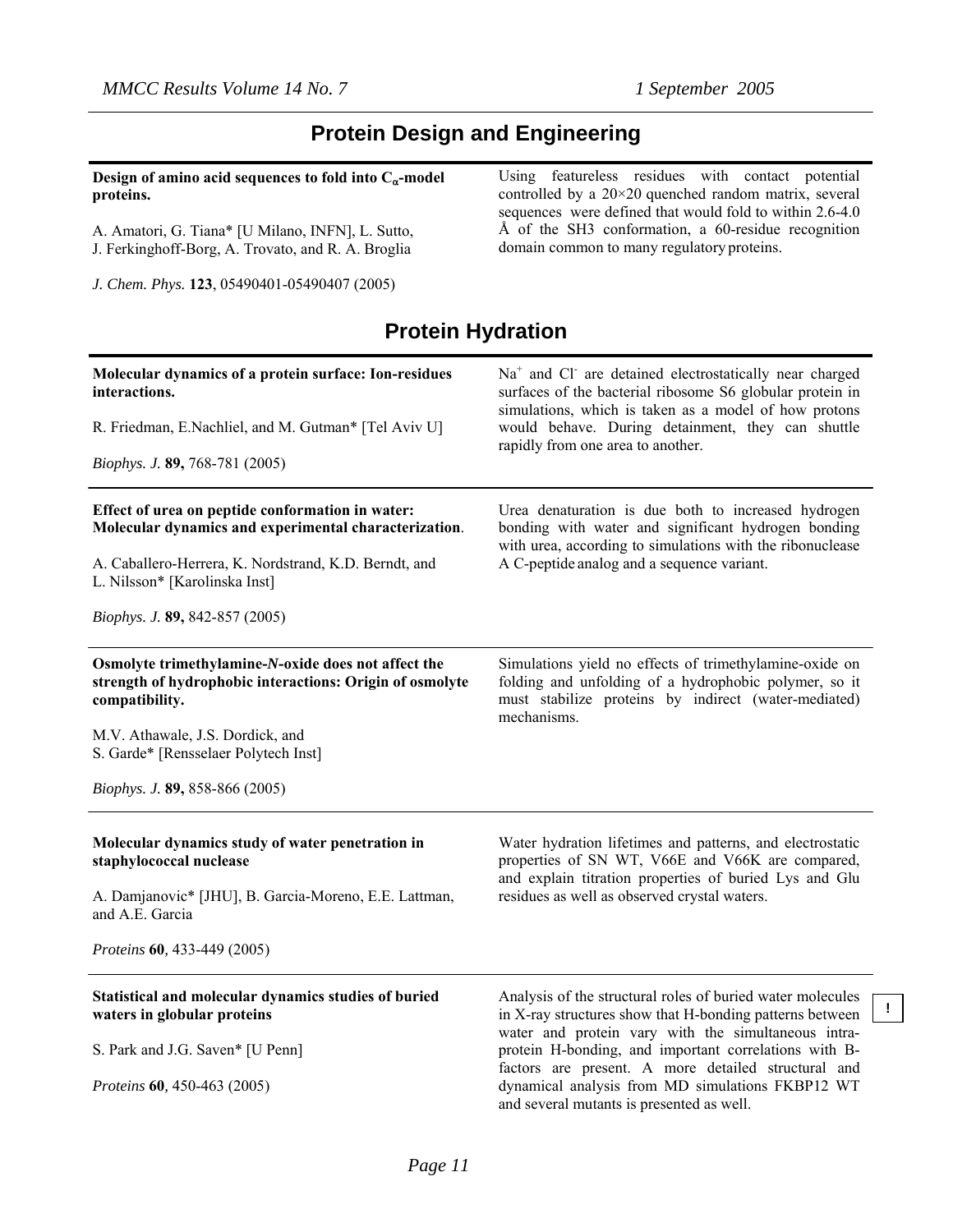### **Protein Electrostatics and Titration**

**On the use of different dielectric constants for computing individual and pairwise terms in Poisson-Boltzmann studies of protein ionization equilibrium.** 

V. H. Teixeira, C. A. Cunha, M. Machuqueiro, A. S. F. Oliveira, B. L. Victor, C. M. Soares, and A. M. Baptista\* [UN Lisboa]

*J. Phys. Chem. B*. **109,** 14691-14706 (2005)

Poisson-Boltzmann calculations are applied to understand protein ionization states and test the hypothesis that different dielectrics are required for various regions. The current results suggest that for prediction of pKa values no real advantage is obtained by chosing different dielectric regions even for sites that are buried. Instead it is suggested that a dielectric constant ~20 is reasonable.

### **Protein Dynamics**

| Exploring the common dynamics of homologous proteins.                                                                                                                                         | Gaussian network model analysis can be used to ask                                                                                                                                                                                                                                                                                                                                                                                                                         |
|-----------------------------------------------------------------------------------------------------------------------------------------------------------------------------------------------|----------------------------------------------------------------------------------------------------------------------------------------------------------------------------------------------------------------------------------------------------------------------------------------------------------------------------------------------------------------------------------------------------------------------------------------------------------------------------|
| Application to the globin family.                                                                                                                                                             | whether global dynamics are conserved within a protein                                                                                                                                                                                                                                                                                                                                                                                                                     |
| S. Maguid, S. Fernandez-Alberti* [U Nacional Quilmes],                                                                                                                                        | family. The lowest mode of vibration is conserved in the                                                                                                                                                                                                                                                                                                                                                                                                                   |
| L. Ferrelli, and J. Echave                                                                                                                                                                    | hemoglobin family, suggesting that dynamics may be an                                                                                                                                                                                                                                                                                                                                                                                                                      |
| <i>Biophys. J.</i> <b>89</b> , 3-13 (2005)                                                                                                                                                    | important factor in protein evolution.                                                                                                                                                                                                                                                                                                                                                                                                                                     |
| Functional dynamics of PDZ binding domains: A normal-                                                                                                                                         | When the PDZ domain binds the C-terminal residues of                                                                                                                                                                                                                                                                                                                                                                                                                       |
| mode analysis.                                                                                                                                                                                | proteins together in the cytoskeleton, one of the slow                                                                                                                                                                                                                                                                                                                                                                                                                     |
| P. De Los Rios, F. Cecconi, A. Pretre, G. Dietler, O.                                                                                                                                         | normal modes, representing collective vibrations of                                                                                                                                                                                                                                                                                                                                                                                                                        |
| Michielin, F. Piazza, and B. Juanico                                                                                                                                                          | secondary structure elements, is modified. Binding                                                                                                                                                                                                                                                                                                                                                                                                                         |
| <i>Biophys. J.</i> 89, 14-21 (2005)                                                                                                                                                           | modifies the conformational distribution.                                                                                                                                                                                                                                                                                                                                                                                                                                  |
| Probing the local dynamics of nucleotide-binding pocket<br>coupled to the global dynamics: Myosin versus kinesin.<br>W. Zheng* [NIH] and B.R. Brooks<br><i>Biophys. J.</i> 89, 167-178 (2005) | With the elastic network model, the myosin nucleotide<br>binding pocket undergoes structural changes associated<br>with the lowest normal mode (involving both switch I<br>and switch II) when the conformation changes from the<br>transition state to the rigorlike state. "structural changes<br>in the nucleotide-pocket from the transition state to the<br>rigorlike state. The same is true of kinesin, but the lowest<br>mode only involves movements in switch I. |
| Molecular dynamics simulation of sperm whale                                                                                                                                                  | Opening and closure between preexisting pathways differ                                                                                                                                                                                                                                                                                                                                                                                                                    |
| myoglobin: Effects of mutations and trapped CO on the                                                                                                                                         | between three versions of sperm whale myogloblin, the                                                                                                                                                                                                                                                                                                                                                                                                                      |
| structure and dynamics of cavities.                                                                                                                                                           | deoxy native, a version recently dissociated from CO, and                                                                                                                                                                                                                                                                                                                                                                                                                  |

C. Bossa\* [U Roma "La Sapienza"], A. Amadei, I. Daidone, M. Anselmi, B. Vallone, M. Brunori, and A. Di Nola

*Biophys. J.* **89,** 465-474 (2005)

deoxy native, a version recently dissociated from CO, and the YQR triple mutant.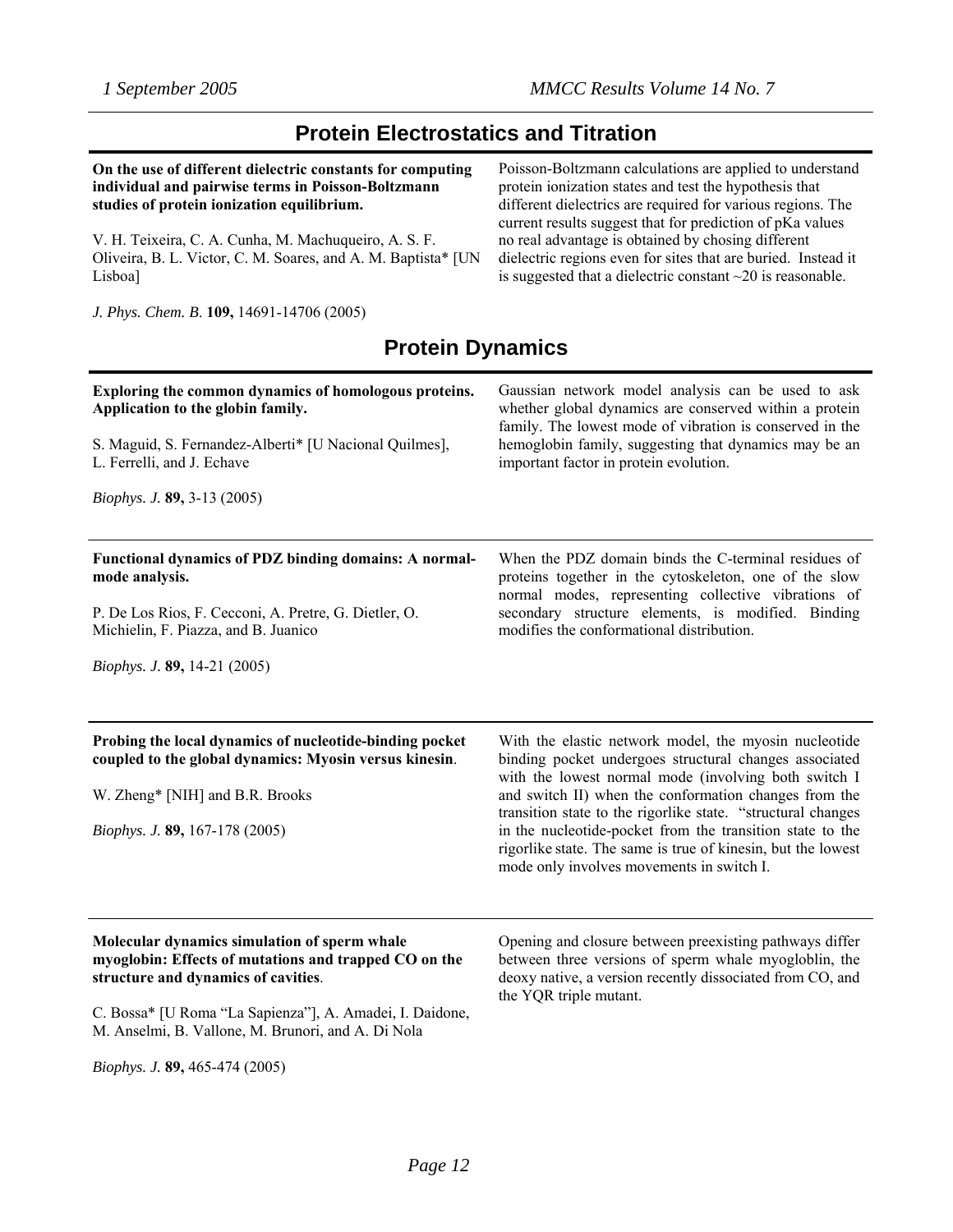Protein Dynamics (cont'd)

| Intramolecular signaling pathways revealed by modeling<br>anisotropic thermal diffusion.<br>N. Ota and D.A. Agard* [UC San Francisco]<br>J. Mol. Biol. 351, 345-354 (2005)                                                                                                                        | A non-equilibrium molecular dynamics simulation<br>method, anisotropic thermal diffusion, is applied to the<br>PDZ domain PSD-95, resulting in observed long-distance<br>correlations that are consistent with previous results of a<br>sequence-based study. |
|---------------------------------------------------------------------------------------------------------------------------------------------------------------------------------------------------------------------------------------------------------------------------------------------------|---------------------------------------------------------------------------------------------------------------------------------------------------------------------------------------------------------------------------------------------------------------|
| Evidence of a double-lid movement in <i>Pseudomonas</i><br><i>aeruginosa</i> lipase: Insights from molecular dynamics<br>simulations.<br>S.L. Cherukuvada1, A.S.N. Seshasayee, K. Raghunathan,<br>S. Anishetty, and G. Pennathur* [Madras Instit. Tech.]<br><i>PLoS Comp. Biol.</i> 1, e28 (2005) | Molecular dynamics of the 29 kD lipase, which have<br>traditionally been thought to have one lid domain, results<br>in a proposal that a second lid exists in the lipase and that<br>it is important in the activation of the enzyme.                         |
| Gating charge displacement in voltage-gated ion channels<br>involves limited transmembrane movement.<br>B. Chanda, O.K. Asamoah, R. Blunck, B. Roux, and                                                                                                                                          | FRET measurements, molecular dynamics simulations,<br>and Poisson-Boltzmann charge calculations applied to<br>understand the movement of the S4 voltage-sensing helix<br>suggests that there is limited movement and a transporter-                           |

*Nature* **436**, 852-856 (2005)

F. Bezanilla\* [UCLA]

**Ligand Binding** 

the membrane.

#### **Loop conformation and dynamics of the** *Escherichia coli* **HPPK apo-enzyme and its binary complex with MgATP**.

R. Yang, M.C. Lee, H. Yan, and Y. Duan\* [U Calif Davis]

*Biophys. J.* **89,** 95-106 (2005)

**Molecular dynamics simulation studies of the wild-type, I21V, and I16T mutants of isoniazid-resistant**  *Mycobacterium tuberculosis* **enoyl reductase (InhA) in complex with NADH: Toward the understanding of NADH-InhA different affinities**.

E.K. Schroeder, L.A. Basso, D.S. Santos, and O.N. de Souza\* [PUCRS]

*Biophys. J.* **89,** 876-884 (2005)

Loops 2 and 3 are strongly constrained by crystal packing forces, according to MD simulations. Loop 3 flexibility participates heavily in ATP binding.

like mechanism is used to move charge across the channel without the S4 segment being translocated across

Isoniazid is modified and then binds covalently to nicotine in enoyl reductase cofactor, NADH, inhibiting mycolic acid synthesis. MD simulations indicate that resistance conferring mutations, known experimentally to reduce NADH affinity, reduce the NADH pyrophosphate binding. Apparently isoniazid, NADH, and the enzyme interact in a fairly complex manner. Perhaps the enzyme functions fine without the cofactor. Then if the cofactor can bind tightly at the pyrophosphate end with isoniazid attached to nicotine end, the isoniazid is then positioned to inhibit the enzyme. If the pyrophosphate will not bind, the NADH falls off easily and the enzyme functions normally.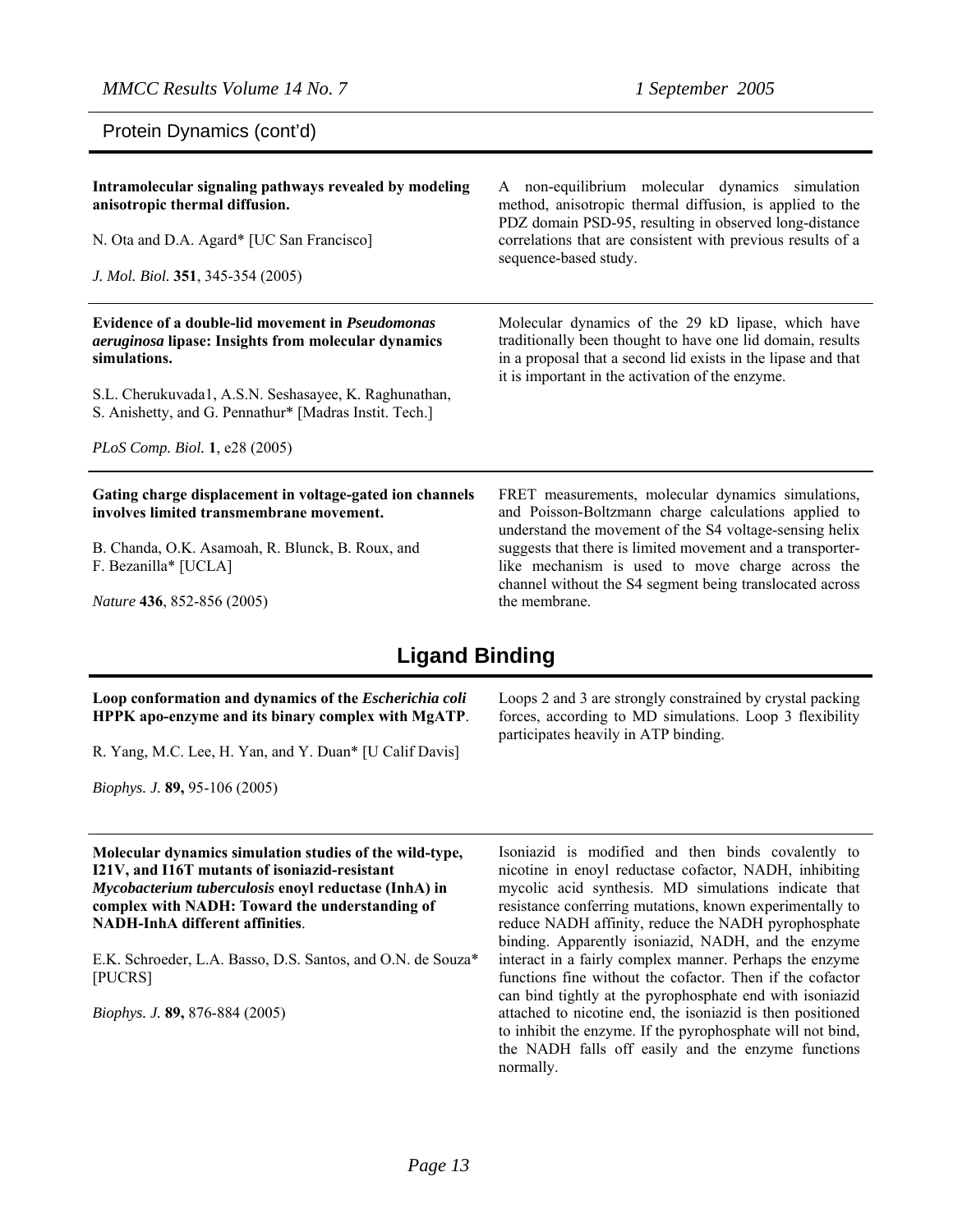**!** 

## Ligand Binding (cont'd)

| Looking at enzymes from the inside out: The proximity of<br>catalytic residues to the molecular centroid can be used<br>for detection of active sites and enzyme-ligand interfaces.<br>A. Ben-Shimon and M. Eisenstein* [Weizmann]<br>J. Mol. Biol. 351, 309-326 (2005)                                    | A new enzyme active site prediction method based on<br>available crystal structure is called EnSite and uses the<br>finding that catalytic residues are often found in the 5%<br>of residues closest to the enzyme centroid.<br>Sorting<br>unbound enzyme-inhibitor docking results based on<br>distance to the centroid of the enzyme is useful in<br>selecting the correct solution from a set of nearly correct<br>solutions.                          |
|------------------------------------------------------------------------------------------------------------------------------------------------------------------------------------------------------------------------------------------------------------------------------------------------------------|-----------------------------------------------------------------------------------------------------------------------------------------------------------------------------------------------------------------------------------------------------------------------------------------------------------------------------------------------------------------------------------------------------------------------------------------------------------|
| Computational and conformational evaluation of FTase<br>alternative substrates: Insight into a novel enzyme binding<br>pocket.<br>B.S. Henriksen, T.J. Zahn, J.D. Evanseck, S.M. Firestine*<br>[Duquesne U], and R.A. Gibbs* [Purdue U]<br>J. Chem. Inf. Model. 45, 1047-1052 (2005)                       | Docking and pharmacophore models developed in<br>conjunction with available FTase crystal structures<br>suggest a new hydrophobic binding pocket.<br>Small<br>molecule NMR studies confirm the computationally<br>predicted favored conformation of the small molecule.                                                                                                                                                                                   |
| Molecular dynamics simulations of the endocannabinoid<br>N-arachidonoylethanolamine (anandamide) in a<br>phospholipid bilayer: Probing structure and dynamics.<br>D.L. Lynch and P.H. Reggio* [UNC Greensboro]<br>J. Med. Chem. 48, 4824-4833 (2005)                                                       | A molecular dynamics simulation of anandamide, an<br>important biological signaling molecule, in the lipid<br>bilayer is used to characterize the molecule's preferential<br>conformations, hydrogen bonding interactions, and C-H<br>bond order parameters.                                                                                                                                                                                              |
| Improving binding mode predictions by docking into<br>protein-specifically adapted potential fields.<br>S. Radestock, M. Böhm, and H. Gohlke* [JW Goethe U]<br>J. Med. Chem. 48, 5466-5479 (2005)                                                                                                          | A general docking scoring function, DrugScore, is made<br>specific for a particular target by a "reverse", protein-<br>based CoMFA-type approach (called AFMoC) based on<br>ligand information. Application of the method to HIV-1<br>protease results in significant improved binding mode<br>predictions compared to unadapted DrugScore results,<br>and in particular more than 75% of the 48 ligands binding<br>modes were predicted within 2 Å RMSD. |
| Discovery of cell-permeable non-peptide inhibitors of $\beta$ -<br>secretase by high-throughput docking and continuum<br>electrostatics calculations.<br>D. Huang, U. Lüthi, P. Kolb, K. Edler, M. Cecchini,<br>S. Audetat, A. Barberis, and A. Caflisch* [U Zurich]<br>J. Med. Chem. 48, 5108-5111 (2005) | Sets of protease-focused compounds were docked against<br>a known BACE-1 co-crystal structure, and the top poses<br>were energy minimized and scored using a LIE plus GB<br>scoring function.<br>Of the 72 compounds manually<br>selected for testing, 12 are reported to inhibit, with almost<br>all measured cell-based EC50 values falling within 1<br>kcal/mol of the computational binding affinity (from the<br>isolated docked complex).           |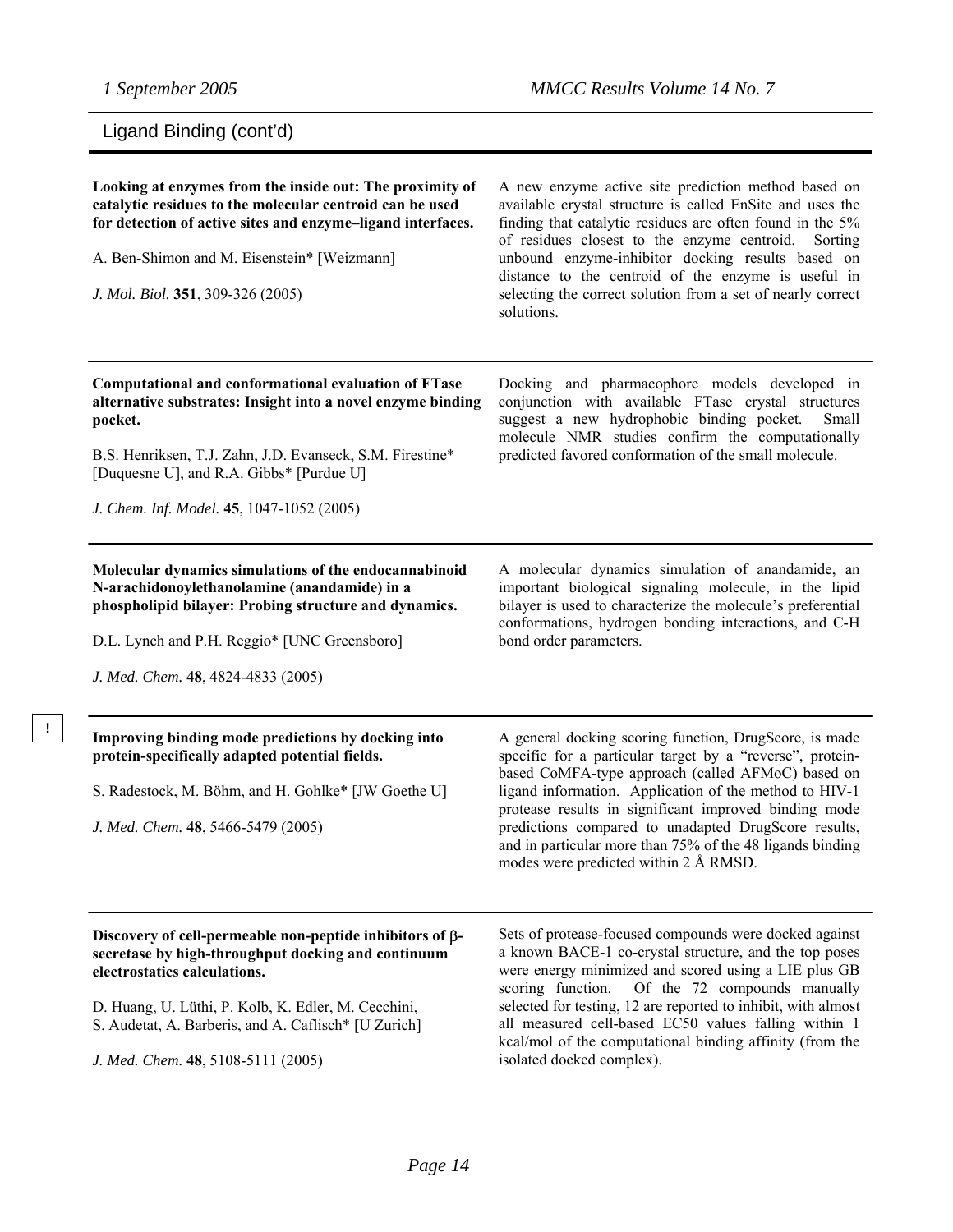*MMCC Results Volume 14 No. 7 1 September 2005* 

Ligand Binding (cont'd)

| A combination of docking, QM/MM methods, and MD<br>simulation for binding affinity estimation of<br>metalloprotein ligands.<br>A. Khandelwal, V. Lukacova, D. Comez, D.M. Kroll,<br>S. Raha, and S. Balaz* [N Dakota State U]<br>J. Med. Chem. 48, 5437-5447 (2005)                                                                                                                                | A combination computational approach applied to<br>prediction of MMP-9 inhibition by 28 hydroxamates<br>resulted in a strong correlation $(r^2=0.90)$ between<br>experimental and calculated values. The QM/MM term<br>significantly improves the root mean squared error.                                                                                     | T.      |
|----------------------------------------------------------------------------------------------------------------------------------------------------------------------------------------------------------------------------------------------------------------------------------------------------------------------------------------------------------------------------------------------------|----------------------------------------------------------------------------------------------------------------------------------------------------------------------------------------------------------------------------------------------------------------------------------------------------------------------------------------------------------------|---------|
| Virtual screening of biogenic amine-binding G-protein<br>coupled receptors: Comparative evaluation of protein-<br>and ligand-based virtual screening protocols.<br>A. Evers* [Aventis], G. Hessler, H. Matter, and T. Klabunde<br>J. Med. Chem. 48, 5448-5465 (2005)                                                                                                                               | Comparison of several methods in their ability to retrieve<br>known biogenic amine GPCR antagonists from virtual<br>libraries suggests that ligand-based pharmacophore<br>models, feature tree models, and 2D QSAR models<br>perform substantially better than structure-based docking<br>to homology models.                                                  |         |
| Combination of molecular modeling, site-directed<br>mutagenesis, and SAR studies to delineate the binding site<br>of pyridopyrimidine antagonists on the human CCK1<br>receptor.<br>M. Martín-Martínez* [CSIC], A. Marty, M. Jourdan,<br>C. Escrieut, E. Archer, R. González-Muñiz,<br>M.T. García-López, B. Maigret, R. Herranz, and D. Fourmy*<br>[INSERM]<br>J. Med. Chem. 48, 4842-4850 (2005) | Mutagenesis, antagonist SAR, and modeling are used to<br>produce CCK1 homology models complexed with<br>pyridopyrimidine compounds.                                                                                                                                                                                                                            | A       |
| A computational tool to optimize ligand selectivity<br>between two similar biomacromolecular targets<br>D.L. Chen and G.E. Kellogg* [Virginia Commonw U]<br>J. Comput.-Aid. Molec. Design 19, 69-82 (2005)                                                                                                                                                                                         | A simple steric and two "HINT" functional group<br>scoring functions on a grid are combined in a 'trial-and-<br>error' algorithm to elminiate unfavourable and introduce<br>strong favourable interactions of ligands of L. casei<br>thymidylate synthase and a mutant, and of to plant and<br>mammalian 4-hydroxyphenylpyruvate dioxygenase are<br>presented. |         |
| Multiple ligand-binding modes in bacterial R67<br>dihydrofolate reductase<br>H. Alonsoa, M.B. Gilliesa, P.L. Cumminsa, A.A. Bliznyuk,<br>and Jill E. Gready* [Australian Natl U]                                                                                                                                                                                                                   | Prediction of DHFR ligand binding<br>by docking<br>(AutoDock, FlexX) and MD simulations (Gromacs) and<br>very thorough analysis of the highly variable binding<br>modes and the binding dynamics, including water and<br>water-mediated interactions, are presented.                                                                                           | A<br>T. |

*J. Comput.-Aid. Molec. Design* **19**, 165–187 (2005)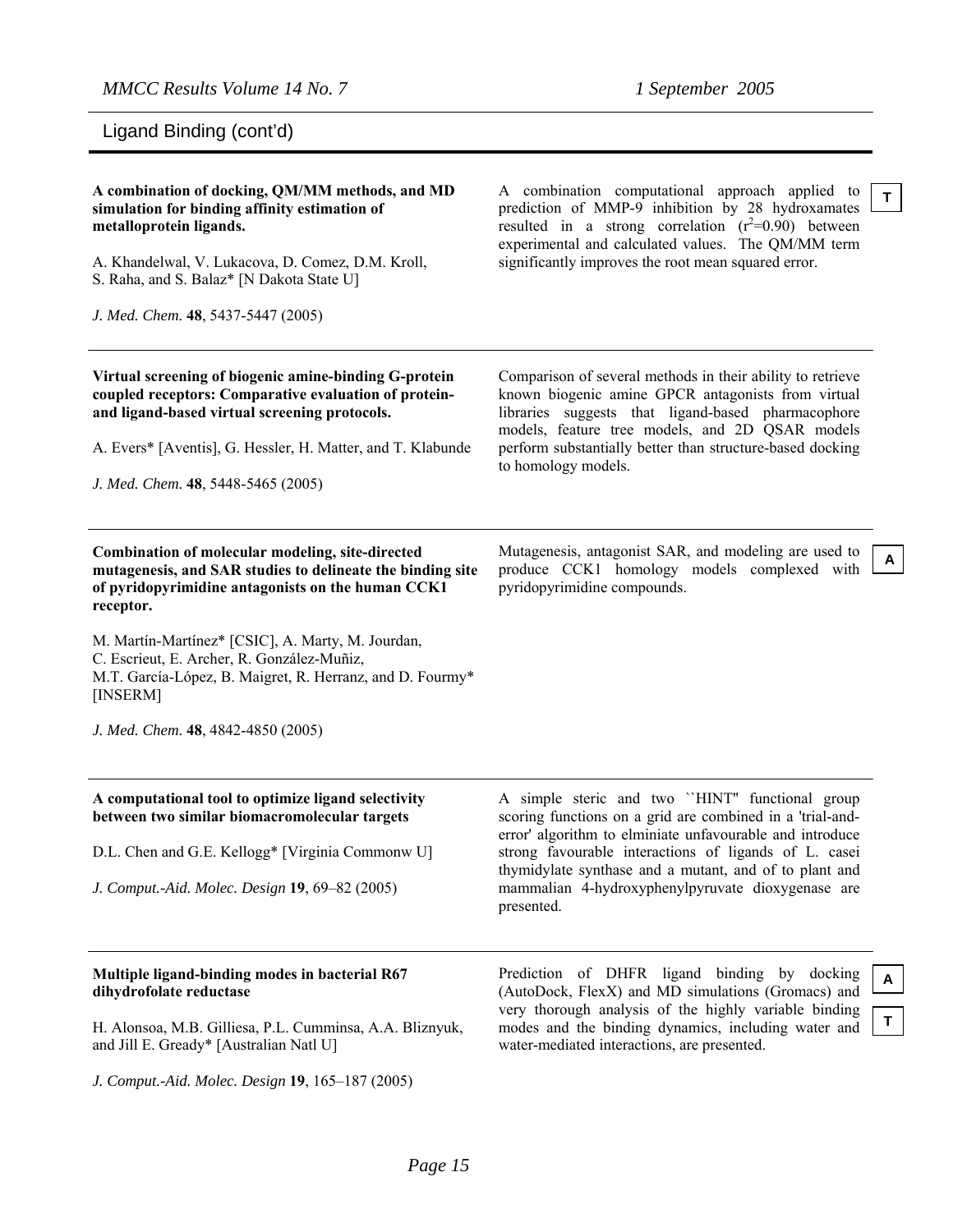## Ligand Binding (cont'd)

| Hypocrea jecorina (Trichoderma reesei) Cel7A as a<br>molecular machine: A docking study<br>C. Mulakala and P.J. Reilly* [Iowa SU]<br>Proteins 60, 598-605 (2005)                                                                                                                    | A detailed analysis of the molecular mechanics<br>underlying cellobiose binding and, particularly, forces<br>and events associated with unbinding, to Cel7A cellulose<br>hydrolase, is presented and leads to in-depth insights in a<br>sophisticated molecular machine                                                                                                                                                                                                                                                                        |
|-------------------------------------------------------------------------------------------------------------------------------------------------------------------------------------------------------------------------------------------------------------------------------------|------------------------------------------------------------------------------------------------------------------------------------------------------------------------------------------------------------------------------------------------------------------------------------------------------------------------------------------------------------------------------------------------------------------------------------------------------------------------------------------------------------------------------------------------|
| Modeling protein recognition of carbohydrates<br>A. Laederach and P.J. Reilly* [Iowa SU]<br>Proteins 60, 591-597 (2005)                                                                                                                                                             | Recent advancements in methodology, notably forcefield<br>development, for sugar-protein interactions are reviewed<br>briefly. Due to the high internal flexibility, polarity and<br>involvement of water, this remains a challenging and<br>complex problem.                                                                                                                                                                                                                                                                                  |
| <b>Binding MOAD (Mother Of All Databases)</b><br>L. Hu, M.L. Benson, R.D. Smith, M.G. Lerner,<br>and H.A. Carlson * [U Mich]<br>Proteins 60, 333-340 (2005)                                                                                                                         | The curating of the PDB $(\sim 14.000)$ protein structures, aug<br>2003) into a database of 5331 non-covalent protein-<br>ligand complexes including the accompanied binding<br>data for 1375 of those, is described. A non-redundant set<br>of one complex for each of the 1780 protein families<br>present in the database, is compiled, and comparisons<br>with the recently updated PDBbind are made as well.                                                                                                                              |
| Van der waals interactions dominate ligand-protein<br>association in a protein binding site occluded from solvent<br>water.<br>E. Barratt, R. J. Bingham, D. J. Warner, C. A. Laughton,<br>S. E. Phillips, and S. W. Homans* [U Leeds]<br>J. Am. Chem. Soc. 127, 11827-11834 (2005) | MD simulations decomposing the van der Waals energy<br>aid interpretation of experiment (isothermal titration<br>crystallography<br>calorimetry,<br>and<br>site-directed<br>mutagenesis) in understanding the interaction of 2-<br>methoxy-3-isobutylpyrazine with the mouse<br>major<br>urinary protein.                                                                                                                                                                                                                                      |
| Computational prediction of native protein ligand-binding<br>and enzyme active site sequences.<br>R. Chakrabarti, A.M. Klibanov, and R.A. Friesner*<br>[Mass Inst Tech]<br>PNAS 101, 10153-10158 (2005)                                                                             | The sequences of protein ligand-binding and enzyme<br>active sites are predicted by optimization of scoring<br>functions based on protein ligand-binding affinity rather<br>than structural stability. This method is applied to an<br>identical algorithm to the active sites of diverse enzymes<br>from the peptidase, $\beta$ -gal, and nucleotide synthase<br>families. The results suggested that simple selection<br>pressures played a predominant role in determining the<br>sequences of ligand-binding and active sites in proteins. |
| Evaluating molecular similarity using reduced<br>representations of the electron density.<br>N. Meurice* [U Arizona], G.M. Maggiora, and<br>D.P. Vercauteren<br>J. Mol. Mod. 11, 237-247 (2005)                                                                                     | A genetic algorithm procedure is used to evaluate<br>molecular similarity for a model system of four<br>benzodiazepine-like<br>ligands<br>central<br>for<br>the<br>benzodiazepine receptors and peripheral benzodiazepine<br>receptors. Alignments were produced by MIMIC, a field-<br>based superimposition method that matches both steric<br>and electrostatic molecular fields.                                                                                                                                                            |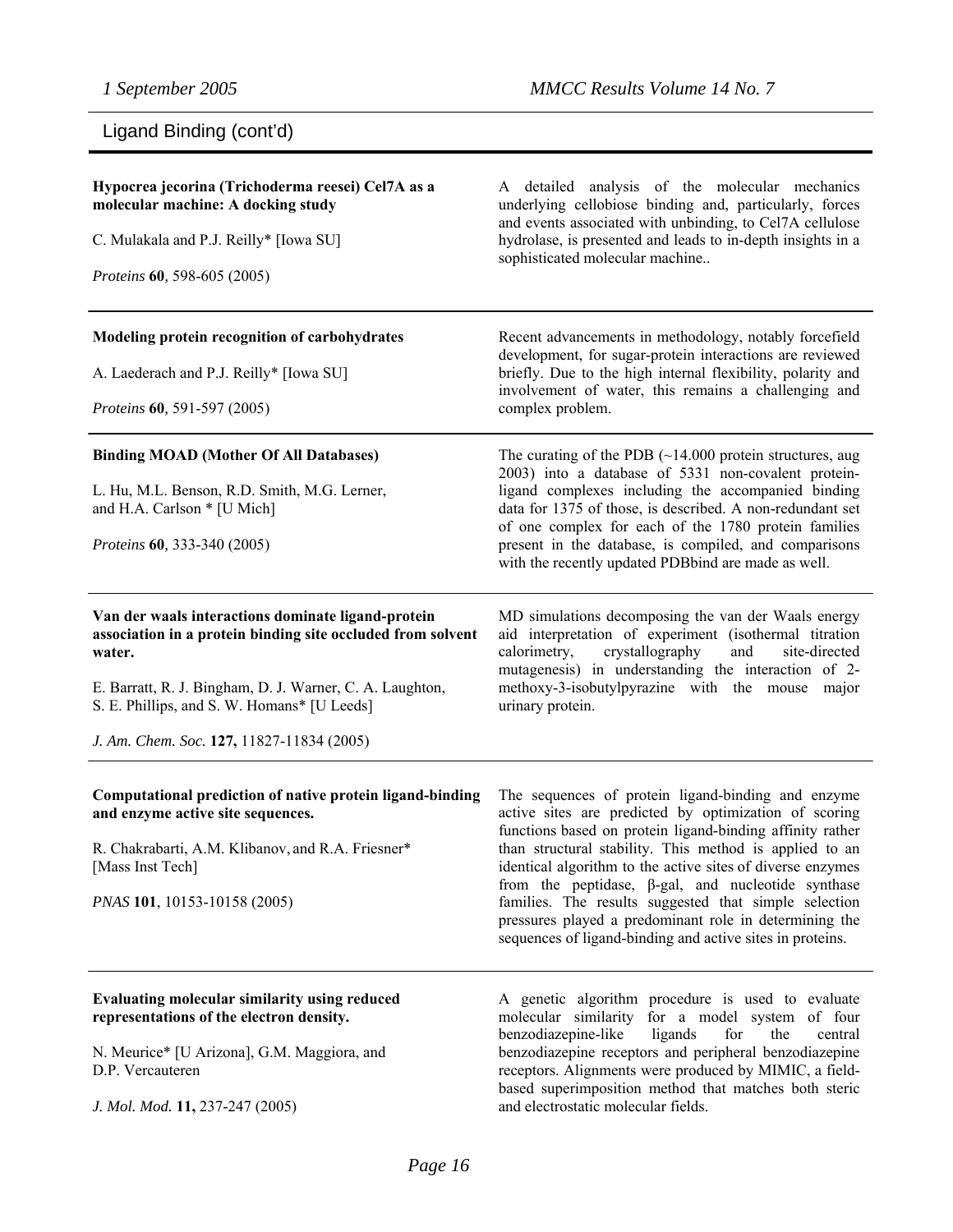*MMCC Results Volume 14 No. 7 1 September 2005* 

Ligand Binding (cont'd)

#### **A molecular dynamics simulation of the binding modes of D-glutamate and D-glutamine to glutamate racemase.**

E. Puig, M. Garcia-Viloca, À. González-Lafont, I. López, X. Daura, and J.M. Lluch\* [ICREA]

*J. Chem. Theory and Comput.* **1**, 737-749 (2005)

MD simulations gave an explanation for the apparent disagreement between the D-Gln bound MurI X-ray crystal structure and the expected position and orientation of the substrate D-Glu in order to make it possible for the assumed Cw deprotonation (by Cys70)/reprotonation (by Cys178) racemization mechanism.

### **Enzyme Catalysis**

| Water dependent properties of cutinase in nonaqueous<br>solvents: A computational study of enantioselectivity.<br>N.M. Micaelo, V.H. Teixeira, A.M. Baptista, and<br>C.M. Soares* [U Nova Lisboa]<br>Biophys. J. 89, 999-1008 (2005)             | Enantioselectivity for substrate is optimal at 10% water<br>(in hexane) for explicitly solvated cutinase according to<br>MD simulations with the tetrahedral intermediate.                                                                                                                                                                                |
|--------------------------------------------------------------------------------------------------------------------------------------------------------------------------------------------------------------------------------------------------|-----------------------------------------------------------------------------------------------------------------------------------------------------------------------------------------------------------------------------------------------------------------------------------------------------------------------------------------------------------|
| Large-scale prediction of function shift in protein families<br>with a focus on enzymatic function<br>S. Abhiman and E.L. Sonnhammer* [KI]<br>Proteins 60, 758-768 (2005)                                                                        | Existing and new methods for function shift prediction<br>are tested on a selected sub-set of 4225 Pfam protein<br>families and 13,599 subfamilies and sub-divided based on<br>EC classes. The best method predicted up to 71%<br>accurate for an independent test-set. Detailed results for<br>galactose-1-phosphate uridylyltransferases are presented. |
| Computational study of phosphatase activity in soluble<br>epoxide hydrolase: High efficiency through a water bridge<br>mediated proton shuttle.<br>M. De Vivo* [U Penn], B. Ensing, and M. L. Klein<br>J. Am. Chem. Soc. 127, 11226-11227 (2005) | The phosphoryl transfer reaction in the first step of the<br>catalytic cycle of expoxide hydrolase is probed in a Car-<br>Parrinello QM/MM approach using a snapshot obtained<br>from classical MD simulation.                                                                                                                                            |
| Properties of the emitting state of the green fluorescent<br>protein resolved at the CASPT2//CASSCF/CHARMM<br>Level.<br>A. Sinicropi, T. Andruniow, N. Ferre, R. Basosi, and M.<br>Olivucci* [U Siena]                                           | Ab initio QM/MM calculations are applied to a minimal<br>model of the GFP including nearby residues to the $p$ -<br>hydrobenzilideneimidazolinone chromophore.                                                                                                                                                                                            |

*J. Am. Chem. Soc.* **127,** 11534-11535 (2005)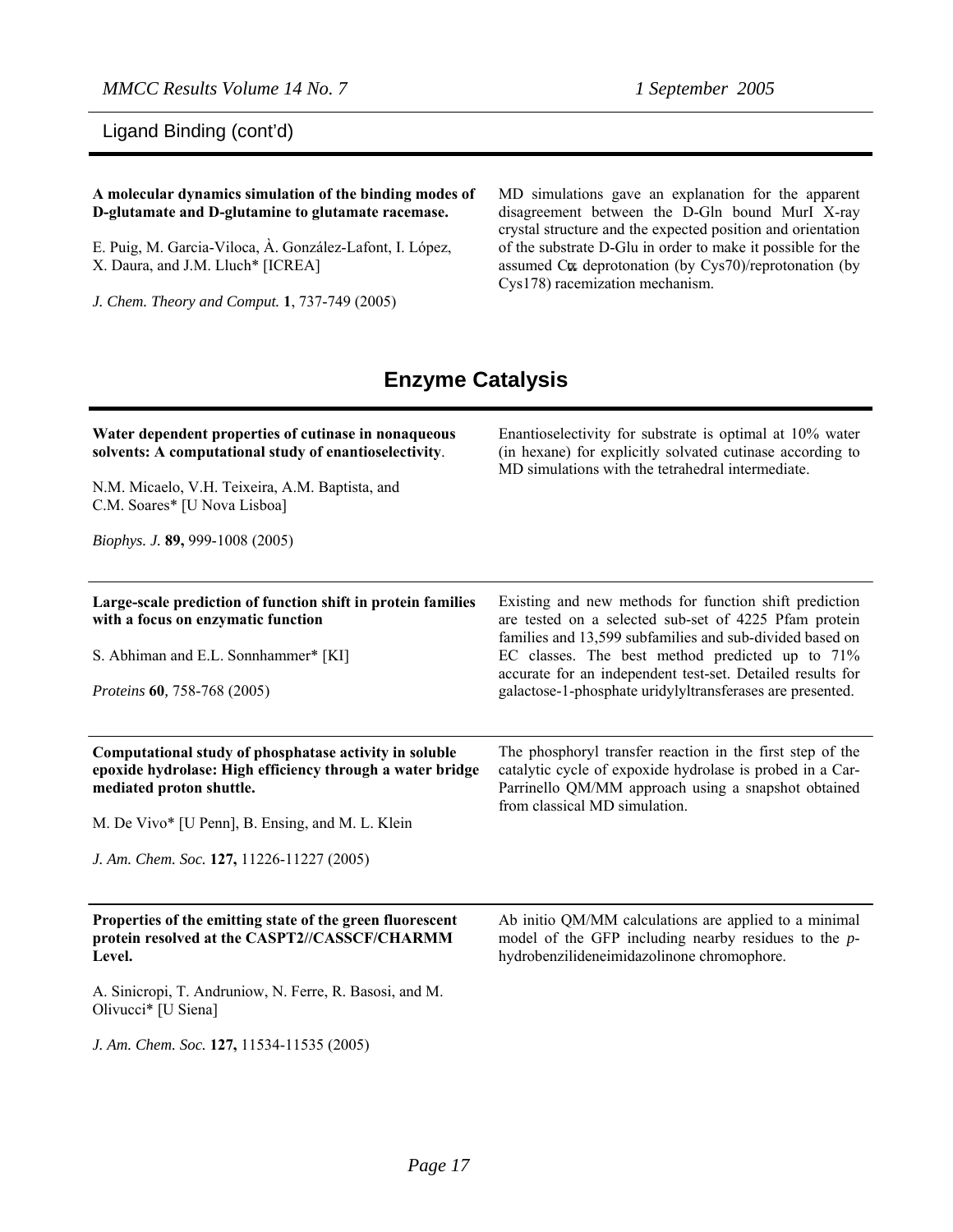### Enzyme Catalysis (cont'd)

| On the nature of the transition state in catechol O-<br>methyltransferase. A complementary study based on<br>molecular dynamics and potential energy surface<br>explorations. | QM/MM MD simulation and PMF calculations with<br>DYNAMO aer performed on a model of SAM and<br>catecholate (at the QM level) surrounded by the enzyme<br>COMT inside a cubic solvated box. |
|-------------------------------------------------------------------------------------------------------------------------------------------------------------------------------|--------------------------------------------------------------------------------------------------------------------------------------------------------------------------------------------|
| M. Roca, J. Andres, V. Moliner* [U Jaume I], I. Tunon*<br>[U Valencia], and J. Bertran                                                                                        |                                                                                                                                                                                            |
| J. Am. Chem. Soc. 127, 10648-10655 (2005)                                                                                                                                     |                                                                                                                                                                                            |
| Insight into the self-association of key enzymes from<br>pathogenic species.                                                                                                  | A 3-D model of the leishmaniasis GDP-MP hexamer is<br>described based on homology with the uridyltransferase<br>enzyme, Glmu. GDP-MP and DHDPS are only active in                          |
| M.A. Perugini* [U Melbourne], M.D.W. Griffin, B.J. Smith,<br>L.E. Webb, A.J. Davis, E. Handman, and J.A. Gerrard                                                              | their oligomeric states so inhibition of self-association is<br>a potential target.                                                                                                        |
| Euro.Biophys. J. 34, 469-476 (2005)                                                                                                                                           |                                                                                                                                                                                            |
| Catalytic reaction mechanism of oxalate oxidase<br>(Germin). A hybrid DFT study.                                                                                              | The hybrid DFT B3LYP method is used to investigate the<br>mechanism of the catalytic reaction for oxalate oxidase.<br>enzyme-oxalate<br>The<br>complex<br>adopted<br>two                   |
| T. Borowski* [Stockholm U], A.B. Nigel, G.J. Richards, and<br>P.E.M. Siegbahn                                                                                                 | conformations, first one with bidentate oxalate and 6-<br>coordinate manganese and the second one with<br>monodentate substrate and coordinatively unsaturated                             |
| J. Chem. Theory and Comput. 1, 686-693 (2005)                                                                                                                                 | Mn(II). The apparent mechanism provides an explanation<br>for the coupling between the two-electron dioxygen<br>reduction and oxalate oxidation.                                           |

### **Protein-Protein Interactions**

**Prediction of multimolecular assemblies by multiple docking.** 

Yuval Inbar\* [Tel Aviv U], H. Benyamini, R. Nussinov and H.J. Wolfson

*J. Mol. Biol.* **349**, 435-447 (2005)

#### **Assessment of CAPRI predictions in rounds 3-5 shows progress in docking procedures**

R. Mendez, R. Leplae, M.F. Lensink, and S.J. Wodak\* [U Libre Bruxelles]

*Proteins* **60***,* 150-169 (2005)

A protein docking algorithm for multi-protein complexes predicts at least one near-native solution and ranks it in the top ten, even when unbound conformations are used.

A detailed overview is presented of CAPRI targets, research groups, methods, software and results. An improvement of methodology and quality of results is noted, especially also in the difficult cases,.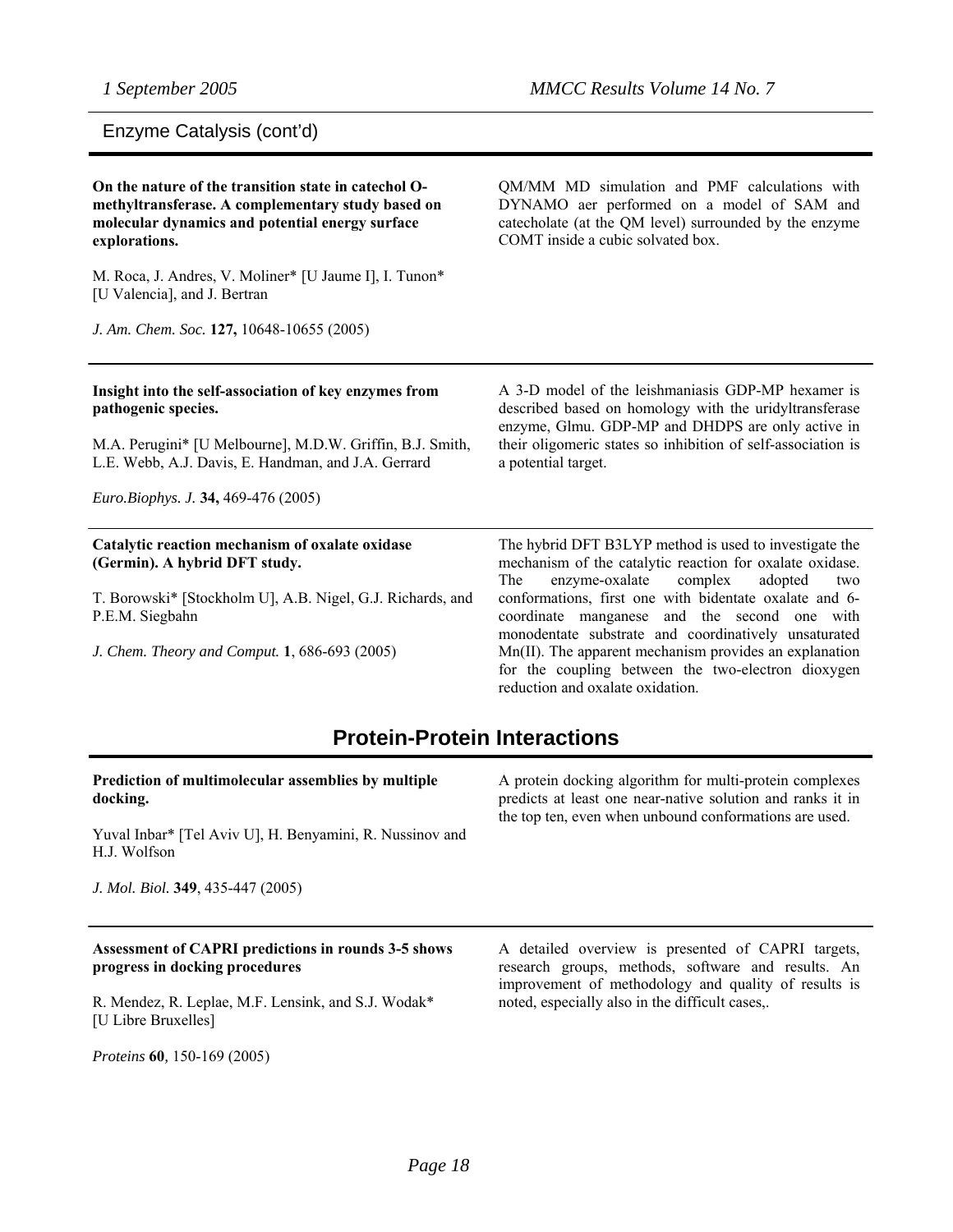Protein-Protein Interactions (cont'd)

| Exploring the charge space of protein-protein association:<br>A proteomic study<br>Y. Shaul and G. Schreiber* [Weizmann]<br><i>Proteins</i> 60, 341-352 (2005)                                                                                                              | A meticulous analysis of residue interactions contributing<br>to the on and off rates of protein-protein association is<br>presented, and effects of mutations at different sites are<br>predicted.                                                                                                                                                                               |
|-----------------------------------------------------------------------------------------------------------------------------------------------------------------------------------------------------------------------------------------------------------------------------|-----------------------------------------------------------------------------------------------------------------------------------------------------------------------------------------------------------------------------------------------------------------------------------------------------------------------------------------------------------------------------------|
| Various strategies of using residual dipolar couplings in<br>NMR-driven protein docking: Application to Lys48-linked<br>di-ubiquitin and validation against (15)N-relaxation data<br>A.D. van Dijk, D. Fushman, and A.M. Bonvin* [Utrecht U]<br>Proteins 60, 367-381 (2005) | On the boundaries between protein-protein docking and<br>NMR complex structure refinement, a comparison of<br>several methods, extensions to the HADDOCK program,<br>is presented. In the best one, NMR RDC data is used in a<br>two stage method for protein-protein docking, first<br>guiding the relative orientations and then directly<br>restraining the complex structure. |
| Hydrogen-bonding interactions in the binding of loop 1 of<br>fasciculin 2 to Torpedo californica acetylcholinesterase: A<br>density functional theory study.<br>J. Wang, J. Gu* [MSU], and J. Leszczynski* [MSU]<br>J. Phys. Chem. B. 109, 13761-13769 (2005)               | DFT calculations are applied to model the interaction of<br>model complexes representing the loop1 of Fas2 to AChE<br>using the AIM approach to characterize the hydrogen<br>bonds.                                                                                                                                                                                               |
| Free energy landscape of protein-protein encounter<br>resulting from Brownian dynamics simulations of<br>barnase: barstar.                                                                                                                                                  | Brownian dynamics simulations are used, and the free<br>energy landscape of a protein-protein encounter is<br>obtained by<br>summing the energy<br>and<br>entropy<br>contributions.                                                                                                                                                                                               |

A. Spaar and V. Helms\* [Saarland U]

*J. Chem. Theory and Comput.* **1**, 723-736 (2005)

# **Membrane Proteins and Lipid-Peptide Interactions**

| Modeling of an ion channel in its open conformation.<br>C. Domene* [U Oxford], D.A. Doyle, and C. Vénien-Bryan<br><i>Biophys. J.</i> 89, L1-L3 (2005) | With the crystal structure for a closed state and<br>unpublished EM images of the putative open state for a<br>homolog, MD simulations of KirBac1.1 were carried out<br>to identify the conformational transition. Bending of<br>outer helices at a Gly seems to be a key factor. |
|-------------------------------------------------------------------------------------------------------------------------------------------------------|-----------------------------------------------------------------------------------------------------------------------------------------------------------------------------------------------------------------------------------------------------------------------------------|
| The fast gating mechanism in CIC-0 channels.<br>D. Bisset, B. Corry* [U Western Australia], and S.-H. Chung                                           | Factors that could affect the putative gate to chloride<br>channels, a glutamate side chain, include pressure on the<br>side chain by the transported Cl ion, titration, membrane                                                                                                 |
| Biophys. J. 89, 179-186 (2005)                                                                                                                        | potential, and external ionic strength.                                                                                                                                                                                                                                           |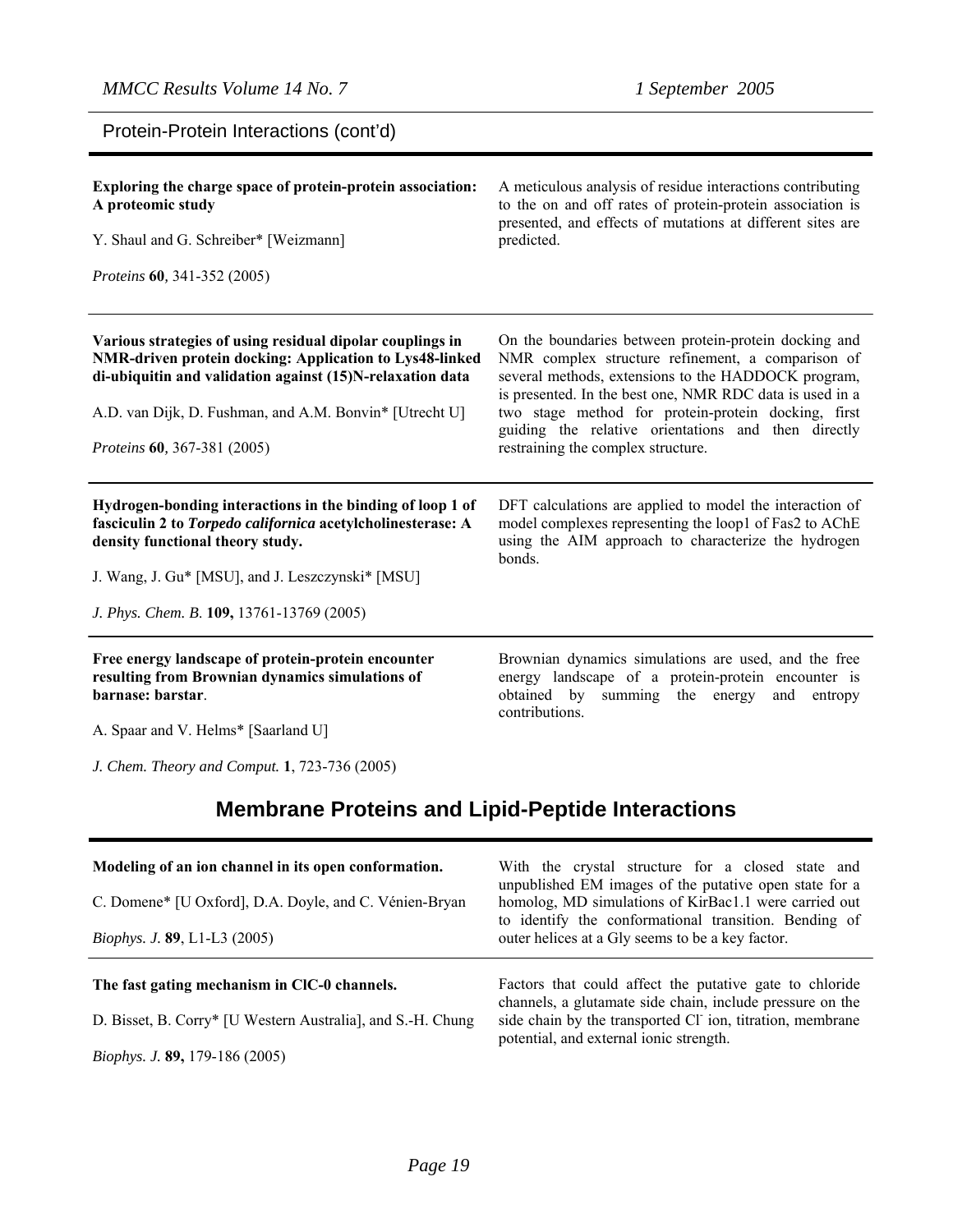## Membrane Proteins and Lipid-Peptide Interactions (cont'd)

| A homology model of the pore region of HCN channels.<br>A. Giorgetti, P. Carloni, P. Mistrik, and V. Torre* [SISSA]<br>Biophys. J. 89, 932-944 (2005)                                                                      | Modeled after KcsA and KirBac1.1, the filter region of<br>the cyclonucleotide-gated channel is more flexible and<br>probably for this reason, less selective. Also, the S6<br>gating bending amplitude in the closed state appears to be<br>lower than for MthK. A Cys near the intracellular end<br>may act as a cell redox state sensor. |
|----------------------------------------------------------------------------------------------------------------------------------------------------------------------------------------------------------------------------|--------------------------------------------------------------------------------------------------------------------------------------------------------------------------------------------------------------------------------------------------------------------------------------------------------------------------------------------|
| KvAP-Based model of the pore region of Shaker<br>potassium channel is consistent with cadmium- and<br>ligand-binding experiments.<br>I. Bruhova and B.S. Zhorov* [McMaster U]                                              | Molecular modeling of the Shaker channel, based on the<br>KvAP crystal structure, indicate that Shaker's Cd <sup>++</sup> -and<br>correolide-binding characteristics require the openness of<br>the KvAP pore.                                                                                                                             |
| Biophys. J. 89, 1020-1029 (2005)                                                                                                                                                                                           |                                                                                                                                                                                                                                                                                                                                            |
| Molecular dynamics simulations of the helical<br>antimicrobial peptide Ovispirin-1 in a zwitterionic<br>dodecylphosphocholine micelle: Insights into host-cell<br>toxicity.<br>H. Khandelia, and Y. N. Kaznessis* [U Minn] | MD simulations are applied to understand the interaction<br>of an antimicrobial peptide with a DPC micelle model.<br>The simulations tend towards agreement with experiment<br>despite initial conditions that are somewhat distinct and<br>despite the fact that no special enhanced sampling<br>methods are applied.                     |
| J. Phys. Chem. B. 109, 12990-12996 (2005)                                                                                                                                                                                  |                                                                                                                                                                                                                                                                                                                                            |
| Molecular dynamics simulations of proteins in lipid<br>bilayers.<br>J. Gumbart, Y. Wang, A. Aksimentiev, E. Tajkhorshid, and<br>K. Schulten* [U Illinois Urbana-Champaign]                                                 | MD simulations of any structurally known membrane<br>protein in its native environment are now routinely<br>covering the 100 ns timescale.                                                                                                                                                                                                 |
| Curr. Opi. Stru. Biol. 15, 423-431 (2005)                                                                                                                                                                                  |                                                                                                                                                                                                                                                                                                                                            |

## **Protein-Nucleic Acid Interactions**

| Interfacial water as a "hydration fingerprint" in the<br>noncognate complex of BamHI.<br>M. Fuxreiter* [Inst Enzymology], M. Mezei, I. Simon,<br>and R. Osman<br>Biophys. J. 2005 89: 903-911 | Cavity-biased grand canonical MC simulations with full<br>hydration suggest that loose binding of the transcription<br>factor to DNA is replaced by tight binding with release of<br>water molecules trapped in the complex upon site<br>recognition. |
|-----------------------------------------------------------------------------------------------------------------------------------------------------------------------------------------------|-------------------------------------------------------------------------------------------------------------------------------------------------------------------------------------------------------------------------------------------------------|
|                                                                                                                                                                                               |                                                                                                                                                                                                                                                       |
| Electrostatic potential of aminoacyl-tRNA synthetase<br>navigates tRNA on its pathway to the binding site.                                                                                    | The domain composition of aaRS and non-conserved<br>subset of charged residues that are unique to a given<br>aaRS type are the most important contributors to                                                                                         |
| D. Tworowski, A.V. Feldman, and M.G. Safro* [Weizmann]                                                                                                                                        | specificity of long-range electrostatic potentials of aaRS<br>and their cognate tRNA, according to Poisson-Boltzmann                                                                                                                                  |
| J. Mol. Biol. 350, 866-882 (2005)                                                                                                                                                             | computational studies.                                                                                                                                                                                                                                |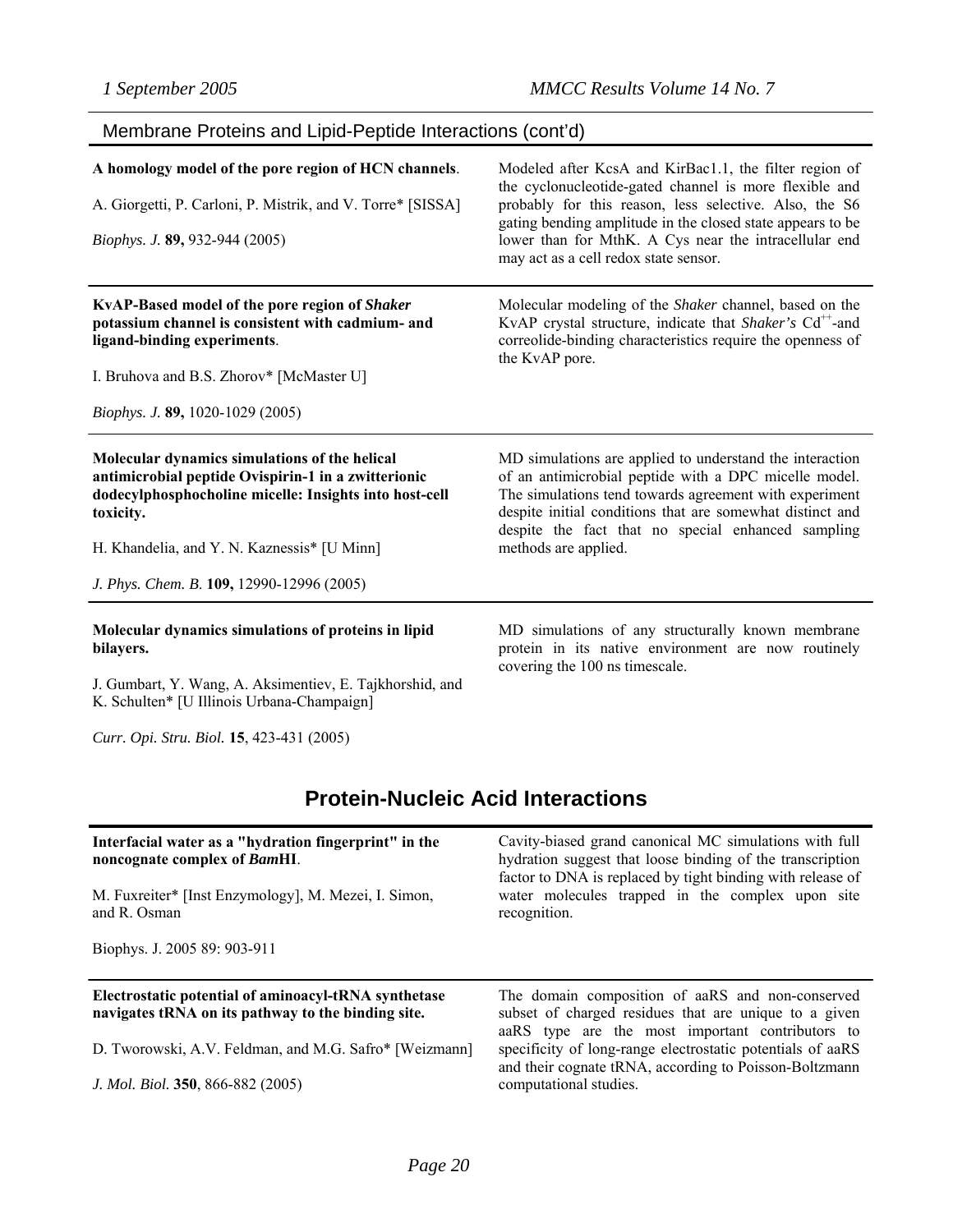#### Protein-Nucleic Acid Interactions (cont'd)

**Exploring assembly energetics of the 30S ribosomal subunit using an implicit solvent approach.** 

J. Trylska\* [UCSD], C. L. Brooks, III, and J. A. McCammon

*J. Am. Chem. Soc.* **127,** 11125-11133 (2005)

A continuum PB method including a solvent accessible surface area term and molecular mechanics are applied to estimate the relative binding free energies of the twenty subunit protein components of the 30S ribosomal subunit coming together.

### **Proteins and Surfaces**

**Strong repulsive forces between protein and oligo (ethylene glycol) self-assembled monolayers: A molecular simulation study**.

J. Zheng, L. Li, H.-K. Tsao, Y.-J. Sheng, S. Chen, and S. Jiang\* [U Washington]

*Biophys. J.* **89,** 158-166 (2005)

A layer of water molecules tightly bound to the polymer monolayer inhibits protein binding, according to mean force calculations using rigid protein molecules. The repulsivity sequence for the self-assembled monolayers was  $S(CH_2)_4(EG)_4OH > S(CH_2)_{11}OH > S(CH_2)_{11}CH_3.$ 

### **Nucleic Acids**

| Nature of minor-groove binders-DNA complexes in the<br>gas phase.<br>M. Rueda, F. J. Luque* [U Barcelona], and M. Orozco*<br>[U Barcelona]<br>J. Am. Chem. Soc. 127, 11690-11698 (2005) | MD simulations of DNA duplexes in complex with minor<br>groove binders in the gas phase are reported to better<br>understand the effect of extreme dehydration and partial<br>neutralization of the complexes occurring during ES mass<br>spectrometry. In each case, although the DNA distorts,<br>the drugs remain bound. |
|-----------------------------------------------------------------------------------------------------------------------------------------------------------------------------------------|-----------------------------------------------------------------------------------------------------------------------------------------------------------------------------------------------------------------------------------------------------------------------------------------------------------------------------|
| Graphical approach to analyzing DNA sequences.<br>B. Liao* [Hunan U] and K. Ding                                                                                                        | A 2D graphical approach is developed to determine<br>optimal alignment between two sequences and the effect<br>of mutations.                                                                                                                                                                                                |

### **Lipids and Surfactants**

**Surface viscosity, diffusion, and intermonolayer friction: Simulating sheared amphiphilic bilayers**.

S. A. Shkulipa, W. K. den Otter\* [U Twente], and W. J. Briels

*Biophys. J.* **89,** 823-829 (2005)

*J. Comp. Chem.* **26,** 1519-1523 (2005)

Course-grained bilayers were exposed to shear fields either parallel or perpendicular to the bilayer. In the first case, molecular diffusion could be compared to expectations from the Saffman-Einstein expression. In the second case, the intermonolayer friction could be computed.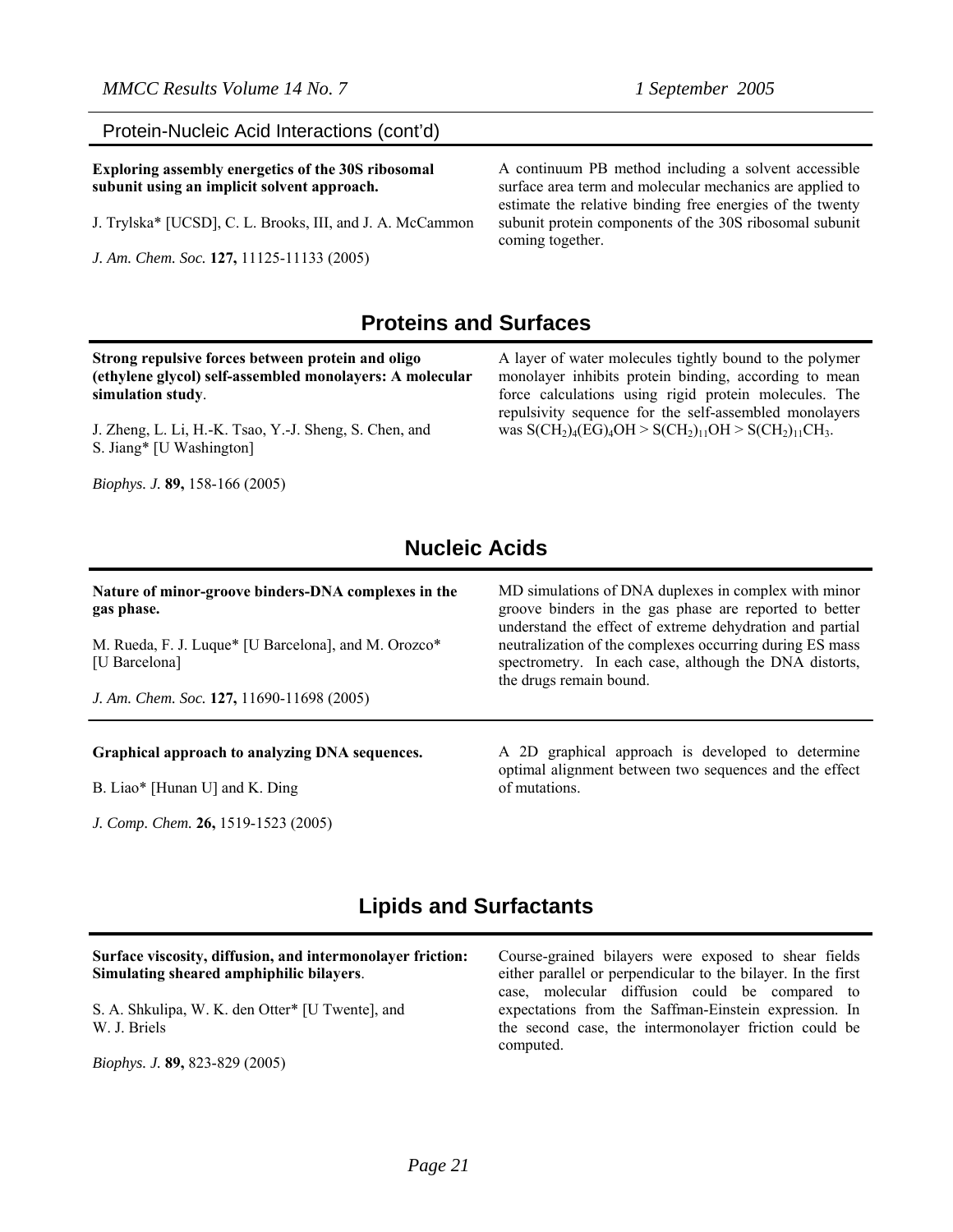# Lipids and Surfactants (cont'd)

| Self-consistent mean-field model based on molecular<br>dynamics: Application to lipid-cholesterol bilayers.<br>G.A. Khelashvili, S.A. Pandit, and H.L. Scott*<br>[Illinois Inst Tech]<br>J. Chem. Phys. 123, 03491001-03491013 (2005)                                                                | Representing cholesterol as a rod and diglyceride<br>molecules as a two-dimension lattice field in the lipid<br>chain order parameters, 20 us simulations of 500 nm<br>lateral size bilayers are possible. At low cholesterol<br>density (2-4%, $50^{\circ}$ C), cholesterol molecules cluster and<br>order surrounding lipids. Ordered regions overlap at 11%<br>cholesterol. No cholesterol-rich/cholesterol-poor regions<br>or superlattice structures are observed. |
|------------------------------------------------------------------------------------------------------------------------------------------------------------------------------------------------------------------------------------------------------------------------------------------------------|-------------------------------------------------------------------------------------------------------------------------------------------------------------------------------------------------------------------------------------------------------------------------------------------------------------------------------------------------------------------------------------------------------------------------------------------------------------------------|
| Effect of the choice of the pressure coupling method on the<br>spontaneous aggregation of DPPC molecules.<br>R.Y. Patel and P.V. Balaji* [IIT]<br>J. Phys. Chem. B. 109, 14667-14674 (2005)                                                                                                          | Self-assembly of DPPC molecules has been shown in<br>MD simulation. This study probes the effect of pressure<br>coupling algorithm on this process. Of some concern is<br>that the algorithm choice seems to influence the process<br>(although less so if the bilayer is already formed).                                                                                                                                                                              |
| Role of lipid charge in organization of water/lipid bilayer<br>interface: Insights via computer simulations.<br>A.A. Polyansky* [Moscow State U], P.E. Volynsky,<br>D.E. Nolde, A.S. Arseniev, and R.G. Efremov<br>J. Phys. Chem. B. 109, 15052-15059 (2005)                                         | MD simulation of fully hydrated DOPS (1,2-dioleoyl-sn-<br>glycerol-3-phosphoserine) and DOPC confirm that a<br>proper treatment of the long-range electrostatics is<br>necessary (comparing cutoff to PME) and suggest that the<br>lipid-water interface is looser in DOPC than DOPS.                                                                                                                                                                                   |
| Implicit solvent simulations of DPC micelle formation.<br>T. Lazaridis* [CCNY], B. Mallik, and Y. Chen<br>J. Phys. Chem. B. 109, 15098-15106 (2005)                                                                                                                                                  | DPC micelle formation in an implicit solvent is<br>monitored in MD simulation.<br>The formed micelles<br>appear more irregular than micelles in explicit water,<br>however the calculations are significantly faster and<br>allow study of larger micelles over longer time periods.                                                                                                                                                                                    |
| <b>Carbohydrates</b>                                                                                                                                                                                                                                                                                 |                                                                                                                                                                                                                                                                                                                                                                                                                                                                         |
| Neutron diffraction and computer simulation studies of D-<br>xylose.<br>P.E. Mason, G.W. Neilson, J.E. Enderby, M.L. Saboungi, and<br>J.W. Brady* [Cornell U]<br>J. Am. Chem. Soc. 127, 10991-10998 (2005)                                                                                           | Neutron diffraction with isotopic substitution (NDIS) and<br>MD simulation are paired to provide insight into the<br>structure of D-xylose in aqueous solution representing the<br>first time NDIS experiments have been applied to sugar<br>solutions.                                                                                                                                                                                                                 |
| Structure of aqueous glucose solutions as determined by<br>neutron diffraction with isotopic substitution experiments<br>and molecular dynamics calculations.<br>P.E. Mason, G.W. Neilson, J.E. Enderby, M.-L. Saboungi,<br>and J.W. Brady* [Cornell U]<br>J. Phys. Chem. B. 109, 13104-13111 (2005) | D-glucose is studied instead of D-xylose using NDIS and<br>MD simulation as in the previous review. This paper<br>notes deficiencies in the underlying force field and<br>suggest the use of QM methods to improve the force field<br>which can be checked by comparison to the diffraction<br>data.                                                                                                                                                                    |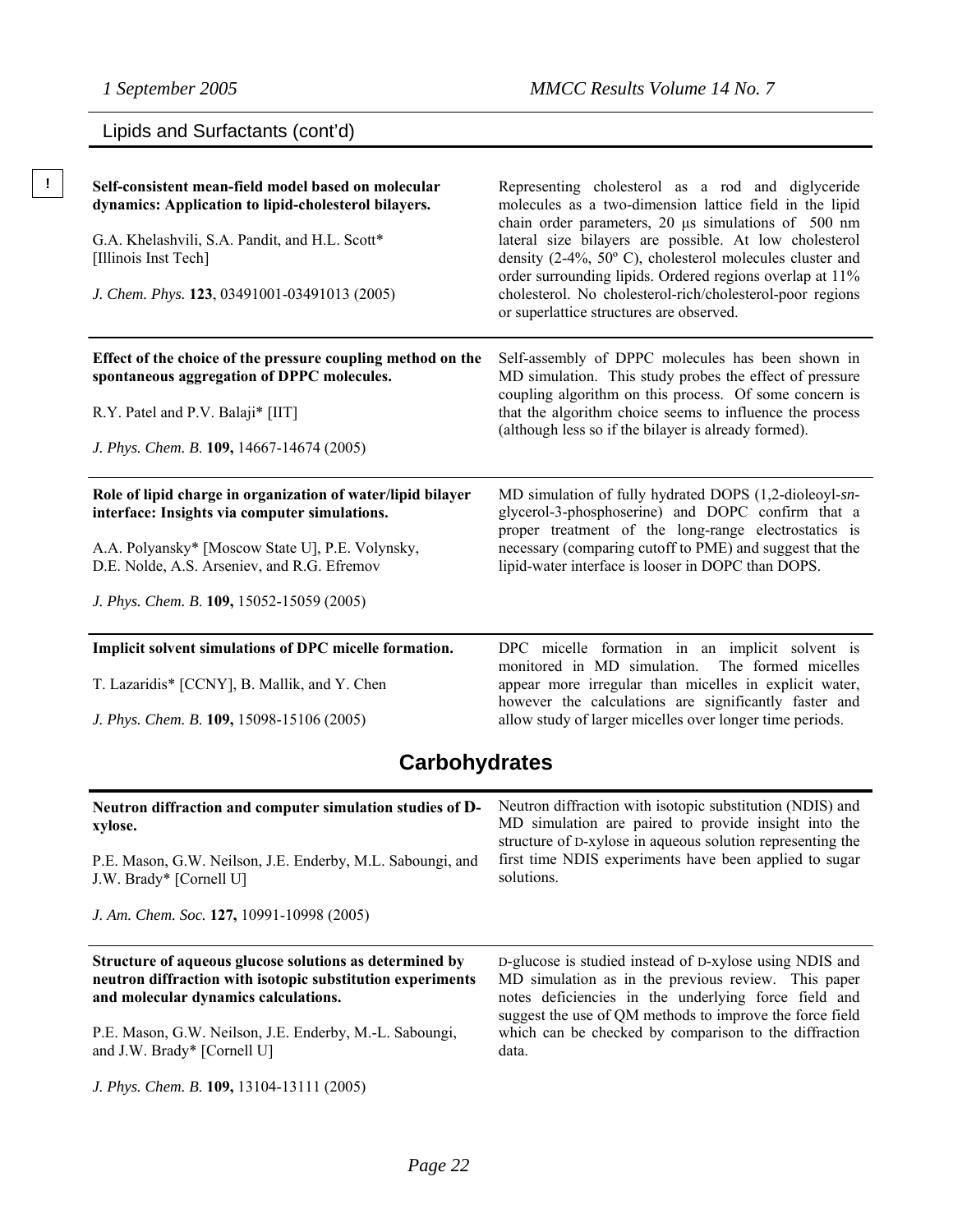### *1.4. Surfaces, Catalysts, and Material Subjects*

**Can the** π**-facial selectivity of solvation be predicted by atomistic simulation?** 

R. Berardi, G. Cainelli\* [U Bologna], P. Galletti, D. Giacomini, A. Gualandi, L. Muccioli, and C. Zannoni\* [U Bologna]

*J. Am. Chem. Soc.* **127,** 10699-10706 (2005)

#### **DFT study of hydrogen adsorption on Al13 clusters.**

I. Yarovsky and A. Goldberg\* [Accelrys]

*Mol. Sim.* **31**, 475-481 (2005)

In order to better understand the solvent-dependent face selectivity (or diastereoselectivity in reaction), MD simulations of (R)-2-phenyl-propionaldehyde in *n*pentane and *n*-octane was performed over different temperature ranges. This approach may prove useful for predicting inversion temperatures and reproducing subtle solvent effects.

DFT approach is used to investigate the adsorption of hydrogen on A113. The calculated dissociationadsorption barrier for the hydrogen molecule of  $\sim$ 14 kcal/mol and a desorption barrier of ~19 kcal/mol together with a high theoretical storage capacity of Al13 clusters suggested further investigations of Al nanostructures for application in hydrogen storage.

**A**

# **2. METHODOLOGY**

### **Quantitative Structure-Activity Relations**

**Development of a quasi-dynamic pharmacophore model for anti-complement peptide analogues.** 

B. Mallik and D. Morikis\* [UC Riverside]

*J. Am. Chem. Soc.* **127,** 10967-10976 (2005)

MD simulation is applied to the complement inhibitor (13-residue cyclic) peptide compstatin (including four active and four inactive analogues) in order to develop a quasi-dynamic pharmacophore model that describes the spatial arrangement of the physicochemical properties and accounts for the flexibility.

### **Potentials and Parameters**

| A fast, scalable method for the parallel evaluation of<br>distance-limited pairwise particle interactions. | Parallelization of nonbonded interactions can be<br>dramatically improved with a new algorithm "that<br>significantly reduces the amount of data transferred                                                                               |  |  |
|------------------------------------------------------------------------------------------------------------|--------------------------------------------------------------------------------------------------------------------------------------------------------------------------------------------------------------------------------------------|--|--|
| D.E. Shaw* [Columbia U]                                                                                    | between processors by comparison with traditional<br>methods. Specifically, the amount of data transferred into                                                                                                                            |  |  |
| J. Comp. Chem. 26, 1318-1328 (2005)                                                                        | and out of a given processor scales as $O(R^{3/2}p^{-1/2})$ , where<br>$p$ is the number of processors" and R is the cutoff<br>distance, "and with constant factors that should yield a<br>substantial performance advantage in practice." |  |  |
|                                                                                                            |                                                                                                                                                                                                                                            |  |  |
| Test of molecular dynamics force fields in gramicidin A.                                                   | Ion permeation in the gramical A channel is considered<br>as a test of the AMBER force field in a membrane                                                                                                                                 |  |  |
| T. Bastug* [U Sydney] and S. Kuyucak                                                                       | environment. The potentials of mean force for potassium<br>ions are calculated along the channel axis and compared                                                                                                                         |  |  |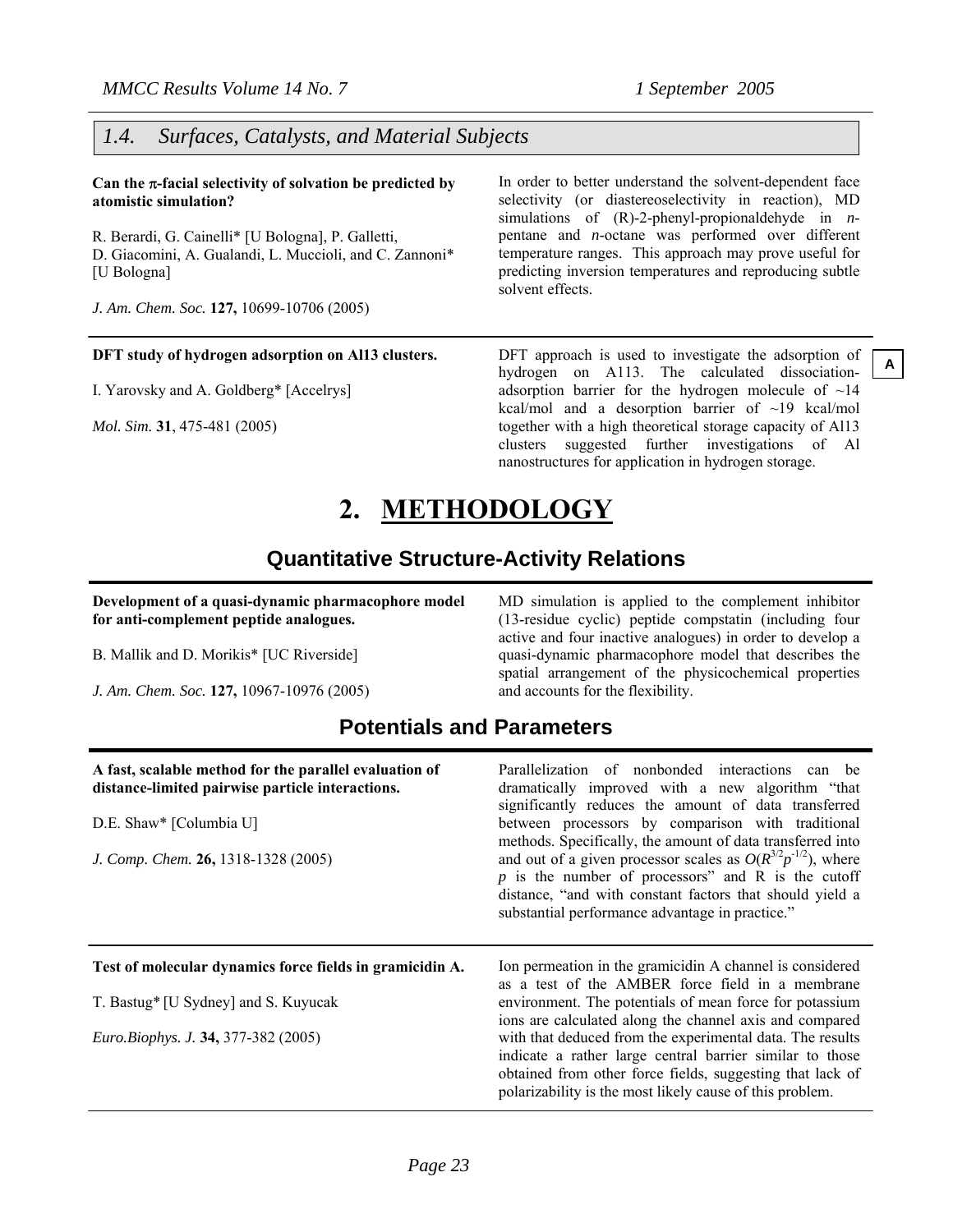**!** 

| Potentials and Parameters (cont'd)                                                                                                                                                                                                                                            |                                                                                                                                                                                                                                                                                                                                                                                                                                                                                                                                                                                                                                                                                                       |
|-------------------------------------------------------------------------------------------------------------------------------------------------------------------------------------------------------------------------------------------------------------------------------|-------------------------------------------------------------------------------------------------------------------------------------------------------------------------------------------------------------------------------------------------------------------------------------------------------------------------------------------------------------------------------------------------------------------------------------------------------------------------------------------------------------------------------------------------------------------------------------------------------------------------------------------------------------------------------------------------------|
| Force field impact and spin-probe modeling in molecular<br>dynamics simulations of spin-labeled T4 lysozyme.<br>I. Stoica* [NRC Canada]<br>J. Mol. Mod. 11, 210-225 (2005)                                                                                                    | A comparative study of the effect of the MD force field<br>on conformational sampling and equilibration in two<br>spin-labeled T4 lysozyme variants, N40C and K48C is<br>reported. Ensembles of 10 x 3 ns-trajectories per variant<br>and per force field OPLS/AMBER and AMBER99 are<br>analyzed for a reliable assessment of convergence and<br>sampling. It was found that subtle site-dependent<br>differences in spin-probe rotations and torsions are more<br>readily captured in the AMBER99 trajectories than in the<br>OPLS/AMBER simulations.                                                                                                                                                |
| Prediction of water and metal binding sites and their<br>affinities by using the Fold-X force field.<br>J.W. H. Schymkowitz, F. Rousseau, I.C. Martins,<br>J. F. Borg, F. Stricher, and L. Serrano* [Euro Mol Biol Lab]<br>PNAS 101, 10147-10152 (2005)                       | An enhanced version of the empirical force field Fold-X<br>allows prediction of the position of structural water<br>molecules and metal ions. Fold-X picks up 76% of water<br>molecules found to interact with two or more polar atoms<br>of proteins in high-resolution crystal structures and<br>predicts their position to within 0.8 Å on average. The<br>$Mg^{2+}$ , $Ca^{2+}$ , $Zn^{2+}$ , $Mn^{2+}$ , and $Cu^{2+}$ metals were included in<br>the force field. The free energy of binding of $Ca^{2+}$ and<br>$\text{Zn}^{2+}$ and its dependence on ionic strength well agreed<br>with the experimental data, allowing one to discriminate<br>between high- and low-affinity binding sites. |
| A polarizable force field and continuum solvations<br>methodology for modeling of protein-ligand interactions.<br>J.R. Maple* [Schrodinger], Y. Cao, W. Damm,<br>T.A. Halgren, G.A. Kaminski, L.Y. Zhang, and R.A. Friesner<br>J. Chem. Theory and Comput. 1, 694 -715 (2005) | A polarizable force field (PFF), and associated continuum<br>solvation model is developed to study the energetics and<br>structural features of protein binding to the wide range of<br>ligands with potential for medicinal applications. PFF<br>parameters are derived from gas-phase ab initio<br>calculations.                                                                                                                                                                                                                                                                                                                                                                                    |
| Nonuniform charge scaling (NUCS): A practical<br>approximation of solvent electrostatic screening in<br>proteins.<br>S.M. Schwarzl, D. Huang, J.C. Smith, and S. Fischer*<br>[U Heidelberg]<br>J. Comp. Chem. 26, 1359-1371 (2005)                                            | An initial PB analysis is used to estimate screening<br>factors for the atomic charges in a protein. The scaled<br>charges can then be used in a simulation.                                                                                                                                                                                                                                                                                                                                                                                                                                                                                                                                          |
| A molecular mechanics force field for biologically<br>important sterols.<br>Z. Cournia, J.C. Smith, and G.M. Ullmann* [U Heidelberg]                                                                                                                                          | Charmm27 force field parameters for bonds and atomic<br>charges were developed for cholesterol, ergosterol, and<br>lanosterol using quantum chemical analysis.                                                                                                                                                                                                                                                                                                                                                                                                                                                                                                                                        |

*J. Comp. Chem.* **26,** 1383-1399 (2005)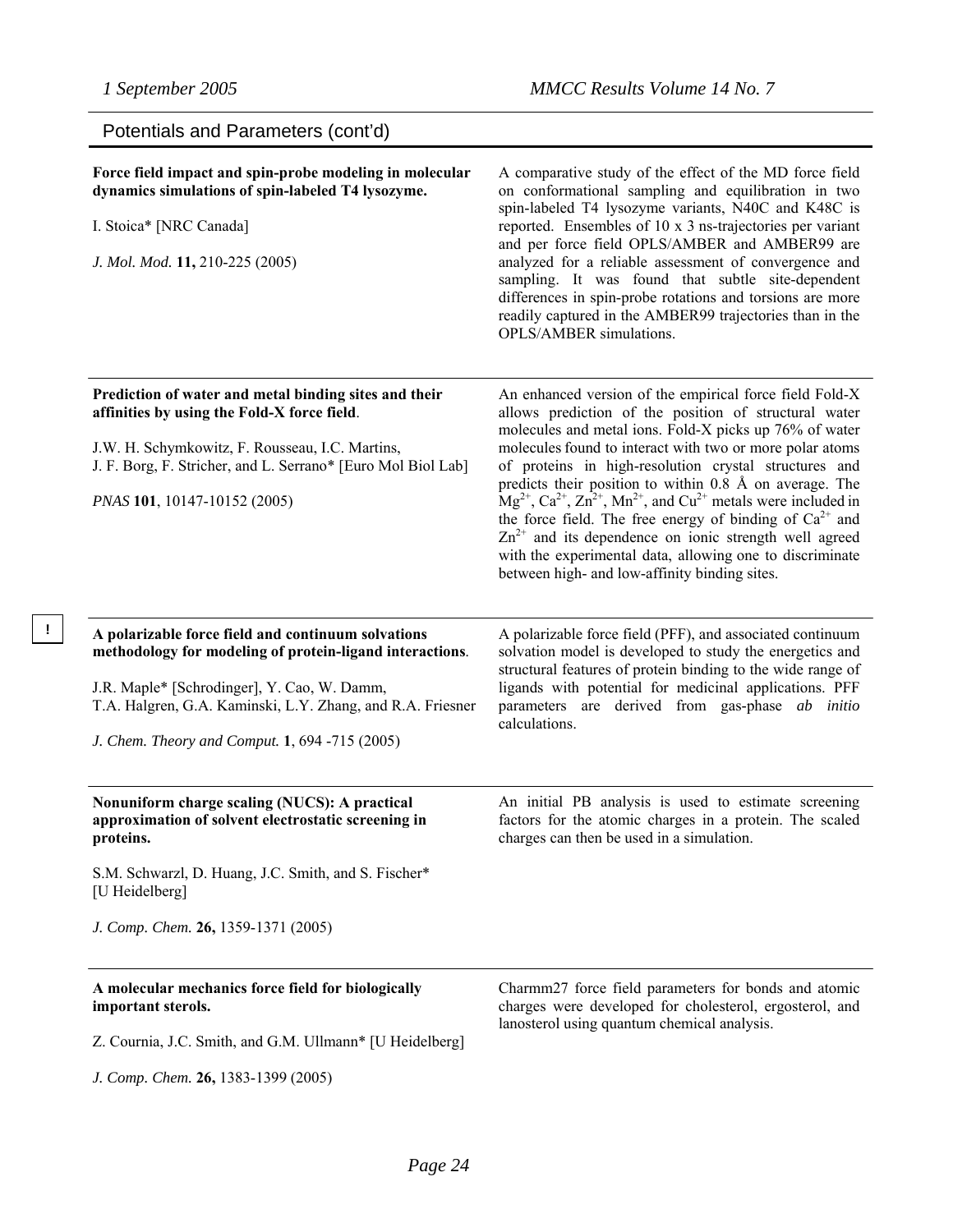Potentials and Parameters (cont'd)

**A new GROMOS force field for hexopyranose-based carbohydrates.** 

R.D. Lins and P.H. Hünenberger\* [ETH]

*J. Comp. Chem.* **26,** 1400-1412 (2005)

#### **CH/π interactions involving aromatic amino acids: Refinement of the CHARMM tryptophan force field.**

A.T. Macias and A.D. MacKerell Jr.\* [U Maryland]

*J. Comp. Chem.* **26,** 1452-1463 (2005)

A 45A4 force field for use with sugars based on quantum chemical calculations. "The new set is general enough to define parameters for any (unbranched) hexopyranosebased mono-, di-, oligo- or polysaccharide."

The CH- $\pi$  interactions in CHARMM22 were checked and found to be quite reasonable. Trp side chain parameters were tuned slightly and then produced experimental heats of sublimation for indole and free energies of aqueous solvation for methylindole.

### **Boundary Conditions**

**Combining the lattice-sum and reaction-field approaches for evaluating long-range electrostatic interactions in molecular simulations.** 

T.N. Heinz and P.H. Hünenberger\* [Hochschule Hönggerberg]

*J. Chem. Phys.* **123**, 03410701-03410719 (2005)

#### **Nonperiodic boundary conditions for solvated systems.**

G. Petraglio\* [ETH Zürich], M. Ceccarelli, and M. Parrinello

*J. Chem. Phys.* **123**, 04410301-04410307 (2005)

A few equations can be changed in the lattice sum code to incorporate a reaction field in addition to usual Coulombic interactions in the Ewald sum. The computational cost is small. The periodicity artifacts must be balanced against the dielectric heterogeneity artifacts.

**!**

Rather than periodic boundaries, one may prefer to use a spherical system with a reaction field based on the method of images. This concept is a bit old hat, and the interested reader would want to compare the approach to SSBP and GSBP approaches.

### **Solvation Energy**

| Long dynamics simulations of proteins using atomistic<br>force fields and a continuum representation of solvent<br>effects: Calculation of structural and dynamic properties<br>X. Li, S.A. Hassan* [NIH], and E.L. Mehler<br><i>Proteins</i> 60, 464-484 (2005) | A lengthy but thorough derivation of a continuum solvent<br>model for MD simulations of proteins in water is<br>presented. For ProtG and BPTI, multi-ns simulations in<br>explicit (PAR22) and continuum solvent (PAR22 and<br>CMAP) in CHARMM are compared with structural,<br>dynamic and electrostatic experimental data. |
|------------------------------------------------------------------------------------------------------------------------------------------------------------------------------------------------------------------------------------------------------------------|------------------------------------------------------------------------------------------------------------------------------------------------------------------------------------------------------------------------------------------------------------------------------------------------------------------------------|
| Limitations of atom-centered dielectric functions in<br>implicit solvent models.                                                                                                                                                                                 | The use of an atomic surface is shown to be problematic<br>in continuum calculations due to the presence of                                                                                                                                                                                                                  |
| J. M. J. Swanson* [UCSD], J. Mongan, and J. A. McCammon                                                                                                                                                                                                          | interstitial high dielectric regions.                                                                                                                                                                                                                                                                                        |
| J. Phys. Chem. B. 109, 14769-14772 (2005)                                                                                                                                                                                                                        |                                                                                                                                                                                                                                                                                                                              |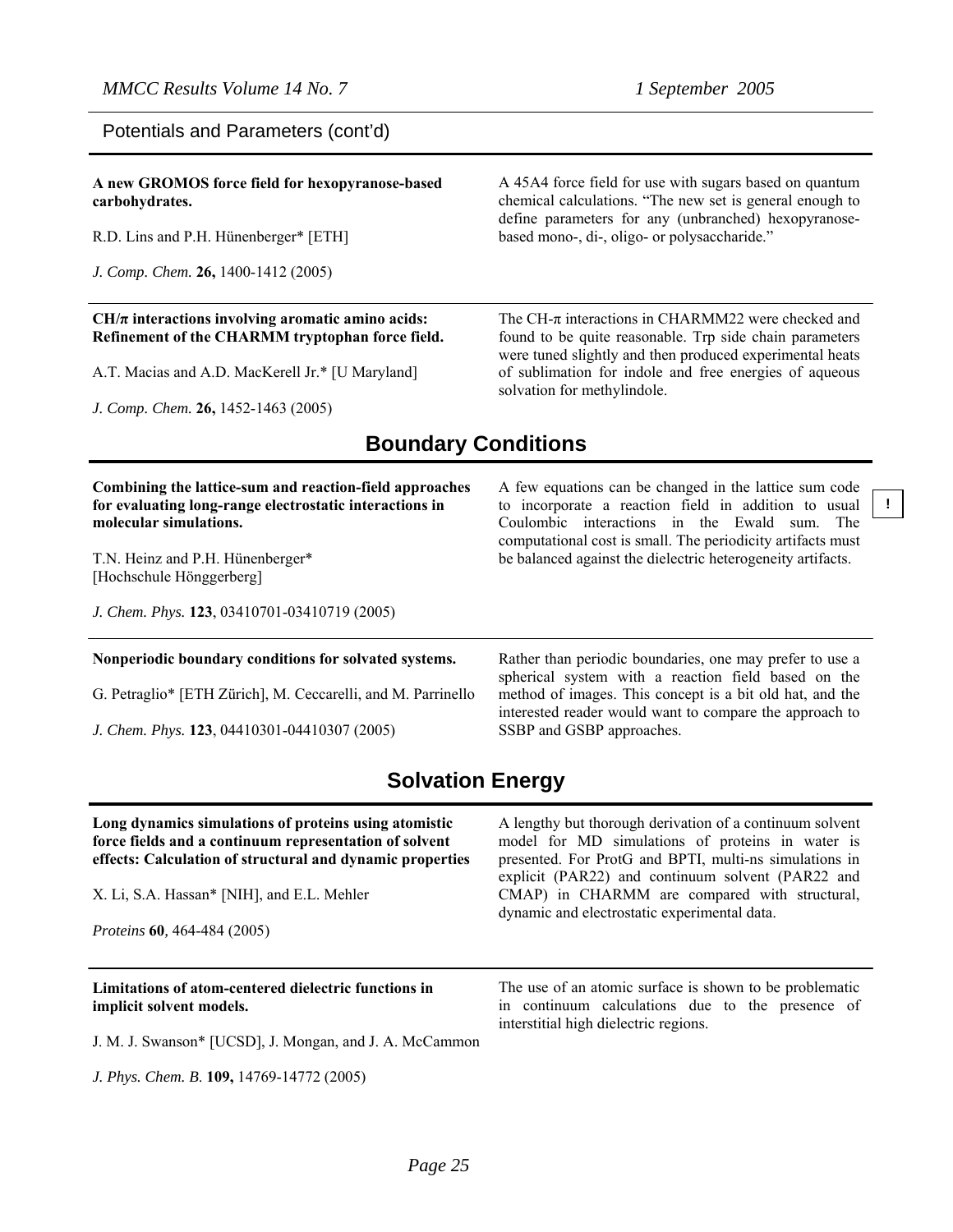#### Solvation Energy (cont'd)

**Detailed considerations for a balanced and broadly applicable force field: A study of substituted benzenes modeled with OPLS-AA.** 

D.J. Price and C.L. Brooks III\* [Scripps]

*J. Comp. Chem.* **26,** 1529-1541 (2005)

GB is correlated well enough with explicit solvent simulations that GB-FEP estimates of hydration energy can be used as a guide for tuning the force field errors for alkyl-, nitro-, and thiobenzenes functional groups for use on mono- and disubstituted benzenes with OPLS-AA.

### **Electrostatics and Titration**

**Constant pH molecular dynamics with proton tautomerism**.

J. Khandogin\* [Scripps] and C.L. Brooks, III

*Biophys. J.* **89,** 141-157 (2005)

Two-dimensional λ-dynamics allows inclusion of tautomerism for imidazole and carboxylate groups, yielding improved accuracy in pK shift, structure, and tautomeric state estimates. The method is illustrated using ovomucoid third domain and ribonuclease A.

### **Global Energy Minimization**

**Deterministic global optimization of molecular structures using interval analysis.** 

Y. Lin and M.A. Stadtherr\* [U Notre Dame]

*J. Comp. Chem.* **26,** 1413-1420 (2005)

#### **Protein structure prediction with the UNRES force-field using Replica-Exchange Monte Carlo-with-Minimization; Comparison with MCM, CSA, and CFMC.**

M. Nanias, M. Chinchio, S. Ołdziej, C. Czaplewski, and H.A. Scheraga\* [Cornell U]

*J. Comp. Chem.* **26,** 1472-1486 (2005)

The deterministic approach using interval analysis guarantees detection of the global minimum. The approach is illustrated using a 40-atom system in a simple potential and an 11-atom system in a more typical complex potential.

"REMCM located global minima for four proteins faster and more consistently than either MCM or CFMC, and it converged faster than CSA for three of the five proteins tested" and was easy to implement.

### **Normal Modes Analysis**

**Normal mode calculations of icosahedral viruses with full dihedral flexibility by use of molecular symmetry.** 

H.W.T. van Vlijmen and M. Karplus\* [Harvard]

*J. Mol. Biol.* **350**, 528-542 (2005)

Group theoretical methods allow full normal mode calculations on virus capsids of greater than 50,000 residues.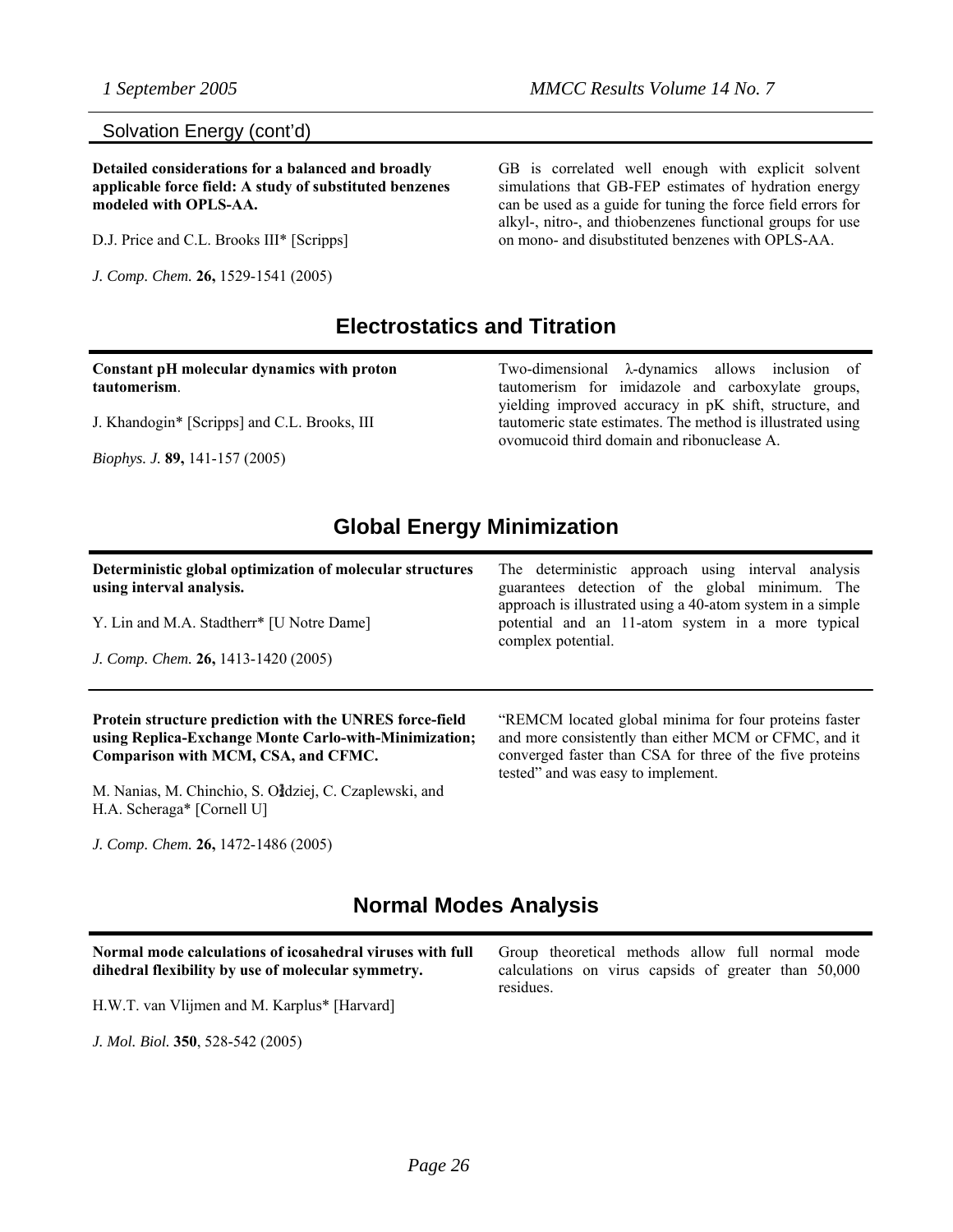| <b>Molecular Dynamics</b> |  |
|---------------------------|--|
|---------------------------|--|

| Molecular dynamics with the united-residue model of<br>polypeptide chains. I. Lagrange equations of motion and<br>tests of numerical stability in the microcanonical mode. | An integrator for MD simulation with the UNIRES<br>(united atom) force field utilized by the Scheraga group is<br>developed and discussed.                                                                                                                                                                                                          |
|----------------------------------------------------------------------------------------------------------------------------------------------------------------------------|-----------------------------------------------------------------------------------------------------------------------------------------------------------------------------------------------------------------------------------------------------------------------------------------------------------------------------------------------------|
| M. Khalili, A. Liwo, F. Rakowski, P. Grochowski, and<br>H. A. Scheraga* [Cornell U]                                                                                        |                                                                                                                                                                                                                                                                                                                                                     |
| J. Phys. Chem. B. 109, 13785-13797 (2005)                                                                                                                                  |                                                                                                                                                                                                                                                                                                                                                     |
| Effects of solute-solvent proton exchange on polypeptide<br>chain dynamics: A constant-pH molecular dynamics<br>study.                                                     | MD simulations coupled with Poisson-Boltzmann<br>calculations using multiple reference states in implicit<br>solvent calculations provide insight into peptide structure<br>and dynamics at a given pH.                                                                                                                                             |
| M. Dlugosz and J. M. Antosiewicz* [Warsaw U]                                                                                                                               |                                                                                                                                                                                                                                                                                                                                                     |
| J. Phys. Chem. B. 109, 13777-13784 (2005)                                                                                                                                  |                                                                                                                                                                                                                                                                                                                                                     |
| Molecular simulations of aqueous electrolyte solubility: 1.<br>The expanded-ensemble osmotic molecular dynamics<br>method for the solution phase.                          | The expanded-ensemble osmotic molecular dynamics<br>(EEOMD) method is described applicable to electrolyte<br>solutions. The method uses a fixed number of solvent<br>molecules, pressure, temperature, and overall electrolyte                                                                                                                      |
| M. Lisal* [Czech Acad Sci], W. R. Smith, and J. Kolafa<br>J. Phys. Chem. B. 109, 12956-12965 (2005)                                                                        | chemical potential in CPT MD simulations within an<br>expanded grand canonical Monte Carlo ensemble                                                                                                                                                                                                                                                 |
| Thermal conductivities of molecular liquids by reverse<br>nonequilibrium molecular dynamics.                                                                               | RNEMD (reverse non-equilibrium molecular dynamics)<br>is adapted for molecular fluids. The method applies a<br>heat flux and monitors the resulting temperature gradient                                                                                                                                                                            |
| M. Zhang* [Intl U Bremen], E. Lussetti, L. E. S. deSouza,<br>and F. Muller-Plathe                                                                                          | allowing estimation of the thermal conductivity. A large<br>force field dependence is observed.                                                                                                                                                                                                                                                     |
| J. Phys. Chem. B. 109, 15060-15067 (2005)                                                                                                                                  |                                                                                                                                                                                                                                                                                                                                                     |
| Computer simulation of electrodeposition: Hybrid of<br>molecular dynamics and Monte Carlo.                                                                                 | A hybrid method of MD and MC is proposed for the<br>simulation of thin film growth with electrodeposition.<br>The dynamics of particles by the MD method is<br>simulated, while the reactions of the deposition are<br>realized by the MC method. The correlation between the<br>surface structure and the deposition condition is<br>investigated. |
| Y. Kaneko* [Kyoto U], T. Mikami, Y. Hiwatari, and<br>K. Ohara                                                                                                              |                                                                                                                                                                                                                                                                                                                                                     |
| Mol. Sim. 31, 429-433 (2005)                                                                                                                                               |                                                                                                                                                                                                                                                                                                                                                     |
|                                                                                                                                                                            | <b>BA</b> . 41 1.                                                                                                                                                                                                                                                                                                                                   |

### **Free Energy Methods**

#### **Absolute free energy calculations by thermodynamic integration in four spatial dimensions.**

T. Rodinger, P.L. Howell, and R. Pomès\* [Hosp Sick Children, U Toronto]

*J. Chem. Phys.* **123**, 03410401-03410411 (2005)

Using a nonphysical fourth dimension, *w*, it is convenient to compute the free energy of insertion or extraction of small solutes in dense fluid with TI, moreso than with umbrella sampling. Examples of ions and methanol in water are used to evaluate Coulombic force errors for a droplet system.

**!**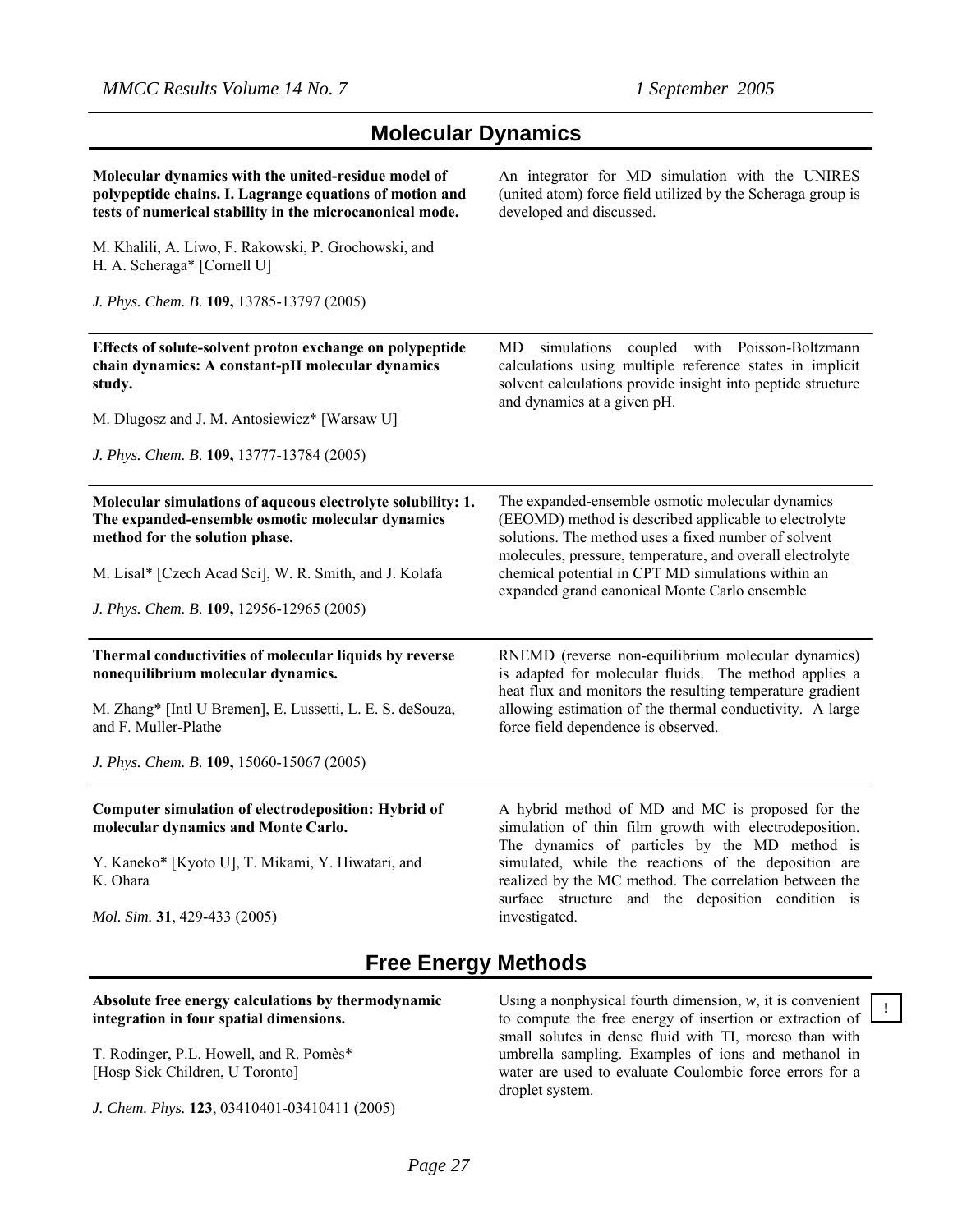| Solvation Energy (cont'd)                                                                                                                                               |                                                                                                                                                                                                                                        |  |
|-------------------------------------------------------------------------------------------------------------------------------------------------------------------------|----------------------------------------------------------------------------------------------------------------------------------------------------------------------------------------------------------------------------------------|--|
| Unprejudiced identification of reaction mechanisms from<br>biased transition path sampling.                                                                             | A method for distinguishing mechanisms for transition<br>state crossings with a somewhat complex manifold was                                                                                                                          |  |
| D. Zahn* [Max Planck Inst]                                                                                                                                              | developed. Effectiveness is demonstrated with a simple<br>particle on a 2D manifold and then with pressure-induced                                                                                                                     |  |
| J. Chem. Phys. 123, 04410401-04410407 (2005)                                                                                                                            | insertion of helium into a $C_{60}$ buckyball.                                                                                                                                                                                         |  |
| Phase-space overlap measures. I. Fail-safe bias detection<br>in free energies calculated by molecular simulation.                                                       | In free energy computations, assessing the adequacy of<br>sampling is a challenge. A heuristic based on phase-space                                                                                                                    |  |
| D. Wu and D.A. Kofke* [U Buffalo]                                                                                                                                       | overlap integrals is useful for determining whether the<br>work-based free energy is bias-free.                                                                                                                                        |  |
| J. Chem. Phys. 123, 05410301-05410310 (2005)                                                                                                                            |                                                                                                                                                                                                                                        |  |
| QM/MM                                                                                                                                                                   |                                                                                                                                                                                                                                        |  |
| Reliable treatment of electrostatics in combined QM/MM<br>simulation of macromolecules.                                                                                 | The GBSP (generalized boundary solvent potential) can<br>be applied to QM/MM with good effect at both QM and<br>MM levels. The long range electrostatic component from                                                                 |  |
| P. Schaefer, D. Riccardi, and Q. Cui* [U Wisconsin]                                                                                                                     | beyond the MM region has an important impact on the                                                                                                                                                                                    |  |
| J. Chem. Phys. 123, 01490501-01490514 (2005)                                                                                                                            | QM structure. The method was illustrated with carbonic<br>anhydrase.                                                                                                                                                                   |  |
| Dual-topology/dual-coordinate free-energy simulation<br>using QM/MM force field.                                                                                        | By computing the QM component for two environments<br>simultaneously, one can get $\Delta\Delta G$ in about half the time.                                                                                                             |  |
| H. Hu* [Duke U] and W. Yang                                                                                                                                             |                                                                                                                                                                                                                                        |  |
| J. Chem. Phys. 123, 04110201-04110204 (2005)                                                                                                                            |                                                                                                                                                                                                                                        |  |
| On possible pitfalls in ab initio quantum<br>mechanics/molecular mechanics minimization approaches<br>for studies of enzymatic reactions.                               | Warshel and co-workers examine the limitations of<br>QM/MM minimization approaches using the hypothetical<br>reaction of a metaphosphate ion with water in the Ras-                                                                    |  |
| M. Klahn, S. Braun-Sand, E. Rosta, and A. Warshel* [USC]                                                                                                                | GAP complex.<br>Using various snapshots from MD<br>simulation as starting points, large differences in the                                                                                                                             |  |
| J. Phys. Chem. B. 109, 15645-15650 (2005)                                                                                                                               | resulting minima on the QM/MM PES were observed.<br>The work highlights the importance of sampling the<br>protein configurational states.                                                                                              |  |
| A QM/MM exploration of the potential energy surface of<br>pyruvate to lactate transformation catalyzed by LDH.<br>Improving the accuracy of semiempirical descriptions. | A QM/MM study of the potential energy surface of the<br>pyruvate to lactate transformation catalyzed by L-lactate<br>dehydrogenase is presented. The transformation involves<br>a hydride and a proton transfer, which are followed by |  |
| S. Ferrer, J.J. Ruiz-Pernía, I. Tuñón* [U Valencia],                                                                                                                    | means of the corresponding antisymmetric combination                                                                                                                                                                                   |  |

*J. Chem. Theory Comput.* **1**, 750-761 (2005)

J.M. Lluch

V. Moliner, M. Garcia-Viloca, A. González-Lafont, and

means of the corresponding antisymmetric combination of the distances from the hydrogen atom to the donor and the acceptor atoms.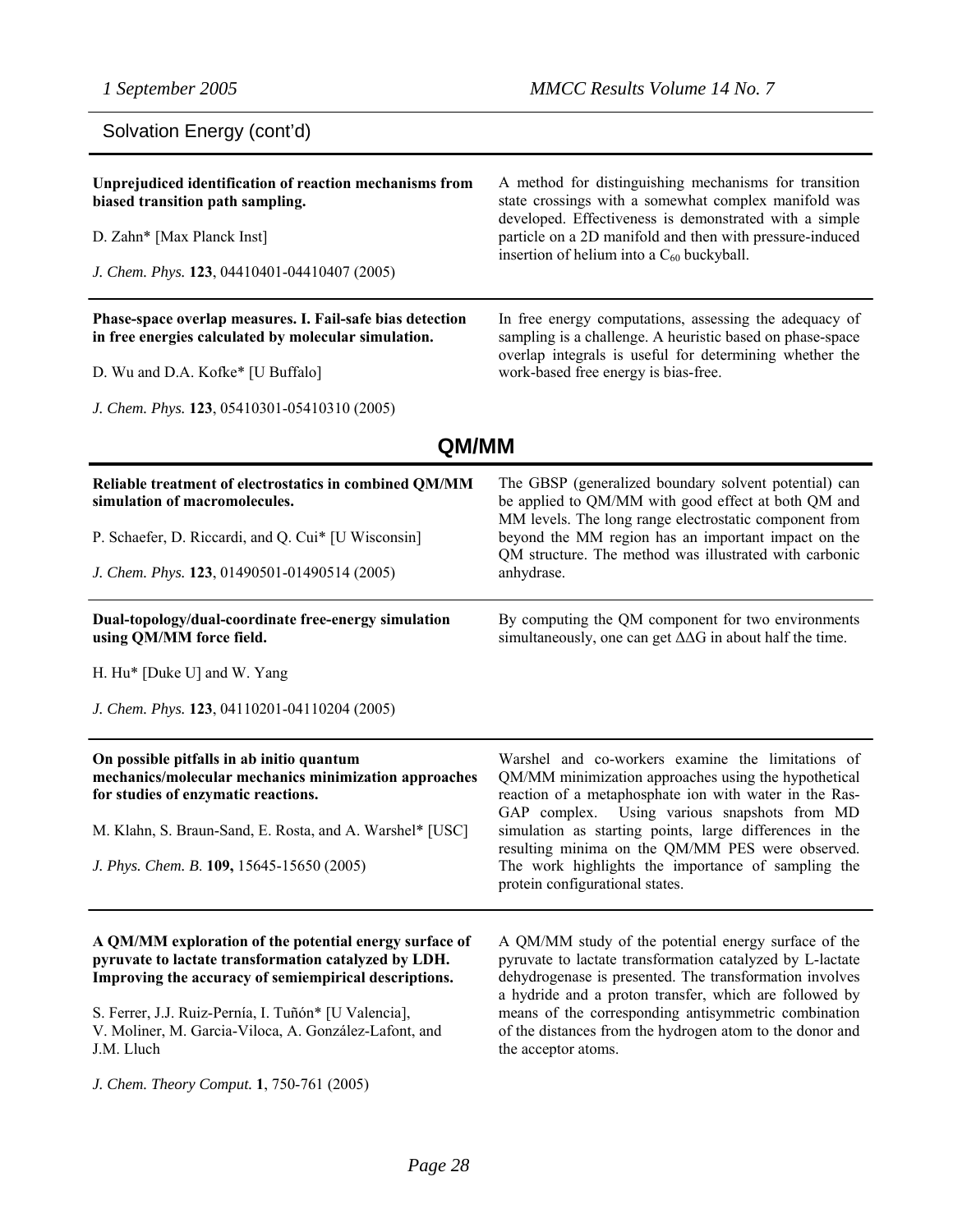### **Protein Structure Prediction**

**Determining protein topology from skeletons of secondary structures.** 

Y. Wu, M. Chen, M. Lu, Q. Wang, and J. Ma\* [Rice U]

*J. Mol. Biol.* **350**, 571-586 (2005)

A new method for deducing protein folds based on lowresolution data, such as cro-EM data, uses a knowledgebased geometry filter followed by an energetics-based evaluation. Interestingly, validation results suggest that in general among possible topology candidates the native topology is the one that can accommodate the largest structural variations.

### **Rigid Cluster Dynamics**

#### **Rigid-cluster models of conformational transitions in macromolecular machines and assemblies**.

M.K. Kim, R.L. Jernigan, and G.S. Chirikjian\* [Johns Hopkins U]

*Biophys. J.* **89,** 43-55 (2005)

Constraints for the elastic network interpolation used to represent rigid-body interactions can be obtained using atomistic modeling. The approach can turn the  $300,000^2$ cell Hessian matrix virus capsid problem into an 84<sup>2</sup>-cell Hessian matrix problem. Reduction depends only on the amount of the cluster that can be assumed to be rigidbody.

## **Protein Folding**

**Orientation-dependent potential of mean force for protein folding.**

A. Mukherjee\* [Indian Inst Sci], P. Bhimalapuram, and B. Bagchi

*J. Chem. Phys.* **123**, 01490101-01490111 (2005)

### interactions were parameterized from PDB structures with implicit solvation. Hydrophobic side chain interactions proved to have deeper wells than polar side interactions.

Ellipsoidal side chains with orientation-dependent

## **Ligand Docking**

#### **Optimal clustering for detecting near-native conformations in protein docking**.

D. Kozakov, K.H. Clodfelter, S. Vajda, and C.J. Camacho\* [Boston U and U Pittsburgh]

*Biophys. J.* **89,** 867-875 (2005)

Small ligands dock to proteins because of VDW forces and form clusters  $\leq 2$ Å in radius, whereas proteins dock because of long-range dehydration and electrostatic forces in the 4-9 Å range. Near-native conformations can be found by clustering analysis.

**Large-scale validation of a quantum mechanics based scoring function: Predicting the binding affinity and the binding mode of a diverse set of protein-ligand complexes.** 

Kaushik Raha and Kenneth M. Merz, Jr.\* [Penn State]

*J. Med. Chem.* **48**, 4558-4575 (2005)

A QM-based scoring function has the advantage of being able to predict free energies of binding without fitting of parameters, and one implementation is demonstrated here on a large docking test set. Additional advantages include accounting for charge interactions more accurately and the ability to include effects such as polarization and charge transfer in metalloenzymes.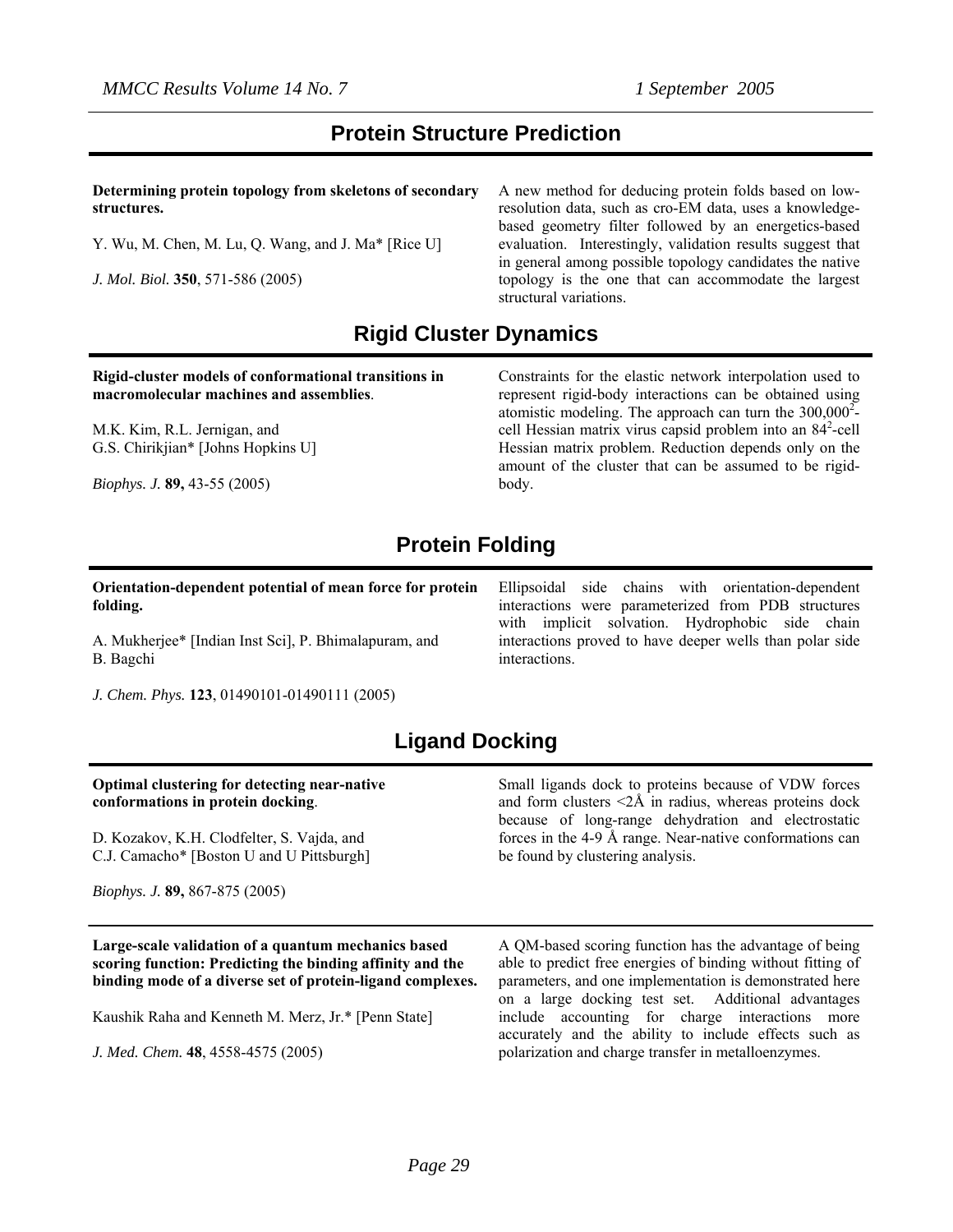### Ligand Docking (cont'd)

#### **Comparing protein-ligand docking programs is difficult**

J.C. Cole, C.W. Murray, J.W. Nissink, R.D. Taylor, and R. Taylor\* [CCDC]

*Proteins* **60***,* 325-332 (2005)

A detailed and thorough analysis is presented of methodological issues in recent published comparisons of different docking programs. Seemingly innocuous details, like different implementations of the same algorithm, different program versions, generation of (3D) starting conformations, choice of measure of success, can have dramatic effects.

### **Structure Determination**

#### **A new molecular-dynamics based approach for molecular crystal structure search.**

V. Buch\* [Hebrew U], R. Martoňák, and M. Parrinello

*J. Chem. Phys.* **123**, 05110801-05110804 (2005)

**Toward direct determination of conformations of protein building units from multidimensional NMR experiments VI. Chemical shift analysis of his to gain 3D structure and protonation state information.** 

P. Hudáky and A. Perczel\* [Eötvös University]

*J. Comp. Chem.* **26,** 1307-1317 (2005)

Searching for transitions from disorder to order with a small, periodically bounded system allows for automatic identification of possible crystal forms. These can be useful for interpretation of low quality or complex diffraction patterns.

Chemical shifts of His protons allow assignment of secondary structure with 80% accuracy.

# **3. J O U R N A L R E V I E W S**

### **Proteins 60, August 1, 2005**

- 170-175 **The targets of CAPRI rounds 3-5**. J. Janin
- 176-180 **Classification of protein complexes based on docking difficulty**. S. Vajda
- 181-186 **CAPRI rounds 3-5 reveal promising successes and future challenges for RosettaDock**. M.D. Daily, D. Masica, A. Sivasubramanian, S. Somarouthu, and J.J. Gray
- 187-194 **Progress in protein-protein docking: atomic resolution predictions in the CAPRI experiment using RosettaDock with an improved treatment of side-chain flexibility.** O. Schueler-Furman, C. Wang, and D. Baker
- 195-201 **Docking to single-domain and multiple-domain proteins: old and new challenges.** E. Ben-Zeev, N. Kowalsman, A. Ben-Shimon, D. Segal, T. Atarot, O. Noivirt, T. Shay, and M. Eisenstein
- 202-206 **Modeling oligomers with Cn or Dn symmetry: application to CAPRI target 10.** A. Berchanski, D. Segal, and M. Eisenstein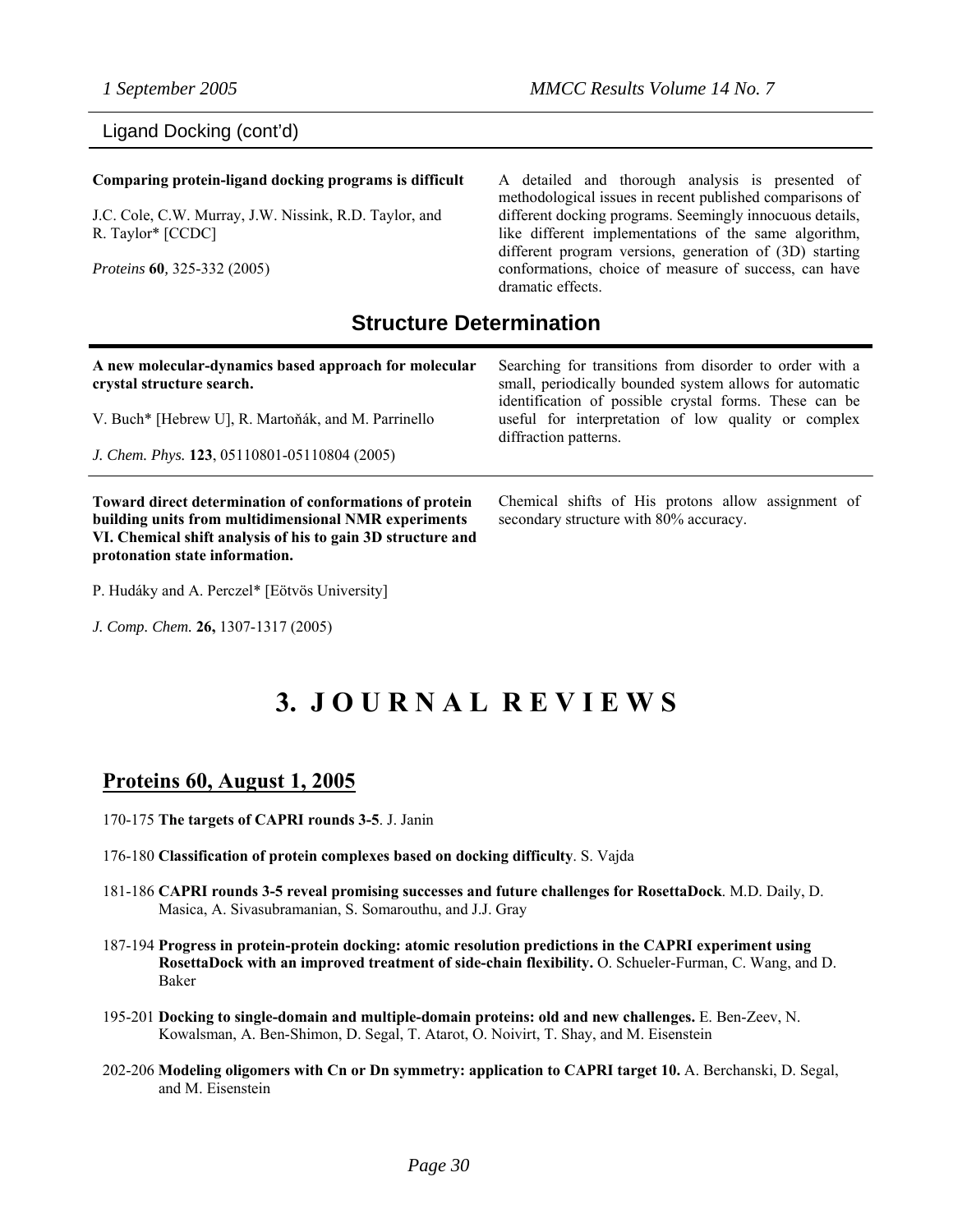- 207-213 **ZDOCK and RDOCK performance in CAPRI rounds 3, 4, and 5.** K. Wiehe, B. Pierce, J. Mintseris, W.W. Tong, R. Anderson, R. Chen, and Z. Weng
- 214-216 **Protein-Protein Docking Benchmark 2.0: an update.** J. Mintseris, K. Wiehe, B. Pierce, R. Anderson, R. Chen, J. Janin, and Z. Weng
- 217-223 **Approaching the CAPRI challenge with an efficient geometry-based docking.** Y. Inbar, D. Schneidman-Duhovny, I. Halperin, A. Oron, R. Nussinov, and H.J. Wolfson
- 224-231 **Geometry-based flexible and symmetric protein docking.** D. Schneidman-Duhovny, Y. Inbar, R. Nussinov, and H.J. Wolfson
- 232-238 **Data-driven docking: HADDOCK's adventures in CAPRI.** A.D. van Dijk, S.J. de Vries, C. Dominguez, H. Chen, H.X. Zhou, and A.M. Bonvin
- 239-244 **Performance of the first protein docking server ClusPro in CAPRI rounds 3-5.** S.R. Comeau, S. Vajda, and C.J. Camacho
- 245-251 **Modeling side-chains using molecular dynamics improve recognition of binding region in CAPRI targets.** C.J. Camacho
- 252-256 **ATTRACT: protein-protein docking in CAPRI using a reduced protein model.** M. Zacharias
- 257-262 **Study of protein-protein interaction using conformational space annealing.** K. Lee, J. Sim, and J. Lee
- 263-268 **Incorporation of flexibility into rigid-body docking: applications in rounds 3-5 of CAPRI.** G.R. Smith, P.W. Fitzjohn, C.S. Page, and P.A. Bates
- 269-274 **Docking essential dynamics eigenstructures.** D. Mustard and D.W. Ritchie
- 275-280 **Scoring docking models with evolutionary information.** M. Tress, D. de Juan, O. Grana, M.J. Gomez, P. Gomez-Puertas, J.M. Gonzalez, G. Lopez, and A. Valencia
- 281-288 **Protein-protein docking using 3D-Dock in rounds 3, 4, and 5 of CAPRI.** P. Carter, V.I. Lesk, S.A. Islam, and M.J. Sternberg
- 289-295 **Searching for protein-protein interaction sites and docking by the methods of molecular dynamics, grid scoring, and the pairwise interaction potential of amino acid residues.** G. Terashi, M. Takeda-Shitaka, D. Takaya, K. Komatsu, and H. Umeyama
- 296-301 **Development and testing of an automated approach to protein docking.** A. Tovchigrechko and I.A. Vakser
- 302-307 **Progress in computation and amide hydrogen exchange for prediction of protein-protein complexes.** D. Law, M. Hotchko, and L. Ten Eyck
- 308-313 **Improving CAPRI predictions: optimized desolvation for rigid-body docking.** J. Fernandez-Recio, R. Abagyan, and M. Totrov
- 314-318 **Docking prediction using biological information, ZDOCK sampling technique, and clustering guided by the DFIRE statistical energy function.** C. Zhang, S. Liu, and Y. Zhou
- 319-323 **Biologically enhanced sampling geometric docking and backbone flexibility treatment with multiconformational superposition.** X.H. Ma, C.H. Li, L.Z. Shen, X.Q. Gong, W.Z. Chen, and C.X. Wang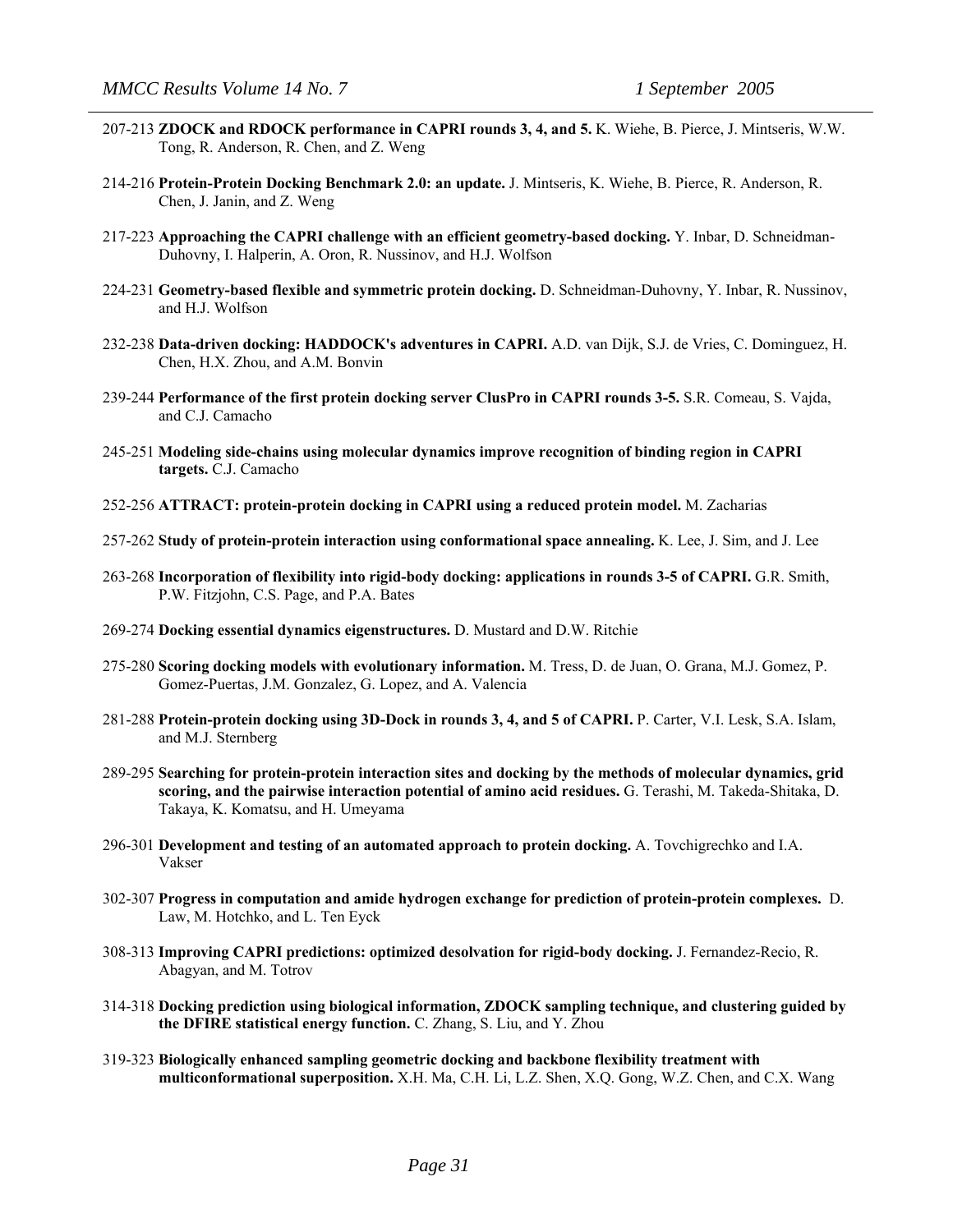# **4. A D D R E S S E S O F P R I N C I P A L A U T H O R S**

The production sites for the corresponding or principal authors are given in brackets in the citations. When not designated by the publisher, the first author is assumed to be the principal. Current addresses are listed here.

David Agard agard@msg.ucsf.edu Dept. Biochem..and Biophysics Univ. California, San Francisco San Francisco, CA 94143, USA

Shipra Agarwal [shipra\\_ag@yahoo.co.uk](mailto:shipra_ag@yahoo.co.uk) Indian Inst. of Info. Tech. Allahabad, Deoghat Jhalwa Campus Allahabad, 211011, India

Miki Akamatsu Graduate Sch. of Agri. Kyoto Univ. Kyoto 606-8502, Japan

J. M. Antosiewicz jantosi@biogeo.uw.edu.pl Dept. of Biophysics Warsaw University wirki i Wigury 93 Warsaw 02-089, Poland

Peter Artymiuk p.j.artymiuk@sheffield.ac.uk Dept. Information Studies Univ. of Sheffield, Western Bank Sheffield S10 2TN, U.K.

Petety V. Balaji balaji@iitb.ac.in School of Biosci. and Bioeng. Indian Inst. of Tech. Bombay Powai, Mumbai 400 076, India

Stefan Balaz stefan.balaz@ndsu.edu North Dakota State Univ. College of Pharmacy Sudro Hall Rm. 8, Fargo, ND 58105, USA

António M. Baptista baptista@itqb.unl.pt Inst. de Tech. Química e Biológica Univ. Nova de Lisboa Av. da República EAN, Apartado 127 2781-901 Oeiras, Portugal

Turgut Bastug [turgut@physics.usyd.edu.au](mailto:turgut@physics.usyd.edu.au) Sch. of Phys. Univ. of Sydney NSW, 2006, Australia

Knut Baumann knut.baumann@mail.uniwuerzburg.de Dept. Pharmacy and Food Chem.

Univ. of Wuerzburg Am Hubland D 97074 Wuerzburg, Germany

Francisco Bezanilla fbezanil@ucla.edu David Geffen School of Medicine Univ. Calif. Los Angeles 650 Charles E. Young Dr. S. Los Angeles, CA 90025, USA

Upinder S Bhalla Nat. Cent. for Biol. Sci. Tata Inst. of Fund. Res. GKVK Campus Bangalore 560065, India

Padmanabh P Bhatt Advanced Drug Delivery Shire Labs. Inc., Rockville, MD, USA

Alexandre M.J.J. Bonvin a.m.j.j.bonvin@chem.uu.nl Dept of NMR Spectroscopy Bijvoet Center for Biomol. Res. Utrecht University 3584CH, Utrecht, The Netherlands

T. Borowski Dept. of Phys. Stockholm Cent. for Phys. Astro. & Biotech. Stockholm Univ. S-106 91, Stockholm, Sweden

Cecilia Bossa cebossa@caspur.it University of Rome "La Sapienza" Piazzale Aldo Moro 5 Rome 00185, Italy

J. W. Brady jwb7@cornell.edu Dept. of Food Science Stocking Hall Cornell University Ithaca, New York 14853, USA

Charles L. Brooks III brooks@scripps.edu Dept. of Mol. Biology (TPC-6) The Scripps Research Institute 10550 North Torrey Pines Road La Jolla, CA 92037, USA

V. Buch viki@fh.huji.ac.il The Fritz Haber Inst. for Mol. Dyn. The Hebrew University Jerusalem 91904,Israel

Amedeo Caflisch caflisch@bioc.unizh.ch Univ. Zürich Winterthurerstrasse 190 CH-8057 Zürich, Switzerland

Wensheng Cai [wscai@ustc.edu.cn](mailto:wscai@ustc.edu.cn) Dept. of Chem. Univ. of Sci. & Tech. of China Hefei, Anhui, 230026, PR China

Gianfranco Cainelli gianfranco.cainelli@unibo.it INSTM Universita di Bologna Viale Risorgimento 4, 40136 Bologna, Italy

C. J. Camacho ccamacho@pitt.edu Dept. of Biomed. Engg. and Bioinformatics Graduate Program Boston University Boston, MA, USA and Dept of Comput.Biol. University of Pittsburgh Pittsburgh, PA, USA

Heather A. Carlson carlsonh@umich.edu University of Michigan College of Pharmacy 428 Church St. Ann Arbor, MI 48109-1065, USA

Jian Chen Dept. of Chem. The Univ. of Hong Kong Pokfulam Road Hong Kong SAR, China

Gregory S. Chirikjian gregc@jhu.edu Dept. of Mechanical Engineering The Johns Hopkins University Baltimore, MD, USA

Kamaldeep Chohan Kamaldeep.Chohan@ astrazeneca.com AstraZeneca R&D Charnwood Bakewell Road, Loughborough Leicestershire LE11 5RH, UK

N. Choudhury Dept. of Chem. Univ. of Houston Houston, TX 77204-5003, USA

Ben Corry ben@theochem.uwa.edu.au Department of Chemistry School of Biomed. and Chem. Sci. The U. of Western Australia

#### Crawley, Australia

J.C.L. Cornish Phys. and Energy studies Murdoch Univ. Murdoch, WA 6150 Australia

Qiang Cui cui@chem.wisc.edu Department of Chemistry and Theoretical Chemistry Institute University of Wisconsin, Madison 1101 University Avenue Madison, WI 53706, USA

Ana Damjanovic ad@jhu.edu Johns Hopkins University Department of Biophysics 3400 N. Charles Street Baltimore, MD 21218, USA

Albérico B. F. da Silva [alberico@iqsc.usp.br](mailto:alberico@iqsc.usp.br) Dept. de Química e Física Mol. Inst. de Química de São Carlos Univ. de São Paulo, C. P. 780 13560-970 São Carlos SP, Brasil

Paolo De Los Rios paolo.delosrios@epfl.ch Lab. de Biophysique Statistique ITP Ecole Polytech. Féd. de Lausanne

1015 Lausanne, Switzerland W. K. den Otter w.k.denotter@utwente.nl

Faculty of Sci. and Technology University of Twente PO Box 217 7500 AE Enschede, The Netherlands

Osmar Norberto de Souza osmarns@inf.pucrs.br Lab. de Bioinformática Modelagem e Simulação de Biossistemas—LABIO, PPGCC Faculdade de Informática PUCRS 90619-900, Porto Alegre, RS, Brazil and Inst. de Pesquisas Biomédicas PUCRS 90610-000, Porto Alegre, RS, Brazil

Marco De Vivo mdevivo@cmm.upenn.edu Center for Molecular Modeling Dept. of Chemistry Univ. of Pennsylvania 231 South 34th Street Philadelphia, PA 19104-6323, USA

Carmen Domene carmen.domene@chem.ox.ac.uk Physical and Theor. Chem. Lab.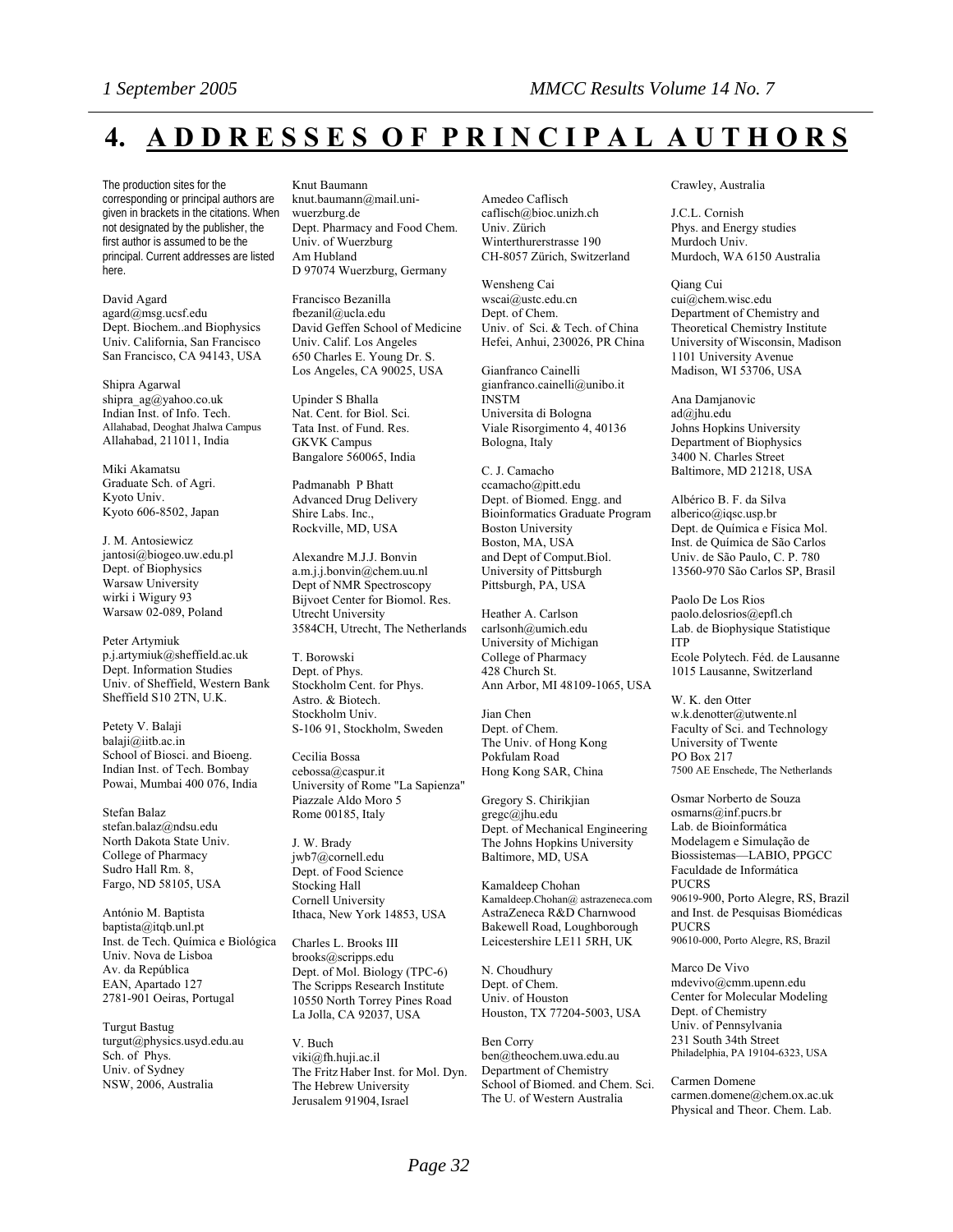#### *MMCC Results Volume 14 No. 7 1 September 2005*

Department of Chemistry University of Oxford Oxford OX1 3QZ, UK

Yong Duan duan@ucdavis.edu Genome Center and Dept. of Applied Science University of California Davis, CA 95616, USA

Miriam Eisenstein miriam.eisenstein@weizmann.ac.il Dept. Chemical Res. Support Weizmann Instit Science Rehovot 76100, Israel

Andreas Evers Andreas.Evers@sanofi-aventis.com Aventis Pharma Deutschland GmbH Chemical Sciences, Drug Design 65926 Frankfurt am Main, Germany

Eran Eyal eran.eyal@weizmann.ac.il Dept. Plant Sciences Weizmann Instit. Science 76100, Rehovot, Israel

Patricia Faisca patnev@alf1.cii.fc.ul.pt C. de Físi. Teór. e Comput. da Univ. de Lisboa Av. Prof. Gama Pinto 2 1649-003 Lisboa Codex, Portugal

Sebastian Fernandez-Alberti seba@unq.edu.ar Universidad Nacional de Quilmes B1876BXD Bernal, Argentina

Steven Firestine firestine@duq.edu Division of Pharm. Sci. Duquesne Univ. Pittsburg, PA 15282, USA

Stefan Fischer stefan.fischer@iwr.uni-heidel-berg.de Computational Biochemistry Interdisciplinary Center for Scientific Computing (IWR) University of Heidelberg Im Neuenheimer Feld 368 D-69120 Heidelberg, Germany

Daniel Fourmy fourmyd@toulouse.inserm.fr INSERM U 531 Institut Louis Bugnard TSA 50032 CHU Rangueil, Bat. L3 31059 Toulouse Cedex 9, France

Richard A. Friesner [rich@chem.columbia.edu](mailto:rich@chem.columbia.edu). Dept. of Chem. & Div. of Biol. Engg. Massachusetts Inst. of Tech. Cambridge, MA 02139, USA

Monika Fuxreiter monika@enzim.hu Institute of Enzymology Hungarian Academy of Sciences H-1518 Budapest, Hungary

Shekhar Garde gardes@rpi.edu Dept. of Chem. & Biol. Engg. & Center for Biotech & Interdisciplinary Studies Rensselaer Polytechnic Institute Troy, NY 12180, USA

Bernard S. Gerstman gerstman@fiu.edu Department of Physics Florida International University University Park Miami, FL 33199, USA

Richard Gibbs rag@pharmacy.purdue.edu Dept. Medicinal Chem. and Mol. Pharmacology Purdue Univ. West Lafayette, IN 47907, USA

Holger Gohlke gohlke@ bioinformatik. uni-frankfurt.de Dept. Biology and Computer Sci. J.W. Goethe Univ. Marie-Curie-Strasse 9 60439 Frankfurt, Germany

Alexander Goldberg Accelrys Inc, 10188 Telesis Court San Diego, CA 92121, USA

Paola Gratteri Dept di Sci. Farm. Univ. di Firenze Via U. Schiff, 6 50019 Sesto F.no Firenze, Italy

Jill E. Gready Computational Proteomics Group John Curtin Sch. of Medical Res. The Australian National Univ. P.O. Box 334, 2601 Canberra, ACT, Australia

Jiande Gu jiandegush@go.com **CCMSI** Dept. of Chemistry Jackson State Univ. Jackson, MI 39217, USA

Menachem Gutman me@hemi.tau.ac.il Laser Lab. Fast Reactions in Biol. Dept. of Biochemistry The George S. Wise

 Faculty for Life Sciences Tel Aviv University Tel Aviv, Israel

Damien Hall drh32@cam.ac.uk Dept. Chemistry Univ. Cambridge Lensfield Rd. Cambridge CB21EW, UK

Sergio A. Hassan mago@helix.nih.gov C. for Mol. Mod., Div. of Comp. Biosci. (CMM/DCB/CIT) Natl. Inst. of Health, DHHS Bethesda, MD 20892, USA

Volkhard Helms Cent. for Bioinfo. Saarland Univ. Im Stadtwald D-66041 Saarbrücken, Germany

S. W. Homans s.w.homans@leeds.ac.uk Astbury Centre for Struct. Mol. Biol. School of Biochem. & Microbio. Univ. of Leeds Leeds LS2 9JT, UK

Victor J Hruby Dept. of Chem. Univ. of Arizona Tucson, AZ 85721, USA

Hao Hu Department of Chemistry Duke University Durham, NC 27708, USA

Philippe H. Hünenberger phil@igc.phys.chem.ethz.ch Lab. für Physikalische Chemie Eidgenössìsche Technische Hochschule Hönggerberg CH-8093 Zürich, Switzerland

Joël Janin janin@lebs.cnrs-gif.fr Lab. Enzym. et de Bioch. Struct. CNRS UPR 9063 91198-Gif-sur-Yvette, France.

Hualiang Jiang hljiang@mail.shcnc.ac.cn Center for Drug Disc. and Design State Key Lab. of Drug Research Shanghai Inst. of Materia Medica Chinese Academy of Sciences 555 Zuchongzhi Road, Shanghai 201203, China

Shaoyi Jiang sjiang@u.washington.edu Dept. of Chemical Engineering University of Washington Seattle, WA 98195, USA

Xuliang Jiang xuliang.jiang@serono.com Serono Reproductive Biology Inst. One Technology Place Rockland, MA 02370, USA

F. Jones AJ Parker CRC for Hydrometallurgy Nanochem. Res. Inst. Curtin Univ. of Tech. GPO Box U1987 Perth WA, 6845, Australia

Peter Jurs pcj@psu.edu Chemistry Dept. Penn State Univ. University Park, PA 16802, USA

Yutaka Kaneko Dept. of App.Analys. & Comp. Dyn. Systems Gradu. Sch. of Inform. Kyoto Univ. Kyoto, 606-8501, Japan

Martin Karplus marci@tammy.harvard.edu Dept. Chemistry and Chemical Biol. Harvard University Cambridge, MA 02138, USA

Yiannis N. Kaznessis yiannis@cems.umn.edu Dept. Chem. Eng. and Mat. Sci. Univ. of Minnesota 421 Washington Ave SE Minneapolis, MN 55455, USA

Glen E. Kellogg Dept. of Med. Chem. & Inst. for Struct. Biol. & Drug Discov. School of Pharmacy Virginia Commonwealth Univ. Richmond, VA 23298-0540, USA

Jana Khandogin janakhan@scripps.edu Department of Molecular Biology The Scripps Research Institute La Jolla, CA, USA

David A. Kofke kofke@buffalo.edu Dept. of Chem.& Biol.Engineering University at Buffalo The State University of New York Buffalo, NY 14260-4200, USA

Themis Lazaridis tlazaridis@ccny.cuny.edu Dept. of Chemistry City College of New York/CUNY 138th Street and Convent Ave. New York, NY 10031, USA

David M. LeMaster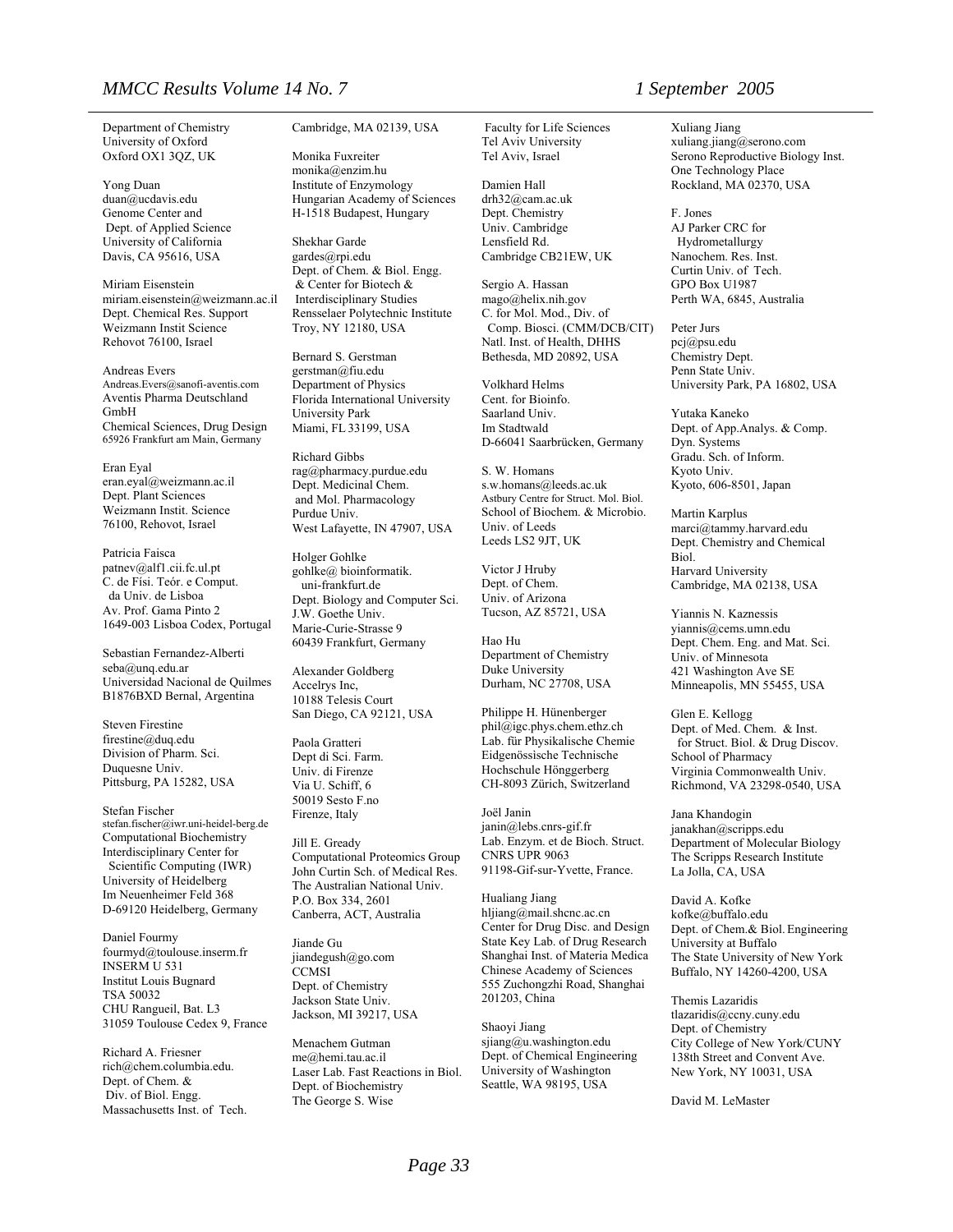lemaster@wadsworth.org Wadsworth Center–NYSODH and Dept. of Biomedical Sciences University at Albany–SUNY Empire State Plaza Albany, NY 12201-0509, USA

Jerzy Leszczynski jerzy@ccmsi.us **CCMSI** Dept. of Chemistry Jackson State Univ. Jackson, MI 39217, USA

Bo Liao [dragonbw@163.com](mailto:dragonbw@163.com) School of Computer and Communication Hunan University Changsha Hunan 410082, PRChina

Martin Lísal E. Hála Lab. of Thermodynamics Inst. Chemical Process Fund. Acad. Sciences Czech Republic 165 02 Prague 6, Czech Republic

José M. Lluch ICREA 08010 Barcelona, Spain

F. Javier Luque fjluque@ub.edu Dept. de Fisicoquimica Facultat de Farmacia Univ. de Barcelona Avgda Diagonal 643 Barcelona 08028, Spain

Jianpeng Ma jpma@bcm.tmc.edu Dept. Biochem. and Mol. Biol. Baylor College of Medicine One Baylor Plaza Houston, TX 77030, USA

Alexander D. MacKerell Jr. amackere@rx.umaryland.edu Dept. of Pharmaceutical Sciences University of Maryland 20 South Penn Street Baltimore, MD 21201, USA

Vladimir Maiorov vladimir\_maiorov@merck.com Merck Research Laboratories RY50SW-100 P.O. Box 2000 Rahway, NJ 07065, USA

Alexander MacKerell, Jr. amackere@rx.umaryland.edu School of Pharmacy Univ. of Maryland Baltimore, MD 21201, USA

Jon R. Maple Schrödinger, Inc. 120 West 45th Street Tower 45, 32nd Floor New York, NY 10036, USA

Nisha Mathew [nishamathew@yahoo.com](mailto:nishamathew@yahoo.com) Vector Control Res. Cent. Indian Council of Med. Res. Indira Nagar Pondicherry – 605006, India

Fernando Mazza Dept. di Chim. Ingegneria Chim. e Materiali Univ. dell'Aquila via Vetoio I-67010-Coppito (AQ), Italy

Mercedes Martin-Martinez iqmm317@iqm.csic.es Instituto de Química Médica, CSIC Juan de la Cierva 3 E-28006 Madrid, Spain

Kenneth Merz, Jr. merz@psu.edu Dept. Chemistry 104 Chemistry Bldg. Penn State Univ. University Park, PA 16802, USA

Nathalie Meurice [meurice@pharmacy.arizona.edu](mailto:meurice@pharmacy.arizona.edu) Dept. of Pharm. & Toxicology Coll. of Pharm. Univ. of Arizona 1703 E. Mable Tucson, AZ 85721, USA

Vincent Moliner moliner@exp.uji.es Dept. de Ciencies Experimentals Univ. Jaume I 12071 Castellon, Spain

Dimitrios Morikis dmorikis@engr.ucr.edu Dept. of Chem. Env. Eng. Univ. California at Riverside Riverside, CA 92521, USA

Arnab Mukherjee Solid State and Structural Chemistry Unit Indian Institute of Science Bangalore, India 560 012

Marcus A. Neumann SARLAMS@aol.com Avant-garde Materials Simulation SARL 30 bis rue du Vieil Abreuvoir 78100 Saint Germain en Laye, France

Lennart Nilsson Lennart.Nilsson@biosci.ki.se Karolinska Institutet Dept. of Biosciences at Novum SE-141 57 Huddinge, Sweden

Massimo Olivucci

olivucci@unist.it Dipt. di Chimica Univ. di Siena via Aldo Moro I-53100 Siena, Italy

Modesto Orozco modesto@mmb.pcb.ub.es Dept. de Bioquim. i Biologia Mol. Facultat de Quimica Univ. de Barcelona Marti i Franques 1 Barcelona 08028, Spain

Stuart Paine Stuart.Paine@astrazeneca.com AstraZeneca R&D Charnwood Bakewell Road, Loughborough Leicestershire LE11 5RH, UK

Gautam Pennathur pgautam@annauniv.edu Centre for Biotechnology Anna University Chennai, India

András Perczel perczel@para.chem.elte.hu Department of Organic Chemistry Eötvös University Budapest 112 P.O. Box 32 H-1518, Hungary

M.A. Perugini [perugini@unimelb.edu.au](mailto:perugini@unimelb.edu.au) Dept. of Biochem. & Mol Biol. Bio21 Mol. Sci. & Biotech. Inst. Univ. of Melbourne Parkville, Victoria, 3010, Australia

Gabriele Petraglio gpetraglio@phys.chem.ethz.ch Computational Science Dept. of Chem. and Appl. Biosci. Eidgen. Tech. H. (ETH) Zurich USI Campus via Giuseppe Buffi 13 CH-6900 Lugano, Switzerland

M. Pirhonen [minna.pirhonen@helsinki.fi](mailto:minna.pirhonen@helsinki.fi) Dept. of Appl. Biol. Univ. of Helsinki Box 27, FIN 00014 Helsinki, Finland

Anton A. Polyansky newant@nmr.ru Dept. of Bioeng. Biological Faculty M.V. Lomonosov Moscow State Univ. Moscow 119992, Russia

Régis Pomès pomes@sickkids.ca Structural Biol. and Biochemistry The Hospital for Sick Children

555 University Avenue Toronto, Ontario M5G 1X8, CA and Department of Biochemistry University of Toronto Ontario, Canada

Patricia Reggio phreggio@ uncg.edu Dept. Chem. and Biochem. Univ. N. Carolina Greensboro Greensboro, NC 27402, USA

Peter J. Reilly reilly@iastate.edu Dept of Chem. and Biol. Eng. 2114 Sweeney Hall Iowa State University Ames, IA 50011-2230, USA

Glenn A Reinhart R46R, Bldg. AP9 Abbott Labs 100 Abbott Park Road Abbott Park, IL 60064-6119, USA

Kristian Rother kristian.rother@charite.de Inst. of Biochem. at the Charité, Humboldt Universität Berlin Monbijoustr. 2 10117 Berlin, Germany

Mark Safro mark.safro@weizmann.ac.il Dept. Structural Biol. Weizmann Institute of Science 76100 Rehovot, Israel

Jeffery G. Saven saven@sas.upenn.edu Department of Chemistry University of Pennsylvania 231 South 34th Street Philadelphia, PA 19104, USA

Harold A. Scheraga has5@cornell.edu Baker Laboratory of Chem. and Chem. Bio. Cornell University Ithaca, NY 14853-1301, USA

K. Schulten Theor. & Comp. Biophys. Group Beckman Inst. Univ. of Illinois Urbana-Champaign Urbana, IL 61801, USA

Gideon Schreiber bcges@weizmann.ac.il The Weizmann Institute of Science 76100 Rehovot, Israel.

H. L. Scott scotth@iit.edu Dept. of Biol., Chem. & Phys. Sci. Illinois Institute of Technology Chicago, IL 60616, USA

### *1 September 2005 MMCC Results Volume 14 No. 7*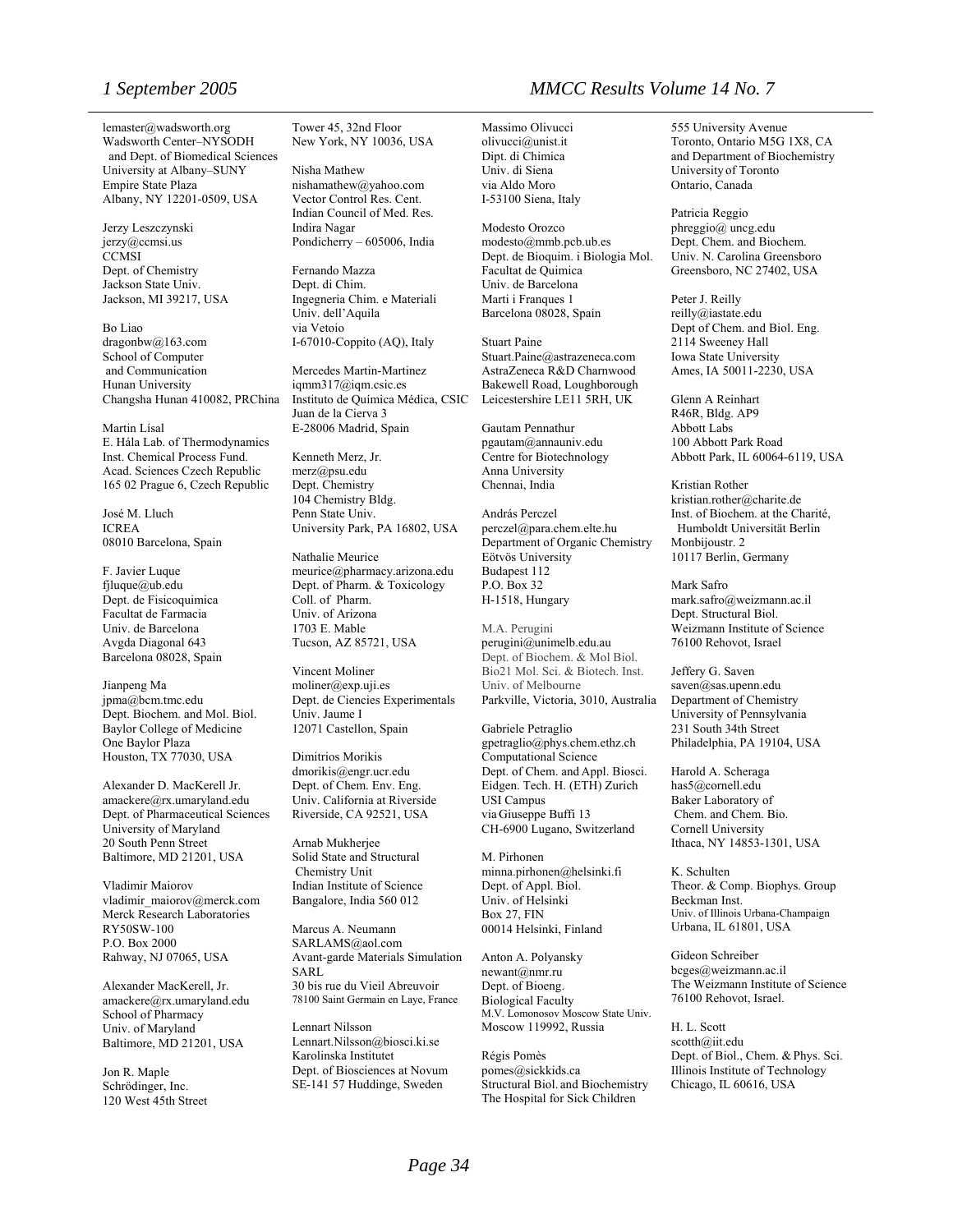#### *MMCC Results Volume 14 No. 7 1 September 2005*

Luis Serrano [serrano@embl.de](mailto:serrano@embl.de) Euro. Mol. Biol. Lab. Meyerhofstrasse 1 Heidelberg D-69117, Germany

Paul Shapiro pshapiro@rx.umaryland.edu School of Pharmacy Univ. of Maryland Baltimore, MD 21201, USA

David E. Shaw david@deshaw.com D. E. Shaw Research & Dev. LLC and Center for Computational Biology and Bioinformatics Columbia University 120 W.  $45^{th}$  St.,  $39^{th}$  floor New York, NY 10036, USA

Paul E. Smith pesmith@ksu.edu Dept. of Chem. Kansas State Univ. Manhattan, KS 66506, USA

Ian Snook Appl. Phys. Sch. of Appl. Sci. RMIT Univ. GPO Box 2467V Melbourne, Vic.3001, Australia

Cláudio Soares Claudio@itqb.unl.pt Inst. de Tec. Química e Biológica Universidade Nova de Lisboa 2781-901 Oeiras, Portugal

Vladimir Sobolev vladimir.sobolev@weizmann.ac.il Dept. Plant Sciences Weizmann Instit. Science 76100, Rehovot, Israel

Erik L. L. Sonnhammer erik.sonnhammer@cgb.ki.se C. for Genom. and Bioinf. Karolinska Institutet S-17177 Stockholm, Sweden.

Mark A. Stadtherr [markst@nd.edu](mailto:markst@nd.edu) Department of Chemical and Biomolecular Engineering University of Notre Dame Notre Dame, IN 46556, USA

Ileana Stoica [istoica@physics.cornell.edu](mailto:istoica@physics.cornell.edu) Nat. Res. Council of Canada Biotech. Res. Inst. 6100 Royalmount Avenue Montréal, QC, H4P 2R2, Canada

Jessica M. J. Swanson jswanson@mccammon.ucsd.edu HHMI

Dept. of Chem. and Biochem. Univ. of California at San Diego La Jolla, California 92093, USA

Dr. R. Taylor taylor@ccdc.cam.ac.uk Cambridge Crystallogr. Data C. 12 Union Road Cambridge CB2 1EZ, UK

Ram Thaimattam Dept. of Mol. Mod. & Drug Design Dr. Reddy's Labs. Ltd Bollaram Road, Miyapur Hyderabad - 500 049, India

Janet Thornton thornton@ebi.ac.uk European Bioinformatics Instit. Wellcome Trust Genome Campus Hinxton, Cambridge CB10 1SD, UK

G. Tiana tiana@mi.infn.it Department of Physics University of Milano Via Festa del Perdono 7 20122 Milano, Italy and Ist. Naz. di Fisica Nuc. (INFN) Sezione di Milano Via Celoria 16 20133 Milano, Italy

Anan Tongraar anan\_tongraar@yahoo.com School of Chemistry Institute of Science Suranaree Univ. of Technology Nakhon Ratchasima 30000, Thailand

V. Torre torre@sissa.it Ist. Naz. Fisica della Materia (INFM-DEMOCRITOS Modeling Center for Research in Atomistic Simulation) and Int. School for Adv. Studies (SISSA) 34014 Trieste, Italy

Joanna Trylska joanna@icm.edu.pl Dept. of Chem. and Biochem. Univ. of California at San Diego 9500 Gilman Drive La Jolla, CA 92093, USA

Igaki Tunon ignacio.tunon@uv.es Dept. de Quimica Fisica Univ. de Valencia 46100 Burjasot Valencia, Spain

G. Matthias Ullmann Matthias.Ullmann@uni-bayreuth.de Computational Mol. Biophysics Interdisciplinary Center for Scientific Computing (IWR) Im Neuenheimer Feld 368

Universität Heidelberg 69120 Heidelberg, Germany

Iosif I. Vaisman ivaisman@gmu.edu Lab. for Struct. Bioinf., Sch. of Comp. Sci., George Mason Univ. 10900 University Blvd. MSN 5B3 Manassas, VA 20110, USA

Adri C. T. van Duin duin@wag.caltech.edu Materials and Process Sim. Center California Inst. Tech. Pasadena, CA 91125, USA

R.P. Verma Dept. of Chem. Pomona Coll. Claremont, CA 91711, USA

Nico Vermeulen npe.vermeulen@few.vu.nl Vrije Univ. Amsterdam De Boelelaan 1083 1081 HV Amsterdam, The Netherlands

Gunnar von Heijne gunnar@dbb.su.se Dept. of Biochem. and Biophys. Stockholm University SE-106 91 Stockholm, Sweden.

Anna Vulpetti anna.vulpetti@nervianoms.com Comput. Sci., Dept. of Chem. Nerviano Medical Science Viale Pasteur 10 20014 Nerviano (MI), Italy.

Thomas R. Weikl weikl@mpikg.mpg.de Max-Planck-Institut für Kolloid und Grenzflächenforschung 14424 Potsdam, Germany

Thomas R. Weikl [weikl@mpikg.mpg.dg](mailto:weikl@mpikg.mpg.dg) Dept. of Pharm. Chem. Univ. of Calif. San Francisco, CA 94143, USA

Shoshana J. Wodak shosh@scmbb.ulb.ac.be Université Libre de Bruxelles Serv. de Conf. de Macromol. Biol. et Bioinf. Centre de Biol. Struct. et Bioinf. Campus Plaine-BC6, Bd. du Triomphe-CP263 Brussels 1050, Belgium

Merridee A. Wouters m.wouters@ victorchang.unsw.edu.au Victor Chang Cardiac Res. Inst. 384 Victoria St, Darlinghurst 2010 Sydney, NSW, Australia.

Dirk Zahn zahn@cpfs.mpg.de Max-Planck Inst.für Chem. Physik fester Stoffe Nöthnitzer Strasse 40 01187 Dresden, Germany

W. Zheng zhengwj@helix.nih.gov Lab. of Computational Biology Natl. Heart, Lung, and Blood Inst. National Institutes of Health Bethesda, MD, USA

Boris S. Zhorov zhorov@mcmaster.ca Dept. of Biochemistry and Biomedical Sciences McMaster University 1200 Main St. W. Hamilton, ON, L8N 3Z5 Canada